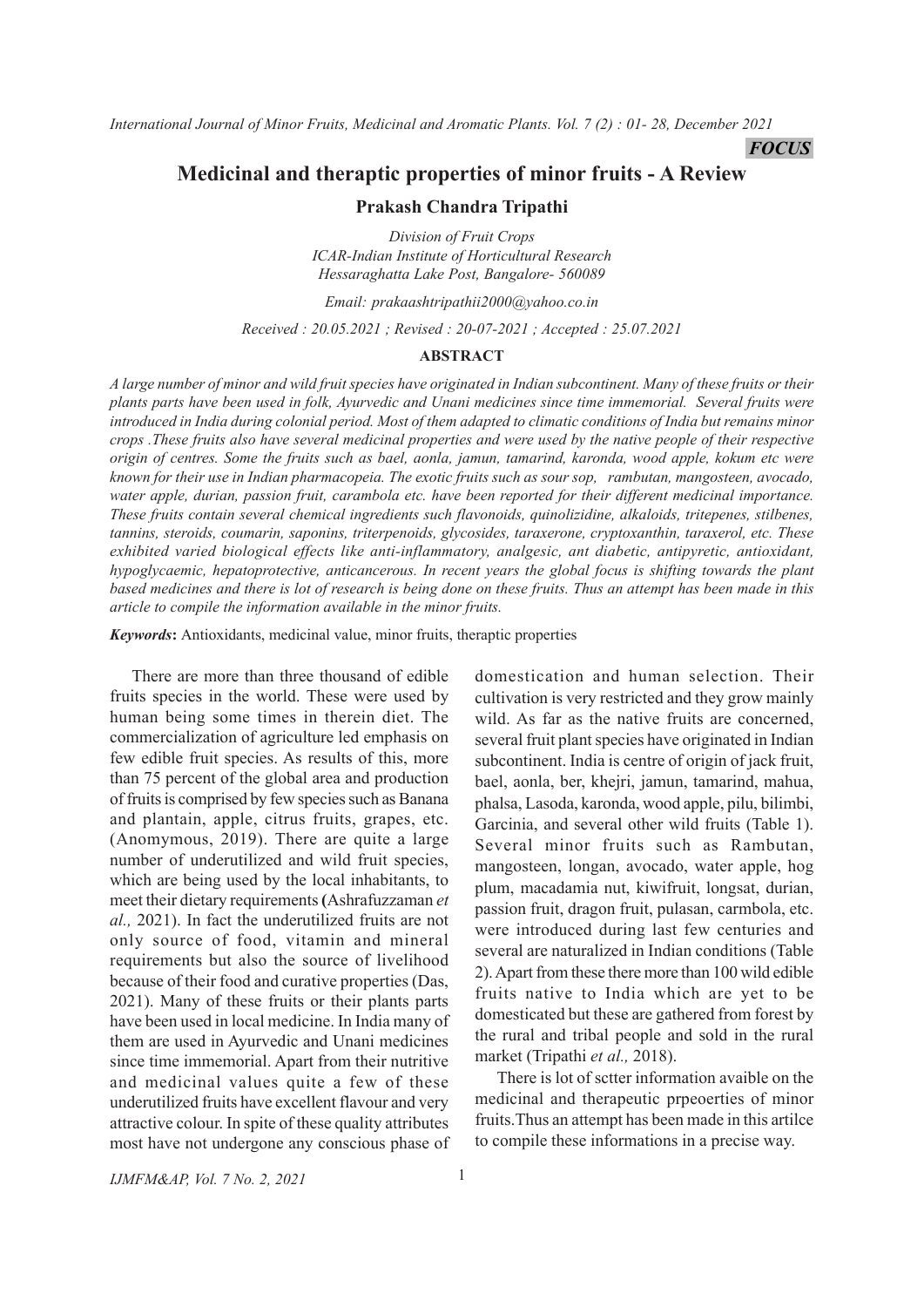|                    | Table 1: Indigenous minor fruits in India |               |                   |                       |                |
|--------------------|-------------------------------------------|---------------|-------------------|-----------------------|----------------|
| <b>Common Name</b> | Scientific Name                           | Family        | Common Name       | Scientific Name       | Family         |
| Jack fruit         | vllus<br>Artocarpus heterophy             | Moraceae      | Tamarind          | Tamarindus indica     | Leguminosae    |
| Aonla              | Emblica officinalis                       | Euphorbiaceae | Phalsa            | Grewia subinaequalis  | Malvaceae      |
| Star Gooseberry    | Phyllanthus acidus                        | Euphorbiaceae | Bael              | Aegle marmelos        | Rutaceae       |
| Bilimbi            | Averrhoa bilimbi                          | Oxalidaceae   | Wood apple        | Ferronia limmonia     | Rutaceae       |
| amun               | Syzygium cumini                           | Myrtaceae     | Kokum             | Garcinia indica       | Clusiaceae     |
| Ber                | Ziziphus jujuba                           | Rhamnaceae    | Yellow mangosteen | Garcinia xanthochymus | Clusiaceae     |
| Jherberi           | Ziziphus nummularia                       | Myrtaceae     | Malabar tamarind  | Garcinia gummigutta   | Clusiaceae     |
| Rose Apple         | Syzygium jambos                           | Myrtaceae     | Governor's plum   | Flacourtia indica     | Flacourtiaceae |
| Pommelo            | Citrus grandis                            | Rutaceae      | Mahua             | Madhuca indica        | Sapotaeceae    |
| Citron             | Citrus medica                             | Rutaceae      | Pilu              | Salvadora oleoides    | Salvadoraceae  |
| Phog               | Calligonum polygonoides                   | Polygonaceae  | Ker               | Capparis decidua      | Capparaceae    |
| Sea buckthorn      | Hippophae rhamnoides                      | Elaeagnaceae  | Indian almond     | Terminalia catappa    | Combretaceae   |
|                    |                                           |               |                   |                       |                |

| ř<br>J              |
|---------------------|
| ⊟                   |
| ≝<br>$\mathbf{r}$ u |
| munor               |
| vur<br>₿            |
| able                |
|                     |

| Table 2: Exotic minor fruits in India |                        |                              |                    |                                 |            |
|---------------------------------------|------------------------|------------------------------|--------------------|---------------------------------|------------|
| Common Name                           | <b>Scientific Name</b> | Family                       | <b>Common Name</b> | Scientific Name                 | Family     |
| West Indian Cherry Malpighia glabra   |                        | Malpighiaceae                | Malay Apple        | Syzygium malaccense             | Myrtaceae  |
| · Jurian                              | Durio zibethinus       | Malvaceae                    | Mangosteen         | Garcinia mangostana             | Clusiaceae |
| dossnoS                               | Annona muricata        | Annonaceae                   | Rambutan           | Nephelium lappaceum Sapindaceae |            |
| Passion Fruit                         | Passiflora edulis      | Passifloraceae Custard Apple |                    | Annona squamosa                 | Annonaceae |
|                                       |                        |                              |                    |                                 |            |

*Medicinal and theraptic properties of minor fruits - A Review*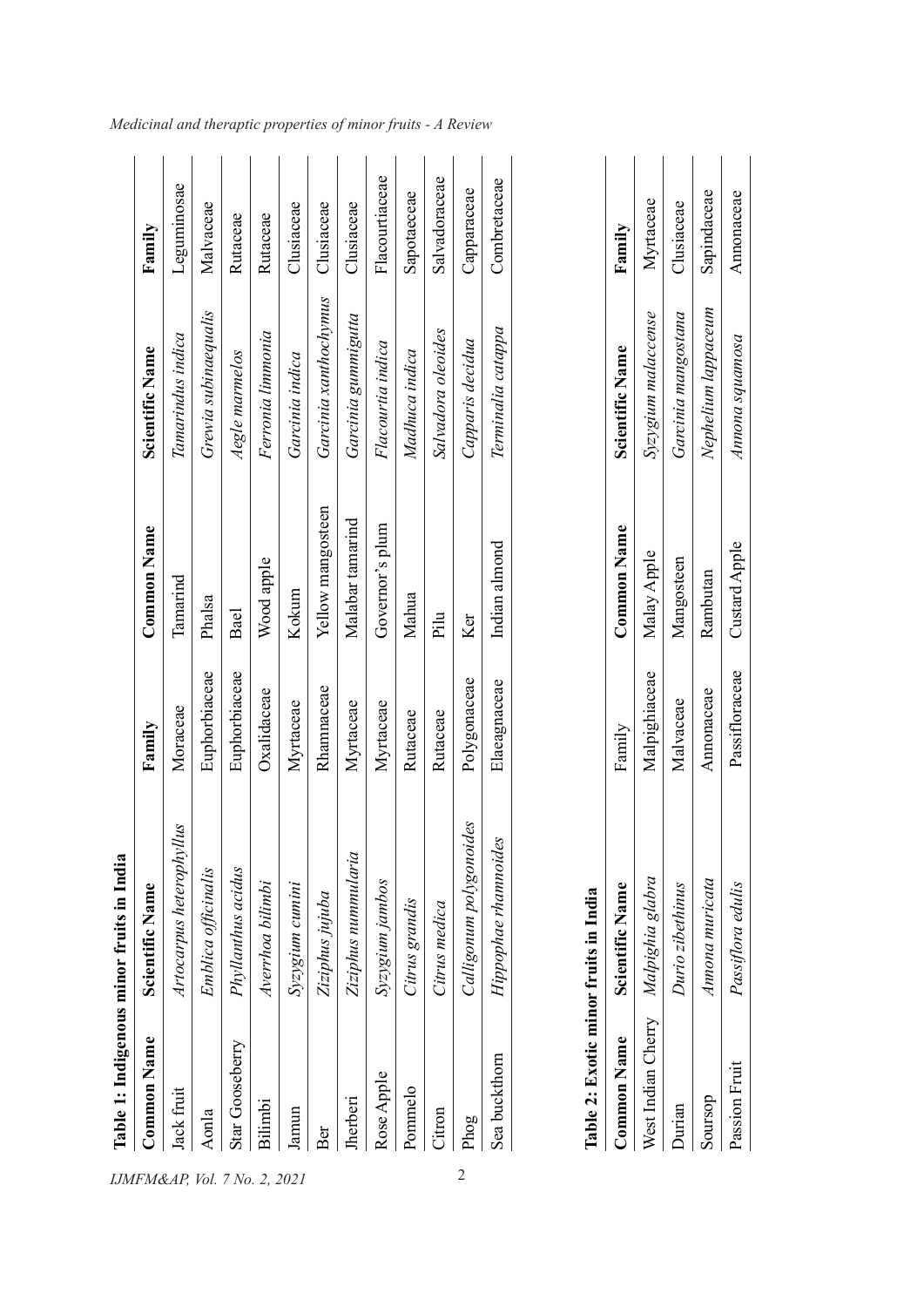#### **1.0. Phytochemicals in minor fruits**

Fruits are rich source of vitamins and minerals. Besides, nutritional importance, these fruits have medicinal and theraptic values. Fruits contain several chemical ingredients such as flavonoids, quinolizidine, alkaloids, tritepenes, stilbenes, tannins, steroids, coumarin, and saponins, quinolizidine, triterpenoids, glycosides, fatty acids,  $\alpha$  taraxerone, cryptoxanthin, taraxerol,  $\beta$ -carotene,  $(24R)$ -24-ethylcholest-5-en-3 $\beta$ -ol glucoside, and  $\beta$ sitosterol, etc. These exhibited varied biological effects like anti-inflammatory, analgesic, antidiabetic, antipyretic, antioxidant, hypoglycemic, hepatoprotective, and anticancer, dysentery, cholera, wounds, and sores (Doka *et al*., 2014; Ebbo *et al*., 2014; Ibragic and Sofic, 2015; Goyal, 2012). Flavonoids are a large group of natural substances with variable structures present almost in all growing parts of the plants, being reported as the most abundant plant pigment along with chlorophyll and carotenoids, also providing fragrance and taste to fruits, flowers and seeds, which makes them attractants for other organisms. These compounds are also one of the largest groups of secondary metabolites. Besides their relevance in plants, flavonoids are important for human health because of their high pharmacological activities. Recent interest in these substances has been stimulated by the potential health benefits arising from the antioxidant activities of these polyphenolic compounds. Minor fruits are rich source of antioxidants. The antioxidants play an important role in health-promoting biochemical pathways. Oxidative stress, resulting from imbalance among the reactive oxygen species including free radicals and antioxidant defences in living organisms produces oxidative changes to proteins, fatty acids, and DNA molecules in the living cells, which encourage the initiation of ailments, e.g., inflammation, liver cirrhosis and vascular diseases (Aruoma, 1998). Phenolic compounds are the largest group of phytochemicals found in the plants. Phenols, as the major bioactive substances in fruits, play a vital role as antioxidant. Phenolic compounds are good antioxidants found in the flesh of fruits including phenolic acids and flavonoids, whereas flavonoids and lignans are found in the seeds or kernel. Among the phenolic acids, gallic acid is the major component of plant. Each fruit has, at least,

a few major phenolic compounds. In addition to fruit, catechin is one of the main flavonoids found in leaves. Since phenolics are potent antioxidants, increased consumption of a mixture of fruits daily should be able to provide an adequate phenolic antioxidant. Among hundreds of types of flavonoids, quercetin is a bioactive flavonoid isolated from the fruit. Besides quercetin, geraniin, quercetin 3- $\beta$ -D-glucopyranoside, kaempferol 3- $\beta$ -D-glucopyranoside, isocorilagin, and kaempferol were detected. To date, only a very limited information on phenolic compounds is available for the scientific community, especially phenolic compounds in the minor fruits such as *Baccaurea*, *Cynometra*, *Garcinia,* durian etc. Monoterpenes, diterpenes, triterpenes, and sesquiterpenes are some of the terpenes. Terpenoid is a vast and diverse class of natural occurring organic chemicals related to terpene. Most of the terpenoids including saponins are possible antioxidants. Besides antioxidant activity, saponins have several health benefits. Among the terpenes and terpenoids, some are volatile compounds found in plants. Geraniol, limonene, linalool, and pinene are some of the volatile components detected in fruit samples. Terpenes, mainly sesquiterpenes, have been identified in the root, bark, flowers, and leaves of plants. Only a few terpenes have been discovered in fruits. Although many studies have been performed on volatile terpenes in essential oils of plants, most of the studies analyzed the other parts of the plant rather than the fruit. From our literature search, a minimum of 20 volatile components including terpenes were found in different parts of the plant. Little information on terpenes and terpenoids content in fruit is available for the scientific community, especially the underutilized and indigenous tropical fruits. The carotenoids are classified as terpenoids. The compounds are found abundantly in yellow to orange- and orange to red-colored fruits. Carotenoids are grouped into carotenes and xanthophylls. In nature,  $\beta$ -carotene is the most abundant type of carotene, while lycopene is the primary phytochemical in orange-red colored fruits. Among the xanthophylls, lutein is typically detected in green leafy vegetables. However, some fruits also contain lutein. Among the carotenes, all-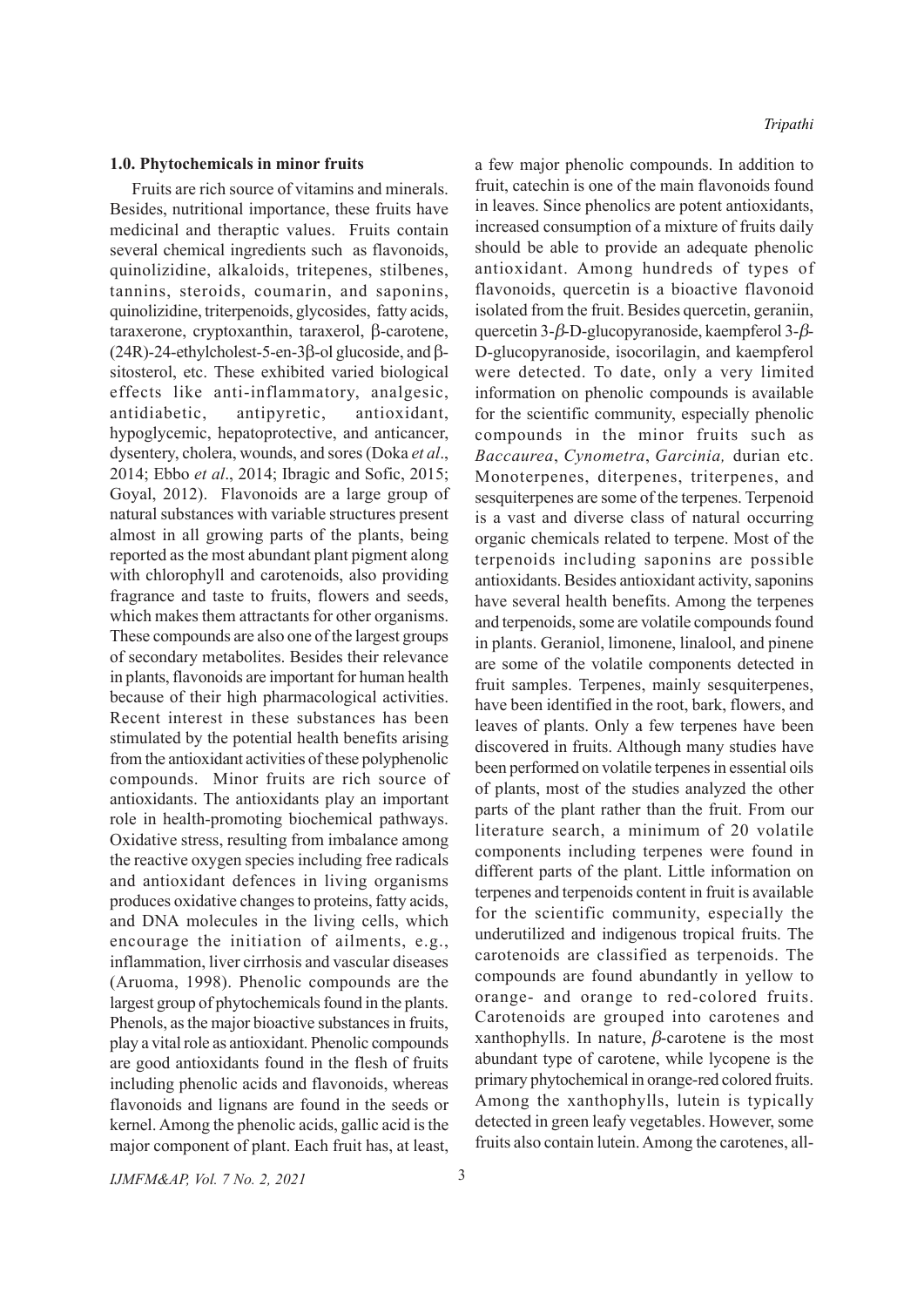### *Medicinal and theraptic properties of minor fruits - A Review*

trans *â*-carotene is the most common type of carotenoid found in plant because it is part of the antioxidant defence system at cellular level of a plant. Some green-colored fruits may contain a high amount of carotenoid because the yellow-orangecoloured carotenoid pigments are masked by chlorophylls. The intake of carotenoids from various plant sources is thought to be able to maintain good health. There are several phytochemicals present in minor fruits. Some are unique for particular species and some are present in most of the fruits but their quantity may vary in different plants as well as in their plant parts. Some of the phytochemical presnt in some minor fruits are given in Table 3.

*Contd.*

| <b>Fruit species</b>                 | <b>Plant Part</b> | Phytoconstituents                                                                                                                                                                                                                                                                                                                                                                                                                                                                           |
|--------------------------------------|-------------------|---------------------------------------------------------------------------------------------------------------------------------------------------------------------------------------------------------------------------------------------------------------------------------------------------------------------------------------------------------------------------------------------------------------------------------------------------------------------------------------------|
| Aonla (Emblica<br>officinalis)       | Leaf              | Gallic acid, chebulic acid, ellagic acid, chebulinic acid, chebulagic acid, amlic<br>acid, alkaloids phyllantine and phyllantidine (Khan, 2009).                                                                                                                                                                                                                                                                                                                                            |
|                                      | Fruit             | Gallic acid 1.32%, tannin, gum 13.75%; albumin 13.08%; crude cellulose 17.08%;<br>mineral matter 4.12% and moisture 3.83%. Amla fruit ash contains chromium,<br>2.5 ppm; zinc 4 ppm; and copper, 3 ppm (Kumar et al., 2012a).                                                                                                                                                                                                                                                               |
|                                      | Stem Bark         | Leukodelphinidin, tannin and proanthocy-anidin (Khan, 2009)                                                                                                                                                                                                                                                                                                                                                                                                                                 |
|                                      | Seed              | linolenic acid (8.78%), linoleic (44%). oleic (28.40%), steric (2.15%), palmitic<br>(2.99%) and miristic acid (0.95%) (Khan, 2009).                                                                                                                                                                                                                                                                                                                                                         |
|                                      | Root              | Ellagic acid and lupeol (Khan, 2009).                                                                                                                                                                                                                                                                                                                                                                                                                                                       |
| Bael (Aegle<br>marmelos)             | Leaf              | Tannins, Limonene, Aegelin, p- Cymene Phellandrene, Cineole, Skimmianine<br>(Maity et al., 2009); O-(3, 3-dimethylallyl)- halfordinol (Manandhar et al., 1978);<br>Marmelosin (Nandkarni, 1976); Marmesinin, Rutin, $\beta$ - Sitosterol-D- glucoside,<br>Marmeline(Sharma et al., 1980); Umbelliferone (Arul et al., 2004); Y-Sitsterol,<br>flavones, lupeol, eugenol, citral, Glycoside, O-isopentenyl, Citronellal,<br>Cuminaldehyde phenylethyl cinnamamides (Farooq, 2005)             |
|                                      | Fruit             | Alloimperatorin, Imperatorin Scoparone, Scopoletin (Sharma et al., 1980);<br>Auraptene (Kakiuchi et al., 1991); Calcium compounds, Linoleic acid (Maity et<br>al., 2009); Glutamic acid, Glycine, Lysine, Magnesium compounds,<br>Phenylalanine, Proline, Skimmin, Umbelliferone, Xanthotoxol (Barthakur and<br>Arnold, 1989); Marmelosine (Badam et al., 2002); Psoralen (Chakthong et al.,<br>2012); Luvangetin, Marmelide, Tannin (Farooq, 2005)                                         |
|                                      | Stem Bark         | Fagarine, Marmin (Chatterjee and Mitra, 1949); Skimmianine (Maity et al., 2009)                                                                                                                                                                                                                                                                                                                                                                                                             |
|                                      | Seed              | Anthraquinones (Mishra et al., 2009); Linoleic acid, Linolenic acid, Palmitic<br>acid, Stearic acid (Singh and Malik, 2000); Essential oil: D-limonene, A-D-<br>phellandrene, Cineol, Citronellal, Citral, P-cyrnene, Cumin aldehyde (Farooq,<br>2005)                                                                                                                                                                                                                                      |
|                                      | Root              | Á- Methyl scopoletin, Skimmin, Scopoletin, Timbamine (Shoeb et al., 1973);<br>Psoralen, Umbelliferone, Xanthotoxin (Basu and Sen, 1974)                                                                                                                                                                                                                                                                                                                                                     |
| Wood apple<br>(Ferronia<br>limmonia) | Fruit             | Flavonoids, glycosides, saponins and tannins, tyramine derivatives (Ilango and<br>Chitra, 2010), Flavone glycoside - 5,4-dihydroxy-3-(3-methyl-but-2-enyl) 3,5,6-<br>trimethoxyflavone7-O-b-D-glucopyranoside (Amin et al,2017), Citric acid,<br>alkaloids, coumarins, fatty acids, sterols, umbelliferone, dictamnine, xanthotoxol,<br>scoparone, xanthotoxin, isopimpinellin, isoimperatorin and marmin (Pratima<br>Vijavyargia et al, 2014)                                              |
|                                      | Leaf              | Alkaloids - Psoralen, bergapten. Flavones - Orientin, vitexin Saponins Essential<br>oils (Amin et al, 2017). Eudesma-4 (Thomas and Ponnammal, 2005), 11-dine<br>(46.3%), carvacrol (29.6%) and 1,5-cyclodecandine (13.4%), $\alpha$ -Thujene,<br>αPinene, Linalool 0.1, 1,5-Cyclodecandine, Caryophyllene 1.3, cis-Anethole,<br>Elemicin 0.9, Aromadendrene, Germacrene-D, 3,4-Dimethyl cinnamic alcohol,<br>Veratraldehyde, Caryophyllene oxide (Senthil Kumar et al, 2010), Stigmasterol, |

**Table 3: Phytoconstituents in various parts of minor fruits**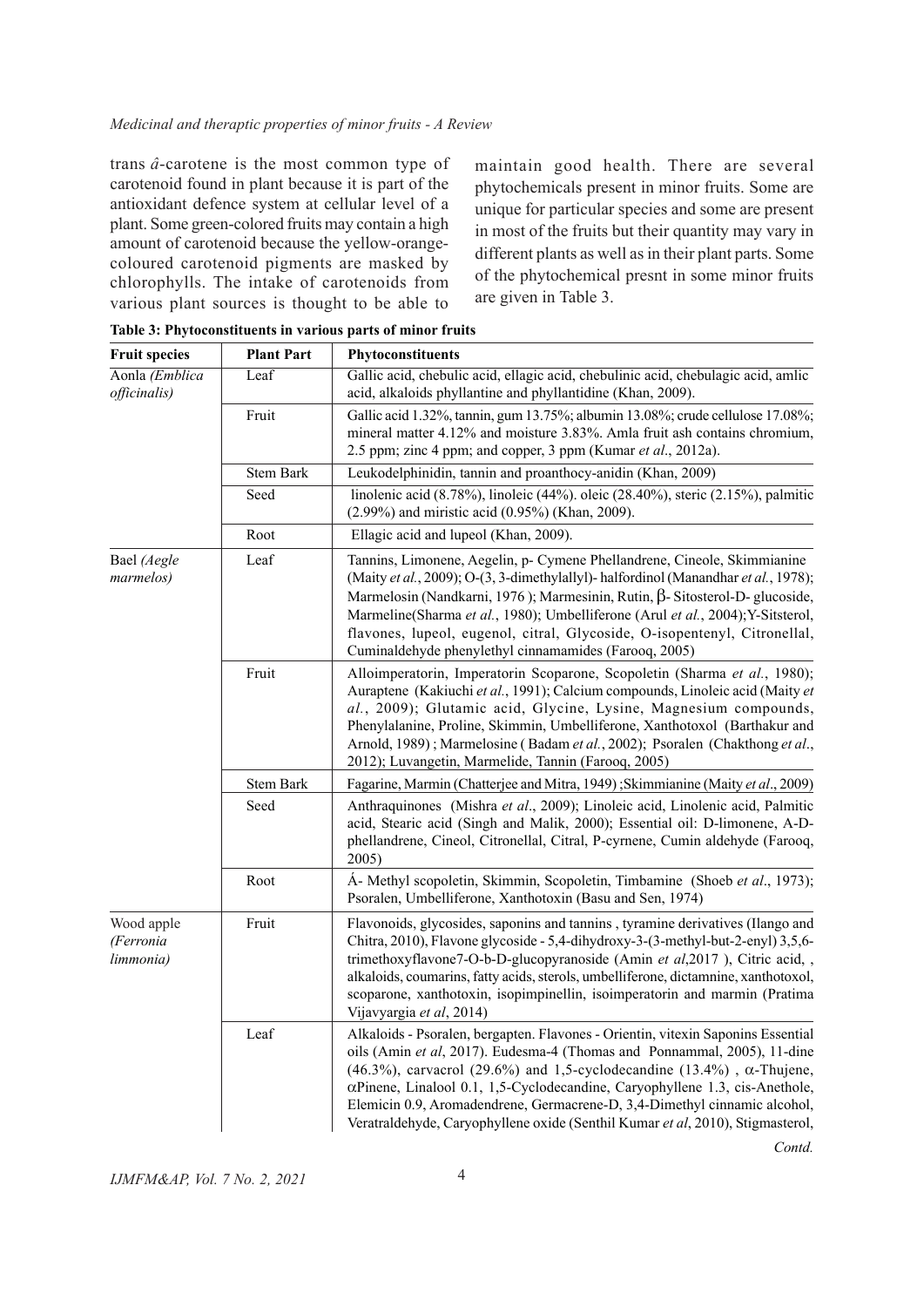*Tripathi Table 3 Contd.*

| <b>Fruit species</b>                      | <b>Plant Part</b> | Phytoconstituents                                                                                                                                                                                                                                                                                                                                                                                                                                                                                                                                                                                                                                                                                                                                                                                                    |
|-------------------------------------------|-------------------|----------------------------------------------------------------------------------------------------------------------------------------------------------------------------------------------------------------------------------------------------------------------------------------------------------------------------------------------------------------------------------------------------------------------------------------------------------------------------------------------------------------------------------------------------------------------------------------------------------------------------------------------------------------------------------------------------------------------------------------------------------------------------------------------------------------------|
|                                           |                   | orientin, vitedin, saponarin, tannins (Pratima Vijavyargia et al, 2014),<br>Carbohydrate, amino acid, protein, lipid, tannins, alkaloids, steroids (Patil et al,<br>2012)                                                                                                                                                                                                                                                                                                                                                                                                                                                                                                                                                                                                                                            |
|                                           | Seed              | Fixed oil, carbohydrates, proteins and amino acids                                                                                                                                                                                                                                                                                                                                                                                                                                                                                                                                                                                                                                                                                                                                                                   |
|                                           | Shell             | Psoralene, xanthotoxin, 2, 6-dimethoxybenzoquinone, osthenol (anti-fungal)                                                                                                                                                                                                                                                                                                                                                                                                                                                                                                                                                                                                                                                                                                                                           |
|                                           |                   | (Ilango and Chitra, 2010), Amino acid, total amino acid (Thomas and<br>Ponnammal, 2005)                                                                                                                                                                                                                                                                                                                                                                                                                                                                                                                                                                                                                                                                                                                              |
|                                           | <b>Bark</b>       | Coumarins - Marmesin, bergapten, psoralen, luvangetin, xanthotoxin, scopoletin,<br>isoimperatorin, osthol and 6,7-dimethoxycoumarin "feronolide and feronone<br>(Pratima Vijavyargia et al, 2014), Alkaloids Steroids - Sitosterol and sitosterol-<br>o-beta-d-glucoside. Terpenoids - Lupeol and limonin Flavones - 5, 7-dihydroxy-<br>$3'$ , 4'-dimethoxy-6,8-di (3-methylbut-2-enyl) stigmasterol, sitosterol-3-O- $\beta$ -D-<br>glucopyranoside. The bark of the plant has yielded (-)(2S)-5,3'-dihydroxy-4'-<br>methoxy-6",6"dimethyl chromeno-(7,8,2",3")-flavanone along with several<br>known compounds, five coumarins, a flavanone, a lignan, (antimicrobial) (Ilango<br>and Chitra, 2010), Carbohydrate, amino acid, protein, lipid tannins (Patil et al,<br>2012), Phenols (Thomas and Ponnammal, 2005) |
|                                           | Root              | Lactones - Feronia lactone, geranylumbelliferone, frenolin. Coumarin - Aurapten,<br>marmesin, bergapten, xanthotoxin, osthol, xanthyletin, 6-methoxy-7-<br>geranyloxycoumarin, osthenol. Quinolone alkaloid - 1-methyl-4-methoxy-2-<br>quinolone (Amin et al, 2017)                                                                                                                                                                                                                                                                                                                                                                                                                                                                                                                                                  |
| Bilimbi (Averrhoa<br>bilimbi)             | Fruit             | Flavonoids, saponins, and triterpenoids (Hock Eng Khoo et al, 2016)                                                                                                                                                                                                                                                                                                                                                                                                                                                                                                                                                                                                                                                                                                                                                  |
| Rose apple<br>(Syzygium jambos)           | Fruit             | Phenols, tannins, alkaloids, and flavonoids (Hock Eng Khoo et al, 2016)                                                                                                                                                                                                                                                                                                                                                                                                                                                                                                                                                                                                                                                                                                                                              |
| Malayan apple<br>(Syzygium<br>malaccense) | Fruit             | Phenolic compounds and terpenes (Hock Eng Khoo et al, 2016)                                                                                                                                                                                                                                                                                                                                                                                                                                                                                                                                                                                                                                                                                                                                                          |
| Jherberi (Ziziphus<br>mauritiana)         | Fruit             | Phenolic compounds and saponin (Hock Eng Khoo et al, 2016)                                                                                                                                                                                                                                                                                                                                                                                                                                                                                                                                                                                                                                                                                                                                                           |
| Karonda<br>(Carissa carandus)             | Fruit             | L Ascorbic acid, Chlorogenic acid, Ellagic acid, Piceatannol, Resveratrol. Syringic<br>acid, Vanillic acid, p Coumaric acid, Caffeic acid, Epicatechin, Rutin, Carissol<br>(Kaunda and Zhang, 2017, Patil et al., 2012; Pandya, 2012; Parvin, 2018)                                                                                                                                                                                                                                                                                                                                                                                                                                                                                                                                                                  |
|                                           | Leaf              | Carissic acid, Carissic acid methyl ester, Carissic acid monoacetate, Betulinic<br>acid, Carandinol(Kaunda and Zhang 2017, Patil et al., 2012; Pandya, 2012;<br>Parvin, 2018)                                                                                                                                                                                                                                                                                                                                                                                                                                                                                                                                                                                                                                        |
|                                           | Flower            | Nerolidol, Farnesol, Camphene, Menthol, p Cymene, a Terpineol, Neryl acetate,<br>Neryl acetate, Geranyl acetate(Kaunda and Zhang 2017, Patil et al., 2012; Pandya,<br>2012; Parvin, 2018)                                                                                                                                                                                                                                                                                                                                                                                                                                                                                                                                                                                                                            |

## **2.0. Minor fruits in folk medicine**

A number of species of minor fruits are being used by the people in as suitable food, food supplements and sources of spices and condiments, edible oils, medicine, etc. A number of studies have shown the use of locally available indigenous or traditional fruit speices and their plant parts in medicine by indigenous communities. Some of them are tabulated as Table 4.

## **3. Medicinal and pharmceatical properties**

## **3.1 Therapeutic values**

The therapeutic value of some minor fruits such as aonla (Indian goose berry), Jamun, kokum etc is known since time immortal. Aonla fruit is traditionally known for its medicinal value in India for the treatment of several health complications, suchas diarrhea, dysentery, anemia, jaundice, and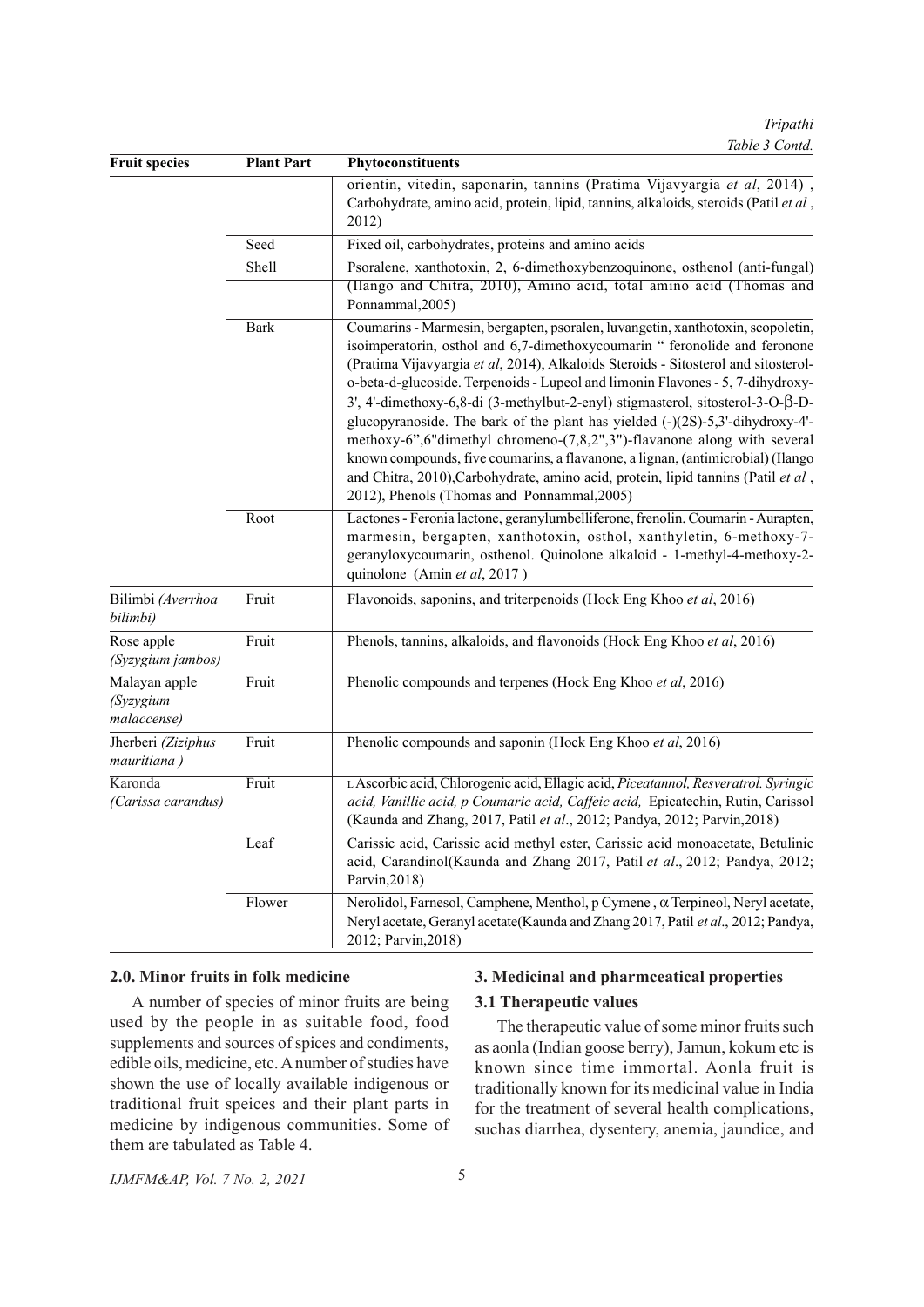| <b>Fruits</b>                                    | Use in folk medicine                                                                                                                                                                                                                                                                                                                                                                                                                                                                                                                                                                                                                                                                                                                                                                                                                                                                                                                                                                                                                                                                                                                                                                                                                                                                                                                                                   |
|--------------------------------------------------|------------------------------------------------------------------------------------------------------------------------------------------------------------------------------------------------------------------------------------------------------------------------------------------------------------------------------------------------------------------------------------------------------------------------------------------------------------------------------------------------------------------------------------------------------------------------------------------------------------------------------------------------------------------------------------------------------------------------------------------------------------------------------------------------------------------------------------------------------------------------------------------------------------------------------------------------------------------------------------------------------------------------------------------------------------------------------------------------------------------------------------------------------------------------------------------------------------------------------------------------------------------------------------------------------------------------------------------------------------------------|
| Bael<br>(Aegle marmelos)                         | Abdominal pain, cholera, night fever, stomach disorder and snake bite. They use<br>specially fruits and roots for treating gastric troubles. Roots of Bael for curing bite of mad<br>dog. leaves use for treatment of heat in abdomen and jaundice, diabetes , fruit is used as a<br>laxative by different tribes of India (Gupta, 2016), root bark as fish Poison and use the leaf<br>paste as an antivenom against venom of poisonous insects and animals. The powder of<br>fruit and bark is used for the treatment of stomachache and dysentery in eastern Rajasthan<br>(Joshi, 1986)                                                                                                                                                                                                                                                                                                                                                                                                                                                                                                                                                                                                                                                                                                                                                                              |
| Bilimbi<br>(Averrhoa bilimbi)                    | Ripe fruits combined with pepper for inducing sweating; pickled bilimbi is smeared all<br>over the body to hasten recovery after a fever; fruit conserves for treatment of coughs,<br>beriberi, and biliousness; fruit syrup for reducing fever and inflammation and to alleviate<br>internal haemorrhoids (Lim, 2012)                                                                                                                                                                                                                                                                                                                                                                                                                                                                                                                                                                                                                                                                                                                                                                                                                                                                                                                                                                                                                                                 |
| Aonla<br>(Emblica Officinlis)                    | Fruit for treating cough and asthma, and several other health complications in Malaysia<br>(Mohamad et $al., 2011$ )                                                                                                                                                                                                                                                                                                                                                                                                                                                                                                                                                                                                                                                                                                                                                                                                                                                                                                                                                                                                                                                                                                                                                                                                                                                   |
| Rose apple<br>(Syzygium jambos)                  | Ripe fruit is used as a tonic for brain and liver and as a diuretic; seeds for treatment of<br>diarrhea, dysentery, and catarrh (Morton, 1987)                                                                                                                                                                                                                                                                                                                                                                                                                                                                                                                                                                                                                                                                                                                                                                                                                                                                                                                                                                                                                                                                                                                                                                                                                         |
| Malayan apple<br><i>(Syzygium</i><br>malaccense) | Fruit decoction as a febrifuge (Morton, 1987)                                                                                                                                                                                                                                                                                                                                                                                                                                                                                                                                                                                                                                                                                                                                                                                                                                                                                                                                                                                                                                                                                                                                                                                                                                                                                                                          |
| Jherberi<br>(Ziziphus mauritiana)                | Ripen fruit for treatment of sore throat and cough; seed for treatment of diarrhea and<br>weakness of stomach [(Morton, 1987), Marwat et al., 2009]                                                                                                                                                                                                                                                                                                                                                                                                                                                                                                                                                                                                                                                                                                                                                                                                                                                                                                                                                                                                                                                                                                                                                                                                                    |
| Karonda<br>(Carissa carandus)                    | Roots are used as stomachic, anthelmintic and antiscorbutic; in curing stomach disorders<br>including flatulence and acidity, intestinal worm infestation, diabetic ulcer, scabies, pruritus,<br>pyrexia, urinary disorders, chronic ulcer and biliousness; and even acts as insect repellent<br>(Kumar et al, 2013, Trivedi, 2004). Used in the treatment of remittent fever, diarrhoea,<br>earache, mouth and throat soreness, and syphilitic pains, (Kumar et al., 2013 Trivedi, 2004).<br>Unripe fruit used as an appetiser, astringent, antiscorbutic, acidic, stomachic, anthelmintic,<br>laxative and antipyretic, and in curing anorexia, diarrhoea and haematemesis (Kumar et<br>al., 2013; Trivedi, 2004). Ripe fruits are used as an appetiser, antiscorbutic and expectorant;<br>in curing anorexia, burning sensation, pruritus and skin disorder; in the treatment of anaemia;<br>as antidote for poisons and carminative; for female libido improvement; in curing worm<br>infestation; as antimicrobial and antifungal; in insanity treatment (Khare 2007; Bisset, 1994,<br>Sharma et al., 2007).                                                                                                                                                                                                                                                      |
| Jamun (Syzygium<br>cumini)                       | Infusion of fruit or mixture of powdered bark and fruit is used to treat diabetes in North<br>east India(Sharma et al., 2001). The juice of ripe fruits is stored for 3 days and then is given<br>orally for gastric problems. The juice obtained from the bark is given orally for the treatment<br>of women with a history of repeated abortion in Lakher and Pawi in North east India. Fruit<br>and stem bark are used in the treatment of diabetes, dysentery, increases appetite and<br>headache in Maharashtra (Jain et al., 2005). Decoction of stem bark is taken orally three<br>times a day for 2–3 weeks to treat diabetes (Chhetri et al., 2005). Leaves are used in the<br>treatment of diabetes and renal problems by native indians and Quilombolas in North<br>eastern Brazil (de Albuquerque et al., 2007). Leaves juice with honey or cow's milk used<br>to treat diabetes. Fresh fruits are taken for stomachache and to treat diabetes by Kani tribals<br>in Southern India (Ayyanar, 2008; Udayan et al., 2006). Seeds are taken orally for diabetes<br>in Madagascar (Ratsimamanga, 1998). Dried seeds powder is taken orally thrice a day in<br>the treatment of diabetes in Andhra Pradesh (Nagaraju et al. 2006). The juice obtained<br>from the leaves is mixed with milk and taken orally early in the morning, to treat diabetes<br>Contd. |

**Table 4: Use of minor fruits in folk medicine**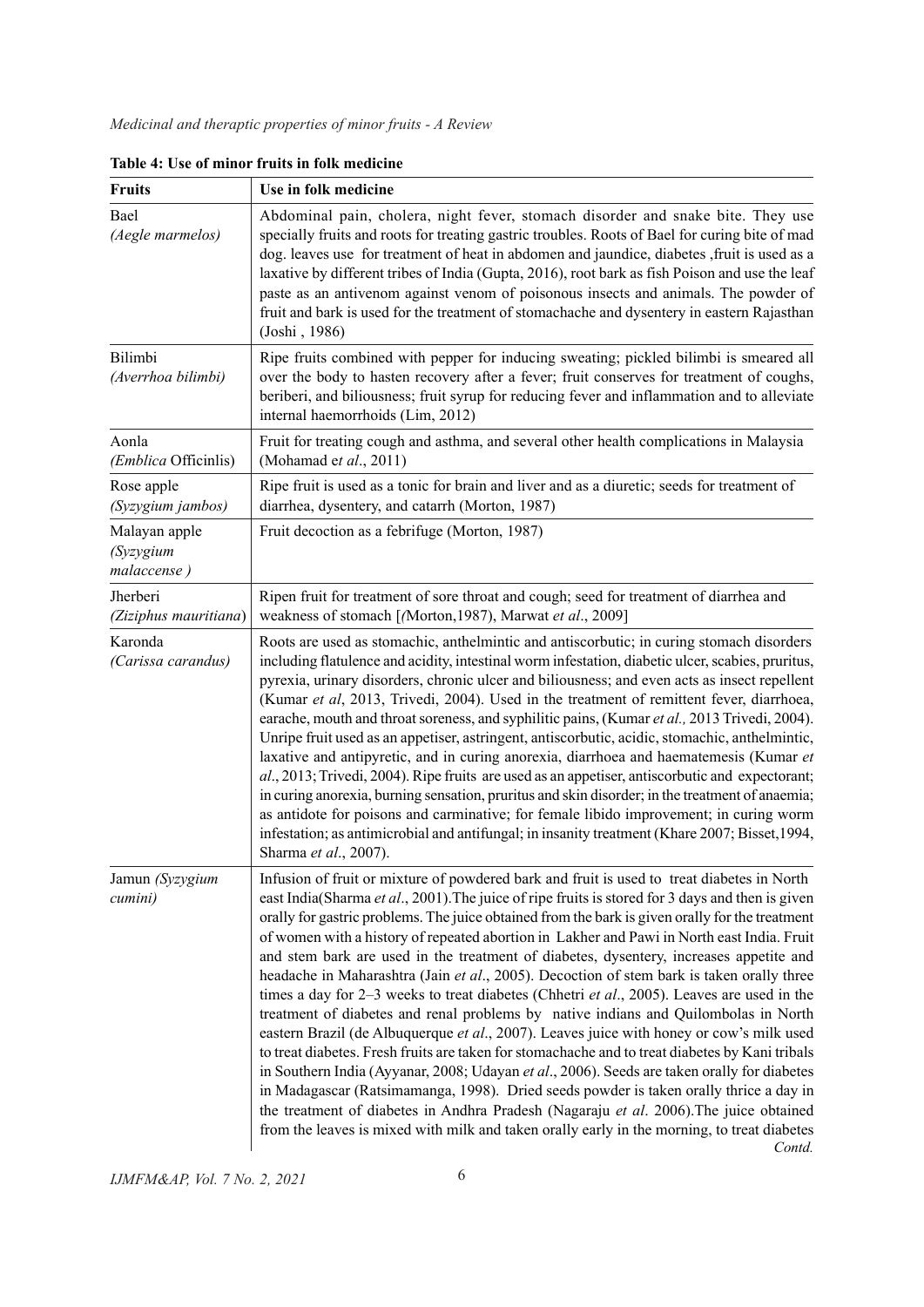*Tripathi*

*Table 4 Contd.*

|                                                 | by Siddis in Karnataka (Bhandary et al., 1995). The juice of stem bark is mixed with butter<br>milk to treat constipation. Leaves are taken orally for treatment of diabetes in Brazil (Braga<br>et al., 2007). The tender leaves are taken orally to treat jaundice in Maharashtra (Natarajan<br>and Paulsen, 2000).                                                                                                                                                                                                                                                                                                                                                                                                                                                                                                                                                                                                                                                                                                                                                                                                                                       |
|-------------------------------------------------|-------------------------------------------------------------------------------------------------------------------------------------------------------------------------------------------------------------------------------------------------------------------------------------------------------------------------------------------------------------------------------------------------------------------------------------------------------------------------------------------------------------------------------------------------------------------------------------------------------------------------------------------------------------------------------------------------------------------------------------------------------------------------------------------------------------------------------------------------------------------------------------------------------------------------------------------------------------------------------------------------------------------------------------------------------------------------------------------------------------------------------------------------------------|
| Rambutan (Nephelium<br>lappaceum)               | Unripe fruit is astringent, stomachic; acts as a vermifuge, febrifuge, and is taken to<br>relieve diarrhea and dysentery. The leaves are poulticed on the temples to alleviate headache.<br>In Malaya, the dried fruit rind is sold in drugstores and employed in local medicine. The<br>astringent bark decoction is a remedy for thrush. A decoction of the roots is taken as a<br>febrifuge.                                                                                                                                                                                                                                                                                                                                                                                                                                                                                                                                                                                                                                                                                                                                                             |
| Kokum (Garcinia<br><i>indica</i> )              | Traditionally, kokum is used in herbal medicines to treat diarrhoea, inflammatory ailments,<br>dermatitis, bowel problems, rheumatic pains and to prevent hyper perspiration. Fruits are<br>used as antihelmintic and cardiotonic. Kokum juice from the rind is used against piles,<br>colic problems, dysentery and diarrhoea (Baliga et al., 2011). Decoction of fruit rinds are<br>traditionally used against diabetes. Kokum butter is used traditionally to healwounds, fissures<br>in hands and is supposed to restore elasticity of skin and used as a moisturiser (Jeyarani<br>and Reddy, 1999; Padhye et al., 2009). Leaves of G. indica are used to treat skin ulcers,<br>dyspepsia and hyperplasia.                                                                                                                                                                                                                                                                                                                                                                                                                                              |
| Malabar Tamarind<br>(Garcinia gummigutta)       | Treatment of edema, delayed menstruation, ulcers, open sores, hemorrhoids, fever,<br>rheumatism, and also against intestinal parasites (Majeed et al., 1994, Semwal et al., 2015).<br>The astringent properties of the rind make it an indispensible ingredient in gargles for<br>weak gums, bowel complaints, constipation, diarrhoea and dysentery. The plant is used in<br>veterinary medicine, for mouth diseases in livestock.                                                                                                                                                                                                                                                                                                                                                                                                                                                                                                                                                                                                                                                                                                                         |
| Yellow mangosteen<br>(Garcinia<br>xanthochymus) | Plant is widely used as a traditional folk medicine for bilious condition, diarrhea, dysentery,<br>anthelmintic, cardiotonic and as a tonic to improve appetite (Whitmore, 1973; Perry, 1980;<br>Baishya et al., 2013; Joseph et al, 2016). In traditional Chinese Dai medicine, it is used for<br>expelling worms and removing food toxins (Lin et al., 2003)                                                                                                                                                                                                                                                                                                                                                                                                                                                                                                                                                                                                                                                                                                                                                                                              |
| Mangosteen (Garcinia<br>mangostana)             | Peel and seed in the form of infusions and decoctions used to treat infections of skin,<br>urinary tract, and gastrointestinal, and act as laxative, anti-scorbutic, and anti-fever agent<br>(Ovalle-Magallanes et al., 2017). Treatment of diarrhea, abdominal pain, dysentery,<br>suppuration, wound infection, and chronic ulcer (Cui et al., 2010; Gorinstein et al., 2011;<br>Suksamram et al., 2006) and to treat inflammatory and immunological related-diseases,<br>such as acne, food allergies, and arthritis (Wang et al., 2017).                                                                                                                                                                                                                                                                                                                                                                                                                                                                                                                                                                                                                |
| Passion fruit<br>(Passiflora edulis)            | Passiflora (or Passion flower) is a folk remedy used for anxiety (Miyasaka et al., 2007;<br>Reginatto et al., 2006). Several species of Passiflora have been employed widely as a folk<br>medicine because of sedative and tranquillizer activities (Barbosa et al., 2008). Passiflora,<br>an herbal medicine, could be an op-tion for treating anxiety if shown to be effective and<br>safe (Miyasaka et al., 2007).                                                                                                                                                                                                                                                                                                                                                                                                                                                                                                                                                                                                                                                                                                                                       |
| Jack fruit (Artocarpus<br>heterophyllus)        | The leaves are useful in fever, boils, wounds and skin diseases. The young fruits are acrid,<br>astringent, and carminative. The ripe fruits are sweet, cooling, laxative, aphrodisiac and<br>also used as a brain tonic. The seeds are, diuretic, and constipating. The wood is nervine,<br>antidiabetic, sedative and is useful in convulsions (Hemborn, 1996). The latex is useful in<br>dysopia, ophthalmic disorders and pharyngitis and also used as antibacterial agent (Sato et<br>al., 1996). The ash of Jackfruit leaves is used in case of ulcers. The dried latex yields<br>artostenone, convertible to artosterone, and a compound with marked androgenic action.<br>Mixed with vinegar, the latex pomotes healing of abscesses, snakebite and glandular<br>swellings (Vaidya Gogte, 2000). The root is a remedy for skin diseases and asthma. An<br>extract of the root is taken in cases of fever and diarrhoea. The bark is made into poultices.<br>Heated leaves are placed on wounds. The wood has a sedative property and its pith is said<br>to be abortifacient. Latex is used as an anti-inflammatory agent (Gupta and Tandon, 2004). |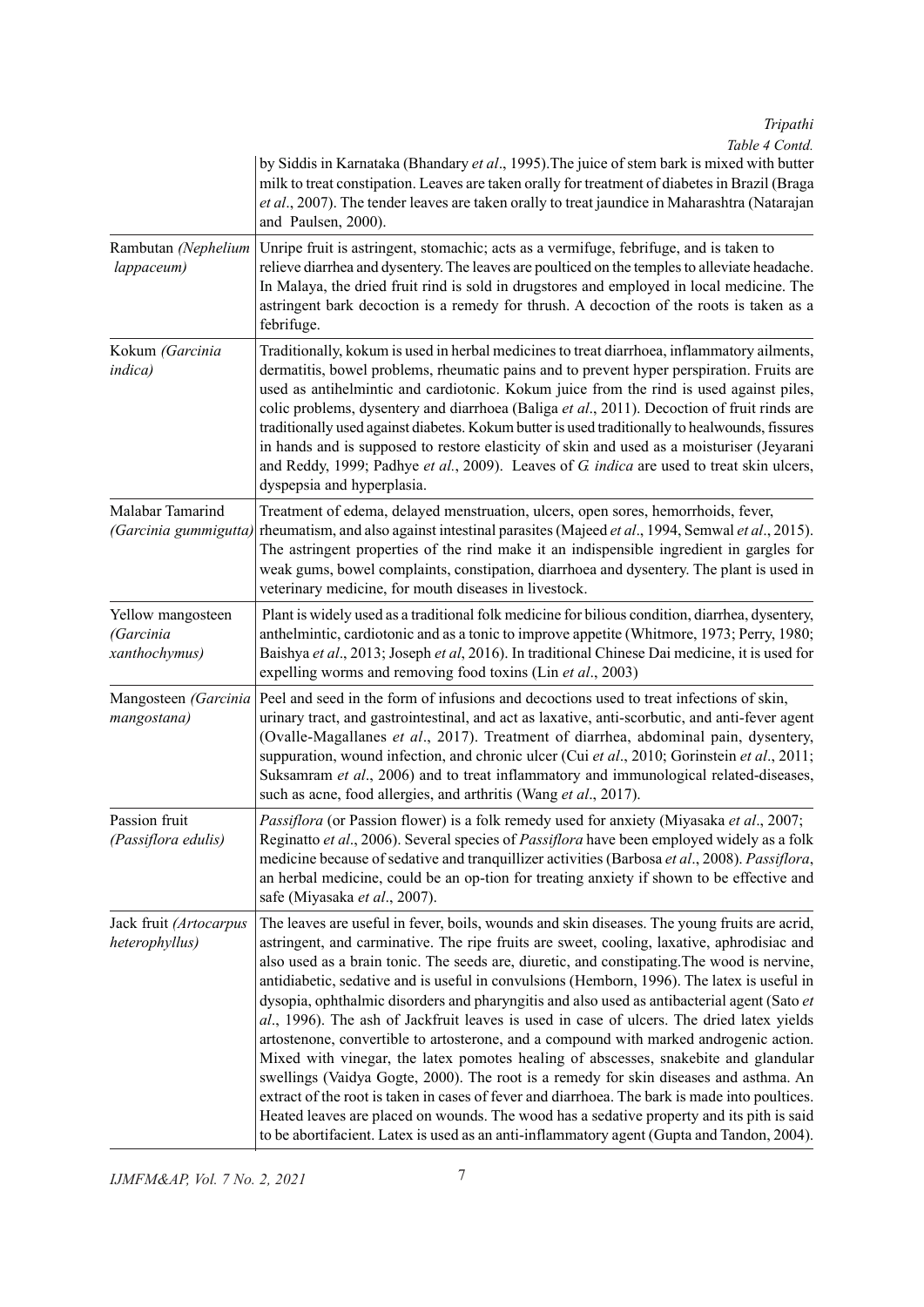cough (Chopra *et al.*, 1992). The fruit is also rich in antioxidant. A study on the healing activity of ethanolic extract of aonla fruit has shown some positive results,where the rats were induced with indomethacin (30mg/kg BW, oral intubation) (Bhattacharya *et al.,* 2007). The results showed that the extract (100mg/kg BW) of this fruit had significantly reduced the lipid peroxidation parameters (MDA, carbonyl, total DNA, SOD, and CAT), ulcer index (3.8), and DNA damage induced by indomethacin (85.73% of protection) in rats after seven days of postulcerative treatment compared with the controls. Other than that, the extract of emblic fruit also inhibited the growth of *Staphylococcus aureus, Bacillus subtilis, Salmonella paratyphi, Shigella dysenteriae,* and *Candida albicans* (Ahmad and Beg, 2001). The aqueous extract of aonla has shown the potential as an anticancer agent, where the extract inhibited the growth of human lung carcinoma and (A549) and human hepatocellular carcinoma (HepG2) celllines (Bhattacharya *et al.,* 2007). Moreover, the emblic fruit powder demonstrated a significant chondroprotective effect based on an *in vitro* model of cartilage degradation in explant cultures of articular knee cartilages obtained from osteoarthritis patients (Sumantran *et al.,* 2008). The fruit extract of jamun is reported on the medical properties.The methanolic extracts of jamun leaves were tested for antimicrobial activity, where the extracts inhibited the growth of some Gram-positive and Gramnegative bacteria (Mohanty and Cock, 2010). Besides that, antimicrobial activities of the extracts of bark, leaves, and seeds of rose apple have also been reported by Murugan *et al*. (2011). The leaves of *S. malaccense* (Malay apple) were reported to be useful for preventing inflammation (Cox,1993). Most of the plants from genus *Garcinia* have medicinal effects. In Southeast Asia, only a few studies were reported on the potential medicinal properties of underutilized Garcinia fruits. The fruit extract of *G. hombroniana* inhibited in vitro lipid peroxidation and had antiplateletactivities (Jantan *et al*., 2011). Kapadia and Rao (2011) report antimicrobial effects of Garcinia plants towards bacteria, fungus, and other parasites. The stems and leaves of three Garcinia plants indicate plateletactivating factor antagonist activity (Hemshekhar *et al*., 2011). The main bioactive compound in the

leaves that possess antimicrobial effect is reported as garcihombronane (Kapadia and Rao, 2011). Most of the plants from genus *Garcinia* have antihypercholesterolemic effect (Hemshekhar *et al*., 2005). The fruit extract of *G. hombroniana* inhibited in vitro lipid peroxidation and had antiplateletactivities (Jantan *et al*., 2011). Indian jujube is known for its medicinal properties. It is traditionally used for treating abscesses, wounds, anodyne, and tonic, as well as styptic and purifying blood. The leaves of *Z. Mauritiana* were reported to significantly prevent leucopenia and noise induced enhancement of neutrophil function in Guineapigs compared with diazepam, in which the Guinea pigs were subjected to 100Db industrial noise (8–50 kHz) (Vakharia *et al.,* 2014). Antioxidant activities have also been determined for the fruits from two varieties of *Z*. *mauritiana*, and the I50values of the ethanolic extract of both varieties (Beri and Narikeli) were 72 and 250 ug/ mL, respectively (Nimbalkar and Rajurkar, 2009). The ethanolic extracts of *Z*. *mauritiana* seed were found to induce cancer cells death and significantly reduced tumor volume and tumor cell countin albino mice after 13 days of treatment with the extract (100–800mg/kg BW) (Mishra *et al*., 2011). Besides that, the seed extract exhibited hypoglycemic activity, where administration of the extract (at a concentration of 800mg/kg BW) reduced weight loss and mortality of alloxaninduced diabetic mice (Bhatia and Mishra, 2010). The fruit of bilimbi (tree) has potential health benefits. According to Ambili *et al* (2009), the extracts of bilimbi exhibited the cholesterollowering potential in rats. The water extract of bilimbi fruit (0.8mg/kg body weight) improved lipid profile in Triton-induced hypercholesterolemia in rats. The active fraction of the water extract at a dose of 0.3mg/kg BW possessed an optimum antihypercholesterolemic activity. The fruit (125mg/kg BW) and its water extract (50mg/kg BW) also effectively improved the lipid profile of the rats fed with high-fat diet (Ambili *et al*., 2009). Besides that, this fruit is also reported as an active antimicrobial agent. Chloroform and methanolic extracts of bilimbi were reported to have good inhibitory activities on several types of bacteria, such as *Aeromonas hydrophila, Escherichia coli, Klebsiella*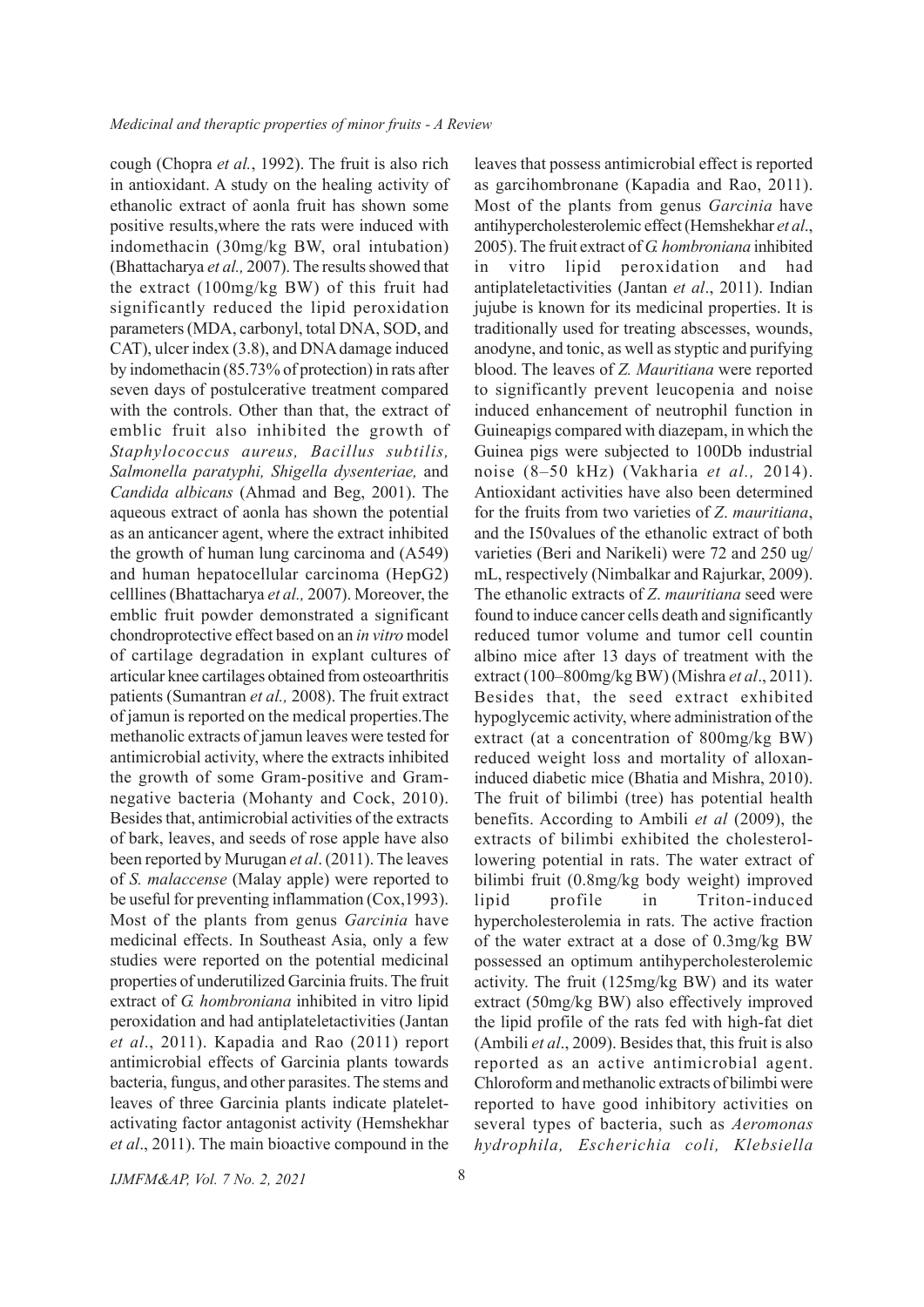*pneumoniae, Saccharomyces cerevisiae, Staphylococcus aureus, Streptococcus agalactiae* and *Bacillus subtilis* (Wahab *et al*., 2009). Flavonoids and anthocyanins in dabai fruit (*C. odontophyllum*) are the potent antioxidants. The defatted dabaiextract (5%) was shown to significantly reduce the levels of total cholesterol and low-density lipoprotein-cholesterolin rabbits supplemented with high-cholesterol diet for eight weeks as compared to the control group (Nurulhuda *et al*., 2013). Besides that, rabbits fed a highcholesterol diet and defatted dabaipulphave a significant increment in high-density lipoproteinlevel (Nurulhuda *et al*., 2012). The severity of atherosclerotic plaques in the highcholesterol diet rabbit group that supplemented with defatted *dabai* extracts was also reduced compared to the control group. Durian possesses some antiinflammatory properties. The methanolic extracts of *D. zibethinus* fruit were reported to have antiinflammatory effects (Leverett *et al*., 2005). The fruit *of Cynometra cauliflora* possesses antiproliferative activity by inhibition of cytotoxic effect to human promyelocytic leukemia HL-60 cells (Tajudin *et al* , 2012).The fruit of *Syzygium jambos* (rose apple) has been traditionally used as an astringent and for brain and liver, as well as digestive problems (Reynertson, 2007). The aqueous fruit extracts of rose apple reduced the *in vitro* glucosidase and amylase inhibitory activities (Das *et al*., 2012). The fruit extracts of *Syzygium samarangense* (samarang apple) were also as effective as antibiotics to inhibit microbial activities (Ratnam and Raju, 2008). Aqueous leaf extact of pasion fruit was more effective in suppressing the TNF $\alpha$  and IL-1 $\beta$  levels than dexamethasone. This may be a source of new therapeutic candidates with a spectrum of activity simi-lar to the current antiinflammatory steroids such as dexamethasone (Montanher *et al*., 2007).

#### **3.2 Antidiabetic activity**

Diabetes has become a common disease around the world. When the body cannot produce sufficient amount of insulin the blood glucose level increases. Antidiabetic aims at reducing the blood glucose level by inducing the production of a higher amount of insulin. Several plant and their parts have anti diabetic properties. Antidiabetic effect of Jamun is well known in Ayurveda. The seed powder of Jamun is effective in controlling high blood sugar levels. The hypoglycaemic effect of different parts of Jamun to control diabetes in preclinical models has been reported. Majority of the preclinical reports have indicated that different parts of Jamun reduced blood sugar levels in rodent models of diabetes and clinical setting. The seed powder extracted in water has shown to reduce blood sugar level in diabetic rabbits (Brahmachari and Augusti, 1961).The use of aqueous seed extract of Jamun at a dose of 1 g/kg body weight in diabetic rats has been reported to produce hypoglycaemic effect in the blood (Kedar and Chakrabarti, 1983). Numerous studies on aqueous seed extract have been found to reduce blood sugar in the diabetic rats (Achrekar *et al*., 1991; Prince *et al.,* 1998). The lyophilized powder of aqueous seed extract has been reported to decrease the blood glucose level in diabetic mice and rats (Vikrant *et al*., 2001; Grover *et al.,* 2001).Similarly, aqueous jamun seed extract consisting of gummy fibres has been highly effective in controlling diabetes in alloxan induced diabetes in rats. The alloxan-induced diabetic rats and rabbits administered with ethanol extract of jamun seeds showed a decline in fasting blood glucose levels in an earlier study (Sharma *et al.,* 2003). The jamun seed kernel extracted in ethanol reduced the blood glucose level in the streptozotocin-induced diabetic rats and also restored the activities of catalase, glutathione peroxidase and superoxide dismutase enzymes accompanied by restoration of glutathione concentration in liver and kidney of diabetic rats (Ravi *et al.,* 2004). Administration of various doses of jamun seed powder into streptozotocin-induced diabetic rats has shown attrition in the fasting glucose level (Sridhar *et al.*, 2005). Likewise, treatment of streptozotocin-induced diabetic rats with 100mg/kg body weight seed kernel ethanol extract reduced the blood sugar level, urea and cholesterol and led to a rise in the glucose tolerance and decreased the glutamate oxaloacetate transaminase and glutamate pyruvate transaminase activities (Ravi *et al.* 2005). Bael (*Aegle marmelos*) has been used as a herbal medicine for the management of diabetes mellitus in Ayurvedic, Unani and Siddha systems of medicine in India (Choudhry *et al*., 2003). Bael extract, when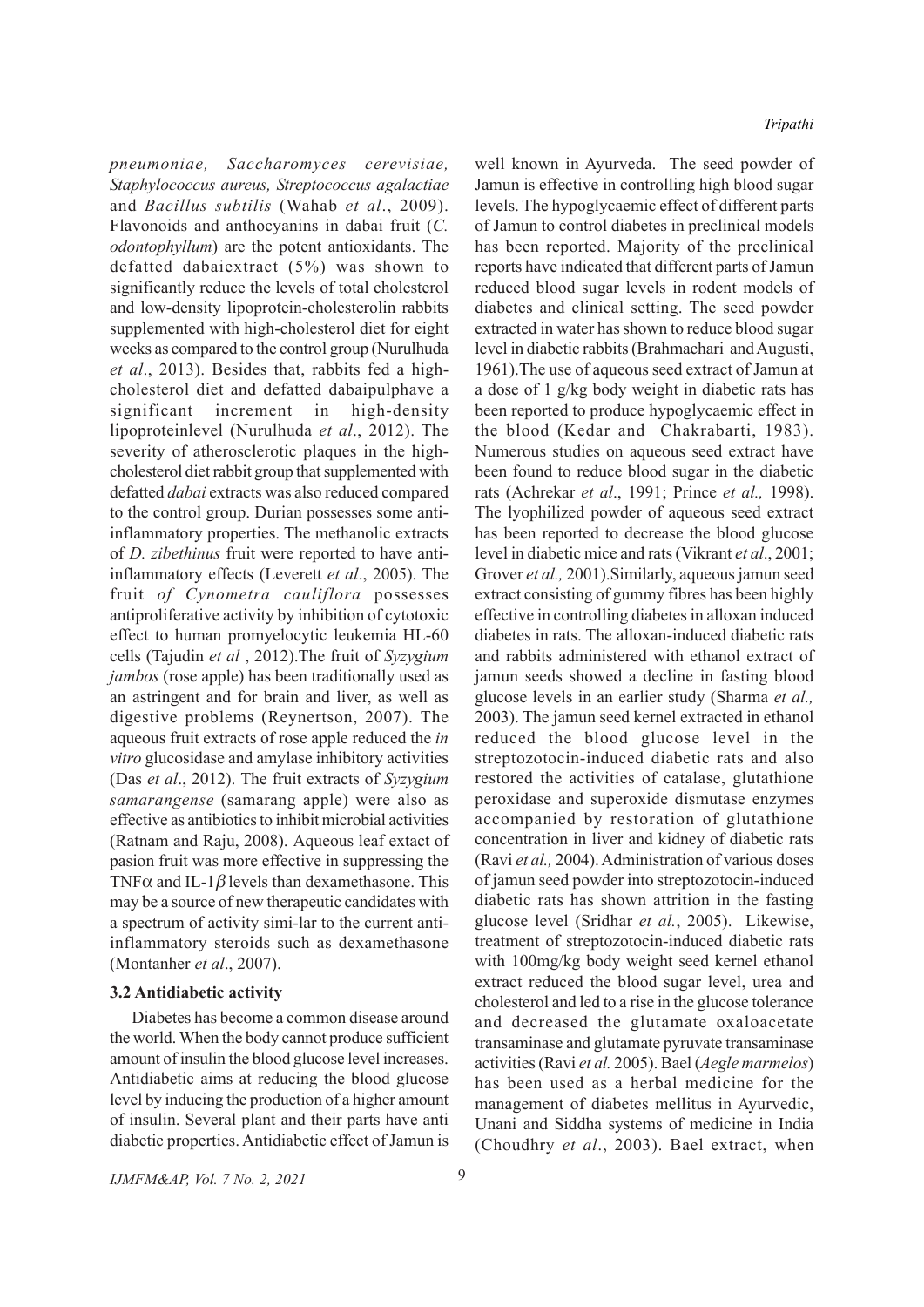administered at a dose of 250 mg/kg of body weight, shows better result than glycenamide (antidiabetic drug). This antidiabetic effect may be due to the coumarins present in the fruit which induce the beta cells of islet of Langerhans to produce insulin. Aqueous extract of bael seeds reduces blood glucose level in case of severe diabetic patients (Maity *et al*., 2009; Kamalakkannan and Prince, 2003). Aqueous extract of bael leaves were useful in the long-term management of diabetes due to hypoglycemic and antioxidant effect (Upadhya *et al*.*,* 2004; Maity *et al.*, 2009). Similarly, anti hyperlipidaemic activity of aqueous extract of bael fruits was demonstrated by Marinzene *et al.* (2005), using the streptozotocin induced diabetic. Sunderam *et al.* (2009) worked on alcoholic extract of bael and jamun in diabetic rats and confirmed their protective activity against laboratory induced cell necrosis. Leaf extract of bael on Alloxane induced diabetes and reported that used extract was enough capable to reduce oxidative stress by scavenging lipid peroxidation and enhancing certain anti oxidant levels which causes lowering of elevated blood glucose level (Kuttan and Sabu, 2004). Rambutan reported to have hypoglyric properties. Geraniin, an ellagitannin, a major bioactive compound isolated from the ethanolic extract of rind act as an anti hyperglycemic agent In addition to its extremely high anti oxidant activity and low pro oxidant capability. Geraniin has the potential to be developed into an anti hyperglycemic agent (Uma *et al*., 2011). Geraniin, one of polyphenol compounds, was used as an index to investigate the optimum condition of extraction from rambutan peel (red and yellow) in Taiwan. The highest total phenolic content found in red rambutan variety was at 1:15 (g/ml) ratio, but no significant difference for yellow rambutan. FRAP ranged in Rambutan rind ranged from 3800.25±86.49 to 4116.5±88.41 (ìmol Fe2+/g dry weight ), flavonoid from 6.41 $\pm$ 0.48 to 8.57 $\pm$ 0.35 (mg Quercetin/g dry weight) and total phenolic recovery from 297.78±4.06 to 358.42±4.63 (mg GAE/g dry weight). Anti diabetic properties of jack fruit is also reported*.* According to a study carried out by Fernando *et al*. (1991), the hot water extract of jackfruit leaves significantly improved glucose tolerance in the normal subjects and the diabetic

patients when investigated at oral doses equivalent to 20 g/kg. It also exhibited hemagglutination activity against human and rabbit erythrocytes. Rambutan fruit peel have antidiabetic and antihypercholesterolemic activities. The highest percentage reduction in blood glucose and cholesterol levels are shown of rambutan fruit peels extract with dose 500 mg/kg and the value of percentage reduction were 61.76±4.26% and 60.75±8.26 (Muhtadi *et al*., 2016).The fruit of bilimbi has antidiabetic effect studied using streptozotocin-induced diabetic rats (Tan *et al*., 1996) . The flavonoids, carotenoids, and terpenes could be the potent bioactive compounds in bilimbi fruits that provide the antidiabetic effect. Aqueous leaf extract of graviola to streptozotocin-induced diabetic rats sas found to reduce glucose levels treated diabetic rats along with an elevation in blood insulin (Adewole and Ojewole, 2010). Aqueous fruit rind extract of the kokum exhibited antidiabetic activity in streptozotocin-induced hyperglycemic rats (Kirana and Srinivasan, 2010).

## **3.3 Antioxidant activity**

Normal metabolic activities give rise to free radicals. These free radicals, mainly oxygen free radicals, referred as ROS (Reactive Oxygen Species) causes oxidative stress. ROS are harmful for the body as they damage macromolecules, DNA, proteins and lipids. Antioxidants are compounds that scavenge the free radicals and reduce oxidative stress. Bael fruit has proven to show antioxidant activity. On administration of bael fruit extract of 250 mg/kg of body weight, the activity of ROS scavengers such as glutathione peroxidase, glutathione reductase, superoxide dismutase (SOD) and catalase is shown to increase considerably. Use of above mentioned dose of bael fruit extract shows better results than glibenclamide (36 ìg/kg). The antioxidant activity may be due to presence of flavonoids, alkaloids, sterols, tannins, phlobatannins and flavonoid glycosides (Kamalakkannan and Prince 2003; Singh and Malik, 2000). The rambutan unpigmented fruit flesh, does not contain significant polyphenol content, but its colorful rind displays diverse phenolic acids, such as syringic, coumaric, gallic, caffeic and ellagic acids having antioxidant activity in vitro. Ethanol extract of rambutan fruit peels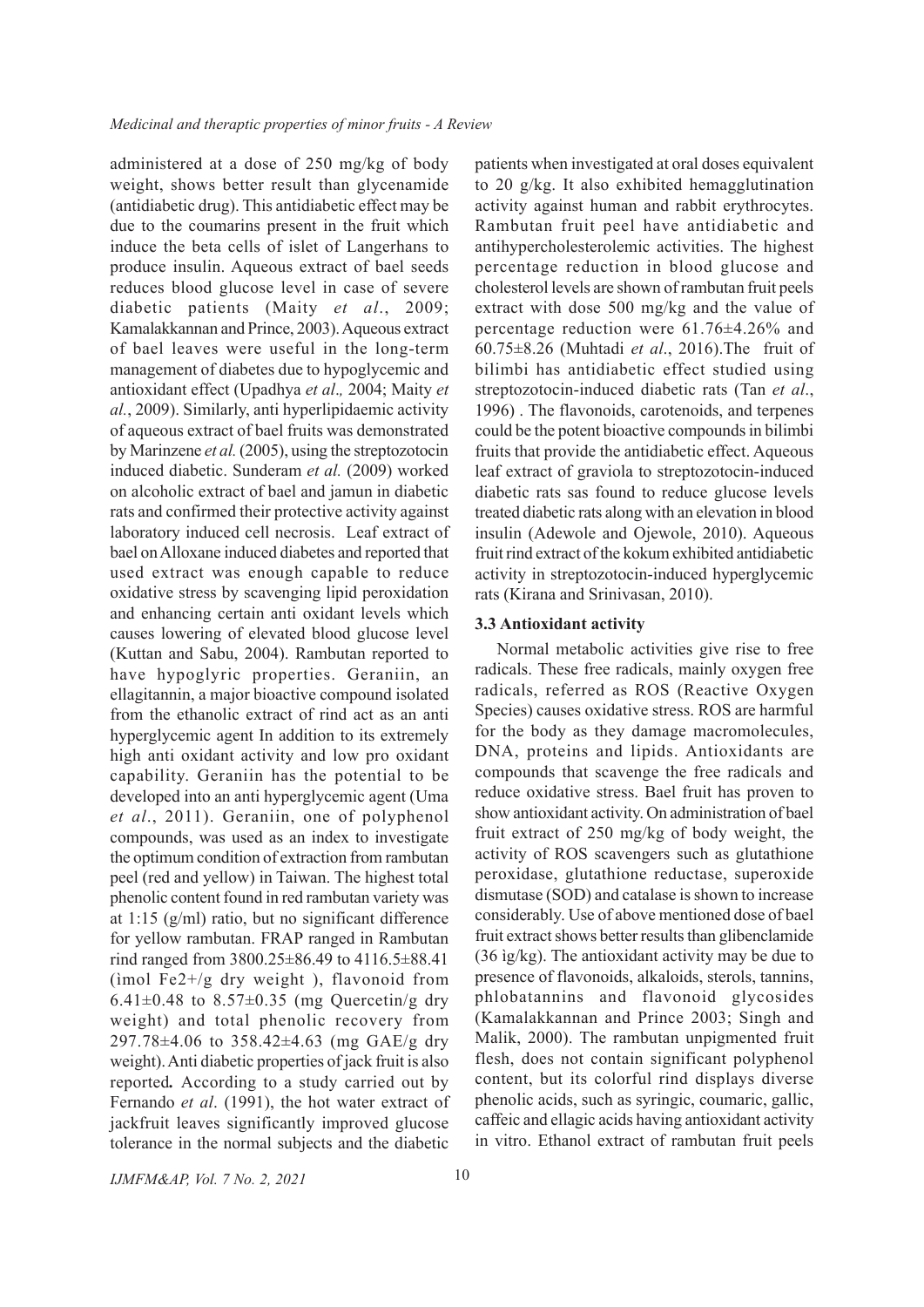contains ethyl gallate (Muhtadi, *et al.*, 2016) which has the strong antioxidant activity. Ethanol extract of rambutan fruit peels are known to have a greater ability as an antioxidant to capture DPPH free radicals than vitamin E (Tamimy, 2006). In rambutan variety**,** ethyl acetate extract of rambutan peels had the highest DPPH scavenging activity with IC50 3.5 ìg/mL, while ethyl acetate extract of binjai rambutan peels had the highest FRAP capacity with EC50 77.1 ìg/mL. N-hexane extract of binjai rambutan peels had the highest total flavonoid (3.46 g QE/100 g), ethyl acetate extract of lebakbulus rambutan peels had the highest phenolic content (40.9 g GAE/100 g) and n-hexane extract of rapiah rambutan peels had the highest carotenoid content  $(0.61 \text{ g BE}/100 \text{ g})$ . There was a positively high correlation between total phenolic content with their antioxidant activity using DPPH and FRAP assays. In rambutan peel, the extraction of antioxidant compounds, FRAP ranged from 3800.25±86.49 to 4116.5±88.41 (ìmol Fe2+/g D.W), flavonoid from  $6.41 \pm 0.48$  to  $8.57 \pm 0.35$  (mg Quercetin/g D.W), and total phenolic recovery from 297.78±4.06 to 358.42±4.63 (mg GAE/g D.W.) (Azaria and Pi –Jen, 2015). Antioxidant properties in aonla fruit exhibit due to the presence of phenolic compounds (Anila and Vijayalakshmi, 2002; Sabu and Khuttan, 2002; Kumar *et al*., 2006). Total polyphenolic content of different aonla varieties fresh fruits ranged from 70.6 to 159.4 mg GAE/g. Significant difference  $(p < 0.05)$  was observed in total polyphenol content of different varieties. Similarly, total polyphenol content in aonla powders varied from 90.5 to 385 mg/g, showed significant ( $p < 0.05$ ) varietal difference. Jamun fruit has been reported for strong antioxidant and anti-genotoxic potential. Different parts of this plant are used in herbal formulations. The pulp of the fruit contains diglucoside of five anthocyanidins (Arun *et al.,* 2011; Li *et al.,* 2009). Anthocyanins exhibit anticarcinogenic properties such as induction of cell-cycle arrest and apoptosis, as well as the inhibition of tumor formation and growth in animals (Sabu and Khuttan, 2002). Kokum fruit has high antioxidant properties (Krishnamurthy and Sampathu, 1988; Mishra *et al*., 2006). Choloroform extracts of *G. indica* fruit rinds exhibited excellent antioxidant activities in â-carotene-linoleate and DPPH assays (Tamilselvi *et al.*, 2003). Aqueous

extracts of *G.indica* fruits acts as very good antioxidants as evident from their DPPH and lipid peroxidation assays. Aqueous extracts of kokum inhibit ascorbate-Fe2+ induced lipid peroxidation in rat liver mitochondrial fractions (Mishra *et al.*, 2006). Organic acids like citric acid and malic acid from *G. indica* also acts as good antioxidants (Swami *et al*, 2014). *G. indica* bark exudates showed its total phenol and xanthone content as 53.43 g/100g and 32.42 g/100g respectively, revealing it as a potential source of antioxidants (Parthasarathy and Nandakishore, 2016). Palakawong *et al.* (2010) have evaluated the 50% ethanolic extracts of peel, leaves, and bark of mangosteen and found that the highest antiradical activities using DPPH radicals with IC50 of 5.94 ìg/ml, followed by bark 6.46 and leaves 9.44 ìg/ ml. Ethanol and n-hexane extract of karonda fruits showed significant antioxidant activities in both extracts compared to ascorbic acid, ASA and tertbutyl- 1-hydroxytoluene (BHT) in 2,2-diphenyl-1-picrylhydrazyl (DPPH) free radical scavenging with IC of 1.44 and 1.98 ìg/ml of ethanolic extract and n-hexane extract, respectively. Total antioxidant activity and total phenolic content in karonda fruit were comparable to vincristine sulfate, having IC values of 3.43 and 2.66 of ethanolic extract and n-hexane extract, respectively.

## **3.4 Anticancer activity**

Several mnoir fruits have anticarcenogenic properties. Extracts of different plants of sour sop (*Annona muricata)* are well known for their medicinal values. It has been found that the compound present have a variety of anticancer effects including cytotoxicity (Zeng *et al*., 1995; Kim *et al.,* 1998), induction of apoptosis (Eggadi *et al*., 2014), necrosis (Torres *et al*., 2012), and inhibition of proliferation on a variety of cancer cell lines, including breast, prostate, colorectal, lung, leukemia, renal, pancreatic, hepatic, oral, melanoma, cervical and ovarian cancers. The bark, fruit, leaves, root, and seeds, are used as natural medicines in the tropics (Adewole and Ojewole, 2010). The study on methonlic extracts of leaves of jack fruit showed inhibitory effect on various cariogenic bacteria (Sato *et al.,* 1996). The extracts of bael for cytotoxic action using brine shrimp lethality assay; sea urchin eggs assay, and MTT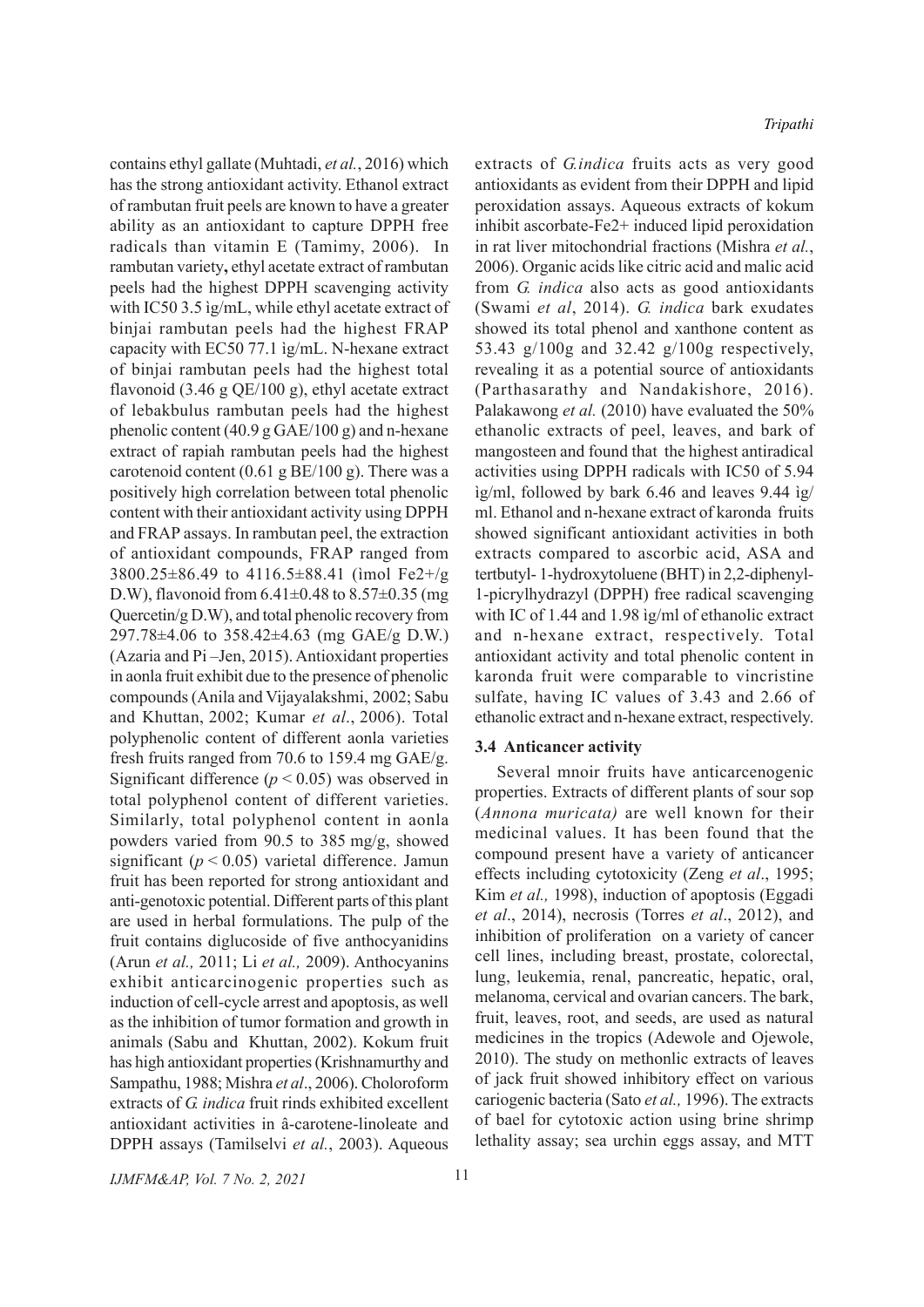assay using tumour cell lines. The extract of Aegle marmelos was found to exhibited toxicity on all used assays (Leticia and Costa, 2005). Anticancer effect of hydroalcoholic extract of bael leaves in the animal model of Ehrlich ascites carcinoma and proposed that induction of apoptosis may be due the presence of Skimmianine in extract (Jagetia *et al*., 2005). The anthocyanin i.e., cyanidin-3 glucoside present in kokum fruits decreased the number of non-malignant and malignant skin tumours in the two staged skin carcinogenesis and also caused a dose-dependent inhibitory effect on the migration and invasion of metastatic A549 human lung carcinoma cells (Ding *et al*., 2006). In extract of fruits of karonda was found effective for breast cancer. Free radical scavenging and anticancer activity analysed by DPPH and MTT assays; invasive ductal carcinoma breast cancer protein –aromatase was selected as target which is an oestrogen-synthesising enzyme. IC50 concentration of extract was  $86.7308 \, (\mu g/ml)$  found effective against MCF-7 cell lines (Kiruthika *et al*., 2019). Decoction of fruits of passion fruit was found inhibiting activity of gelatinase matrix metalloproteinases (MMP-2 and MMP-9), two metallo-proteases involved in the tumour invasion, metastasis and angiogenesis (Puricelli *et al*., 2003).

## **3.5 Anti microbial properties**

The ethnolic extract of dried fruit pulp of *bael* was found effective against various intestinal pathogens i.e. *Shigella boydii, S. sonnei & S. Flexneri.* This was due to presence of certain phytochemicals such as phenols, tannins and flavonoids (Maheshwari *et al.,* 2009). It was also confirmed by Kaur *et al.* (2009) by getting treat *E. Coli* with bael fruit extract. Citarasu *et al.* (2003) found positive bactericidal effects of bael on certain pathogenic bacteria like *Salmonella typhi, Pseudomonas aeruginosa, Aeromonas hydrophyla* and *Vibrio sp.* The rambutan peel extract exhibited antibacterial activity against five pathogenic bacteria. The most sensitive strain, *Staphylococcus epidermidis*, was inhibited by the methanolic extract (MIC 2.0 mg/mL) (Fidrianny 2015). The methanolic extracts of stem, roots, bark and leaves and seeds of jack fruit exhibit broad spectrum antibacterial properties against various gram positive and negative bacteria (Jagtap and Bapat,

2010; 2013). However the butanol fractions of root bark and fruit have much promising antibacterial activity (Khan *et al.,* 2003). Methanolic extracts of the stem and root, barks, heartwood, leaves, fruits, and seeds of jackfruit have exhibited abroad spectrum of antibacterial activity (Khan *et al.,* 2003). Aqueous and methanol extracts of *Garcinia indica* leaves and fruit rinds showed antibacterial activity against *Salmonella* species (Pasha *et al.*, 2009). Methanol and petroleum ether extracts of both roots and fruits of *Carisaa carandas* compared with standard drug ciprofloxacin (antibacterial activity) and fluconazole (antifungal activity) (Mishra *et al.,* 2009). *G. xanthochymus* showed prominent zones of inhibition against *Vibrio cholera*, *Salmonella typhimurium*, *Shigella flexnerii*, *Streptococcus pyrogens*, *Streptococcus mutans* and *Candida parapsilosis* (Murmu *et al.*, 2016).

#### **3.6. Anti-inflammatory activity**

The extract of leaves of bael have antiinflammatory, antipyretic & analgesic and the extract caused a significant inhibition of the carrageenan-induced paw oedema and cotton-pellet granuloma in rats (Arul *et al.*, 2005). Ghangale (2008) evaluated aqueous extract of bael for anti inflammatory activity by using rat paw oedema model and found anti-inflammatory activity. Shankharananth (2007) found that methanolic extract of leaves of bael @ 200 and 300 mg/ kgBW show significant analgesic activity on acetic acid induced writhing and tail flick test in mice. Rambutan is reported to have many biological activities (Suganthi and Josephine, 2016; Nethaji *et al.*, 2015). The study of anti-inflammatory activities of the aqueous extract of the peel of rambutan *cv.* Malwana special revealed that total phenolic content and the total flavonoid content of AEPR were 463.5±5.2 mg (PGE)/g and 375.0±13.2 mg (QE)/g respectively. The 2, 2-diphenyl-1 picrylhydrazyl (DPPH) radical scavenging activity of AEPR was 3.9-64.5% for concentrations of 10– 500 ìg/ml. The hydroxyl radical scavenging activity of AEPR ranged from 10.3-35.0% for concentrations of 1000–1500 ppm. The protection reported for Human Red Blood Cell (HRBC) assay was 17.1-34.8% for concentrations from 35.5-250.0 ppm. Aspirin protection ranged from 32.3-54.5%.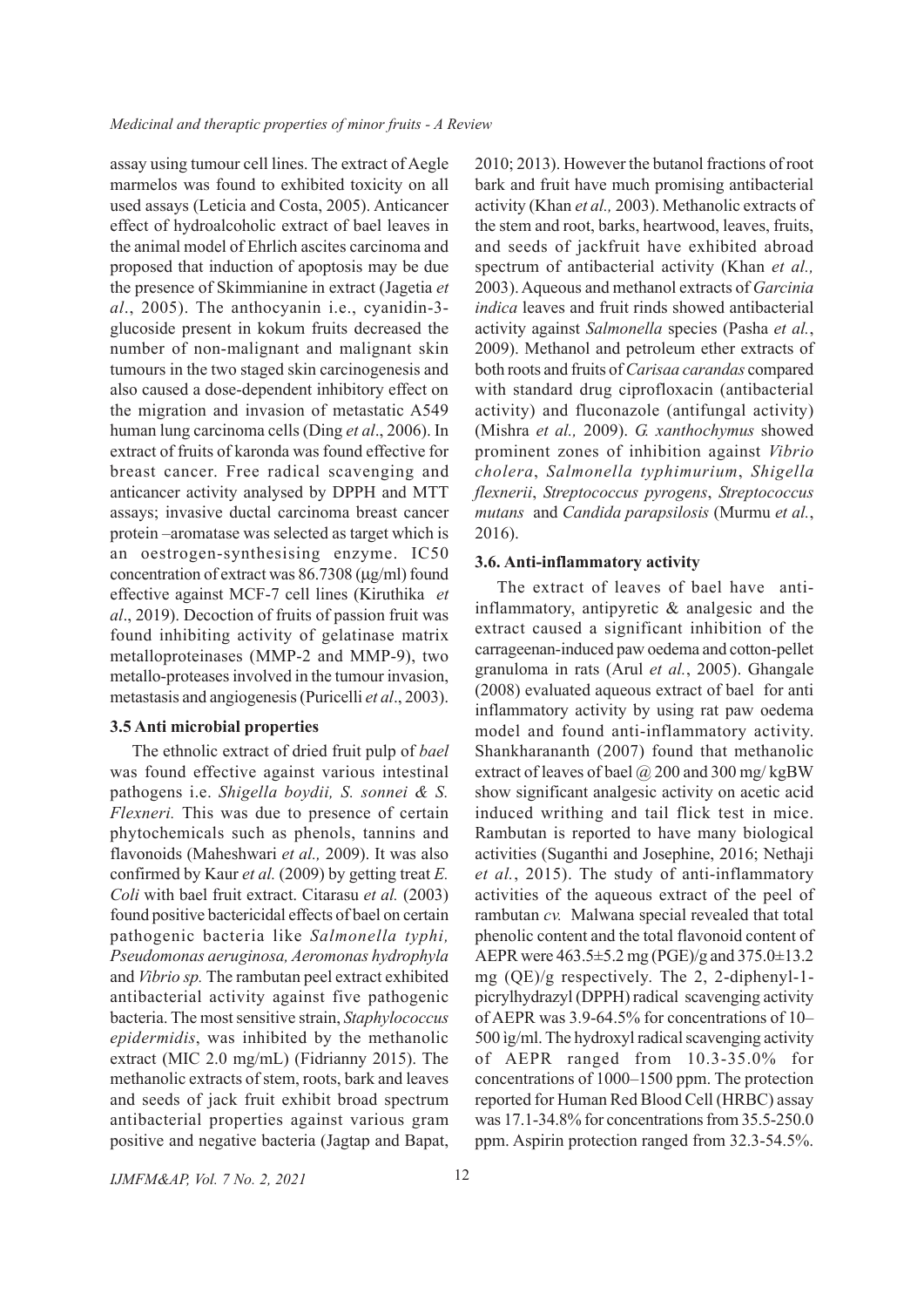These results show that the AEPR prepared from peelwaste has a potential to be used as an antioxidant and also it possesses anti-inflammatory activity (Uduwela *et al.,* 2019). The antiinflammatory effects of methanol extract of dried fruits of karonda@400 mg/kg showed significant inhibition of paw volumein carrageenan-induced hind paw oedema in rats (Anupama *et al.,* 2014).

## **3.7. Antifungal activity**

Kokum rind extract showed antifungal effects against *Candida albicans, Penicillium* sp. and *Aspergillus flavus* (Varalakshmi *et al.*, 2010; Tamilselvi *et al.*, 2003). An anti fungal protein was isloted from passion fruit seed. The iso-lated 67 kDa protein, designated as passiflin, exhibited an N-terminal amino acid sequence closely resembling that of bovine beta-lactoglobulin (Lam & Ng, 2009). Patil (2009) reported the antifungal activity of ethanolic extract of the bael leaves. Rana (1997) evaluated anti fungal activity of essential oils isolated from the leaves of bael using spore germination assay. The oil exhibited variable efficacy against different fungal isolates and 100% inhibition of spore germination of all the fungi tested. It was proposed that from bael leaf essential oil may interfere with the Ca-dipicolonic acid metabolism pathway and possibly inhibit the spore formation. Pitre and Srivastava (1987), demonstrate the antifungal activity of ethanolic root extract against *Aspergillus fumiganus and Trichphyton mentagrophytes*. Jackfruit is also known for its antifungal properties. The studies of jackfruit seeds shown to inhibit growth of *Fusarium moniliforme* and *Saccharomyces cerevisiae* (Trinade *et al.,* 2006). It was found that a chitin-binding lectin namedjackin present in the seeds has ability to inhibit the growth of *Fusarium moniliforme* and *Saccharomyces cerevisiae*.

## **3.8. Hyperlipidemic activity**

Hydroxy citric acid is the main active ingredient of most of the species of genus *Garcinia*. It acts in inhibiting the recapture of serotonin, inhibiting acetylcholinesterase, increasing the oxidation of fatty acids, and reducing lipogenesis. The lipid levels were maintained at near normalcy when cotreated with *Garcinia cambogia* extract in dexamethasone administered rats (Mahendran and Devi, 2001). *Garcinia cambogia* showed an

antiobesity effect and a significant reduction in the values of triacylglycerol (TAG) of the adipose tissue and liver of the tested groups; however, it significantly increased the TAG pool of the gastrointestinal system. The antiobesity effect and significant reduction of triacylglycerol was also exhibited by aqueous extract of the rind of kokum fruits. Aqueous extract of *Carissa carandas* has been investigated for lipid-lowering activity in egg yolk-induced hyperlipidemic rats. The researchers concluded that the extract exhibited a significant reduction in body weight, cholesterol, triglycerides, high-density lipoprotein (HDL) and low-density lipoprotein (LDL) in model-induced rats. All the results were compared with the standard drug, atorvastatin. Even the histopathological changes in high-cholesterol diet have been reduced significantly with the extract (Sumbul and Ahmed, 2012).

#### **3.9. Hepatoprotective activity**

Singanan *et al*. (2007) worked on bael leaf extract on alcohol induced liver injury in albino rats and presented data of excellent hepatoprotective effects. Similarly, Ramnik Singh and Rao (2008) also demontrated that aqueous extarct of bael fruit pulp and seeds are effective in the treatment and prevention of CCl4 induced hepatic toxicity. Methanolic extract of karonda leaves showed hepatoprotective activity using carbon tetrachloride-induced hepatotoxicity in albino rats. The results was as effective as silymarin-treated animals (Bhati *et al*., 2014).

#### **3.10. Antiulcer activity**

Oral administration of pyranocoumarin isolated from the seeds of bael showed significant protection against pylorus-ligated and aspirin-induced gastric ulcers in rats and cold restraint stress-induced gastric ulcers in rats and guinea pigs (Goel,1997; Dhuley, 2004) reported that pretreatment of rats with unripe bael fruit extract produce a significant inhibition of absolute ethanol induced gastric mucosal damage. The anti-ulcer activity had examined with different extracts of karonda using petroleum ether, chloroform, alcohol applied on different models using acetic acid-induced chronic gastric ulcer, pylorus ligation and even ethanolinduced acute gastric ulcer, respectively. Oral administration of 500 mg/kg of all extracts would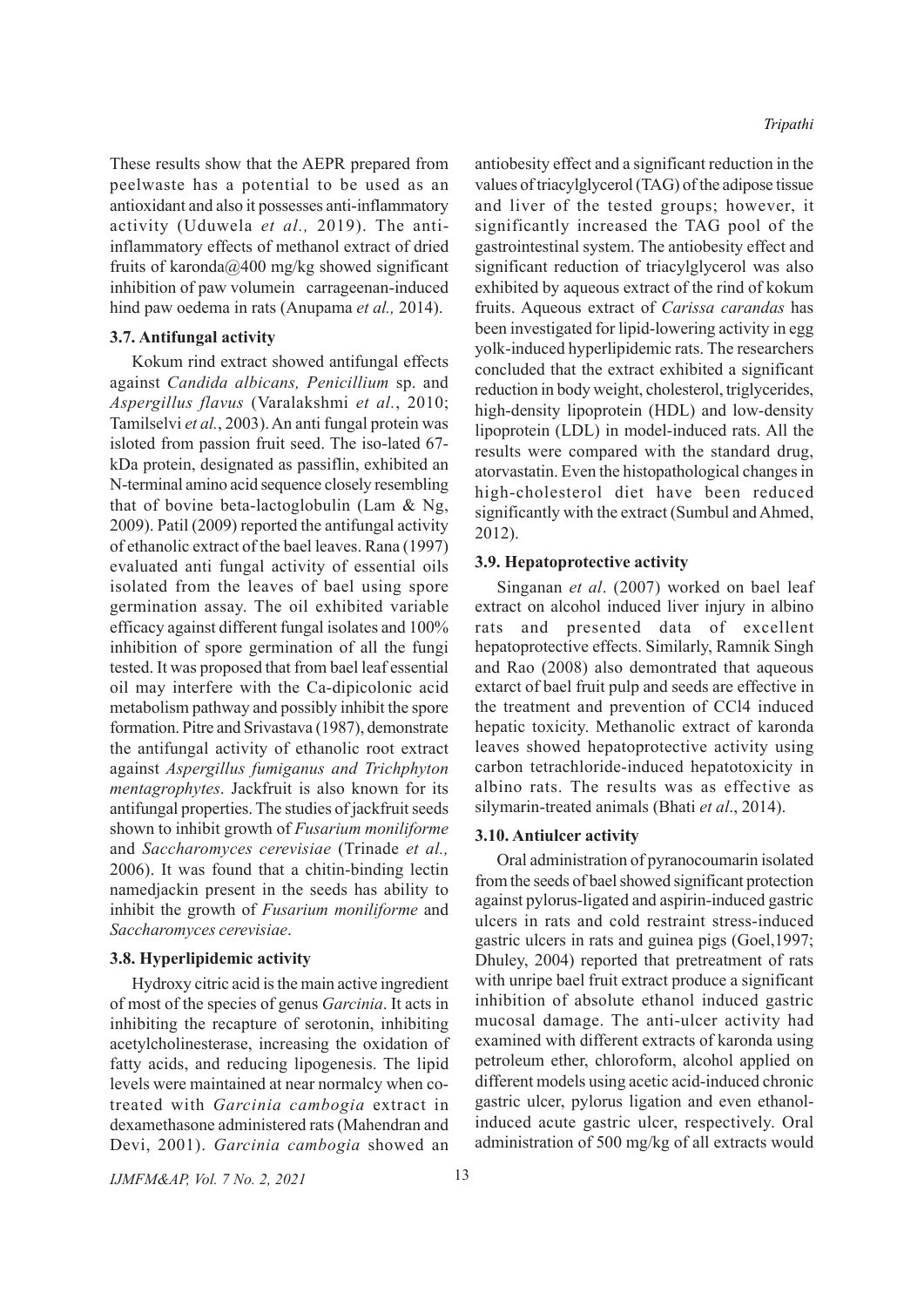have enhanced the healing of acetic acid-induced chronic gastric ulcers. Among all the extracts, alcoholic extract showed significant activity in pylorus ligation and stress-induced ulcer. It is concluded that the alcoholic extract of the plant would possess highly potent effect when compared to other extracts (Merai and Jadhav, 2014).

## **3.12. Anti thyroid activity**

Panda and Kar (2006) isolated scopoletin (7 hydroxy-6-methoxy coumarin) from bael leaves and evaluate for its potential to regulate hyperthyroidism. It was observed that scopoletin (at  $1.00$  mg / kg, p.o. for 7 days) to levo-thyroxine treated animals, decreased serum thyroid hormones level. It was also proved that the scopoletin have superior therapeutic activity than the standard antithyroid drug, propylthiouracil.

## **3.13. Antinociceptive and anthelmintic activity**

Methanol leaf extract of crude drug was investigated for antinociceptive, anthelmintic and cytotoxic activities.Antinociceptive effect of *Carissa carandas* was determinedusing acetic acidinduced writhing assay in Swiss albinomice, whereas in case of anthelmintic activity, the fresh juice of plant leaves was evaluated by recording the time duration of paralysis and the death of *Pheretima posthuma*, earthworms. The cytotoxic activity of methanolleaf extract was analysed using brine shrimp lethality bioassay. Results revealed the potency of the plant that it possesses significant antinociceptive and anthelminticactivity. Methanol leaf extract showed marked cytotoxicproperty as compared with vincristine sulfate used as standard drug (Prveen, 2018).

## **3.14 Antidiarrhoeal activity**

The ethanolic fruit and root extracts of *Carissa carandas* @ 200 and 400 mg/kg BW considerably reduced the total number of wet faeces, compared with standard drug, loperamide (5 mg/kg). Even the ethanol fraction of both plant parts decreased the propulsion of charcoal meal through gastrointestinal tract when compared to atropine sulfate as standard drug. Results revealed the fact that the highest doses of both the plant part extract contained similar effects (Mishra and Sasmal, 2015). In case of chronic diarrhoea and dysentery without fever, half ripe or unripe fruit of bael acts

as a remedy. Half ripe fruit is considered best for the purpose but fully ripe fruits or even fruit powder has shown effective results. When the fruit is still unripe, it is cut, dried and ground into powder. The unripe fruit can also be consumed by baking and then consumption with brown sugar or jaggery. After use of fruit, the amount of blood passed in the faecal matter reduces and the faecal matter gets a more solid form (Sharma *et al*., 2006; Patel *et al*., 2012).

## **Conclusion**

It is quite evident from this review that a minor fruits contain a number of phytoconstituents which reveals its uses for various medicinal and therapeutic purposes. The fruits and other plant parts are being used in the folk and tradiotnal medicines by the local inhibitants since long. Some the researches on the phytochemicals present in these speices are being analised and documented. The validation of these pepoerties is also in the progress for the treatment of various disorders in human being such as, diabetes, liver toxicity, fungal infection, microbial infection, inflammation, pyrexia and to relieve pain. Although a part of these fruits have been studied for their medicinal properties, substantial scientific data is still lacking and theresearches are still at a very preliminary stage. Still, very few fruits ahve been studied and most of the much work is required to csriied out in most of these fruits. As the global trends on plant based medicines is radidly growing. The studies need to be performed for the fruits to investigate the mechanism of actions with other therapeutic activities.

## **REFERENCES :**

- Achrekar, A, Kaklij G.S., Pote, M.S., Kelkar, S.M. 1991. Hypoglycemic activity of *Eugenia jambolana* and *Ficus bengalensis*: mechanism of action. *In vivo.,* **5**(2):143-147.
- Adewole S. and Ojewole, J. 2010. Protective effects of *Annona muricata* linn. (Annonaceae) leaf aqueous extract on serum lipid profiles and oxidative stress in hepatocytes of streptozotocin-treated diabetic rats. *African Journal of Traditional, Complementary and Alternative Medicines,* **6**(1) doi: 10.4314/ajtcam. v6i1.57071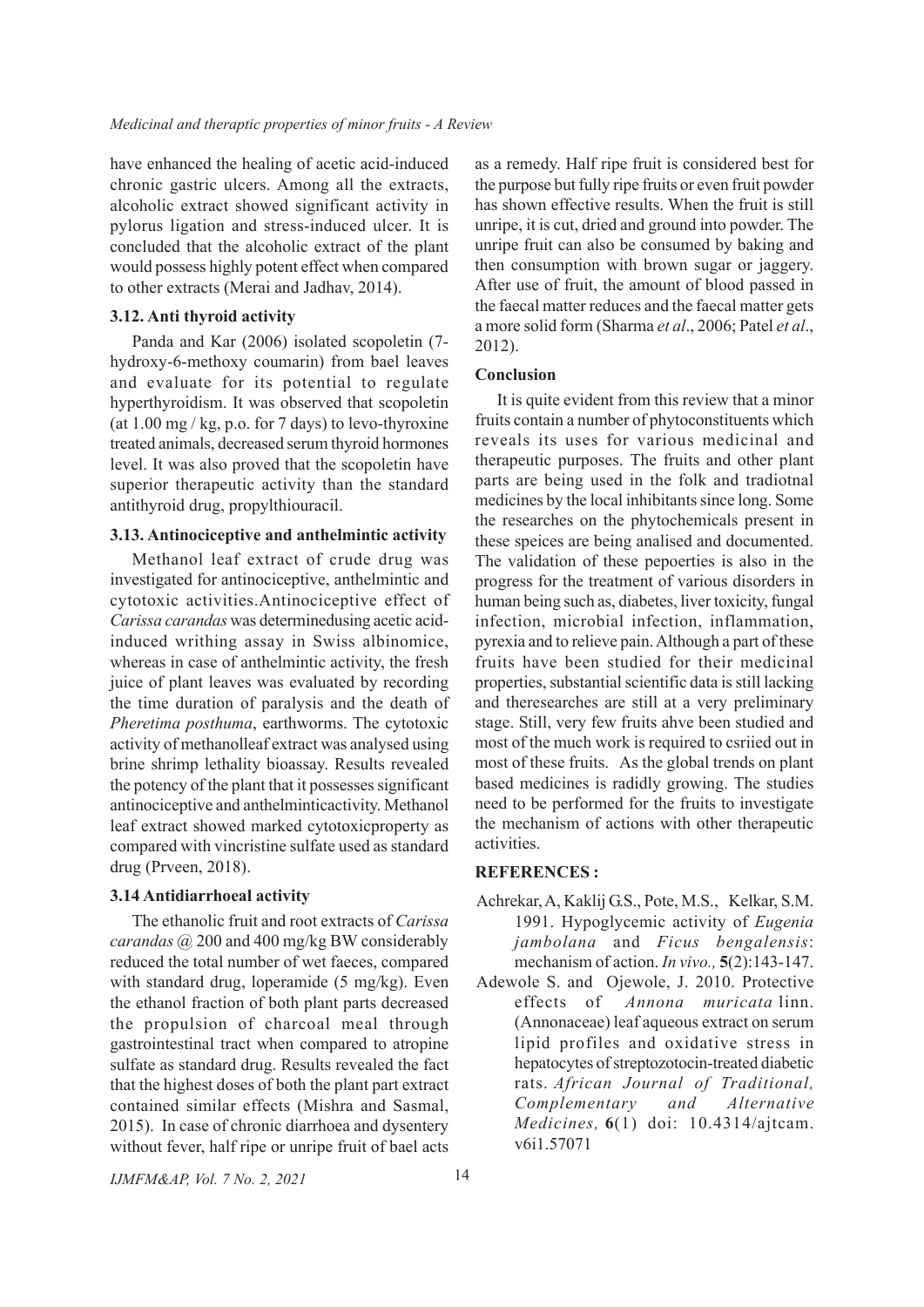- Ahmad, I. and Beg, A. Z. 2001. Antimicrobial and phytochemicalstudies on 45 Indian medicinal plants against multi-drugresistant human pathogens. *Journal of Ethnopharmacology*, **74**(2):113-123.
- Ambili, S., Subramoniam, A. and N. S. Nagarajan. 2009. Studies on the antihyperlipidemic properties of *Averrhoa bilimbi* fruit in rats, *Planta Medica,* **75**(1): 55-58.
- Amin, Henna, Wakode, Sharad and Tonk. Rajeev Kumar. 2017 *Feronia Limonia* -A Wonder Drug, *World Journal of Pharmacy and Pharmaceutical Sciences*, **6**(4): 1982- 1994.
- Anila, L. and Vijayalakshmi, N.R. 2002. Flavonoids from *Emblica officinalis* and *Mangifera indica*- effectiveness for dyslipidemia. *J Ethnopharmacol.,* **79**: 81– 87.
- Anonymous.2019. Fruit: world production by type 2019. Statista, https://www.statista.com › Agriculture › Farming
- Anupama, N., Madhumitha, **G.** and Rajesh, K. S. 2014. Role of dried fruits of *Carissa carandas* as anti-inflammatory agents and the analysis of phytochemical constituents by GC-MS.*BioMed Research International*, vol. 2014, Article ID 512369, 6 pages https://doi.org/10.1155/2014/ 512369.
- Arul, V., Miyazaki, S and Dhananjayan, R. 2005. Studies on the anti-inflammatory, antipyretic and analgesic properties of the leaves of *Aegle marmelos* Corr. *Journal of Ethnopharmacology*, **96** (4):159-163.
- Arul, V., Miyazaki, S. and Dhananjayan, R.2004. Mechanisms of the contractile effect of the alcoholic extract of *Aegle marmelos* Corr. on isolated guinea pig ileum and tracheal chain. *Phytomedicine*, **11**: 679-683.
- Arun, R., Prakash, M.V., Abraham, S.K. and Premkumar, K. 2011.Role of *Syzygium cumini* seed extract in the chemoprevention of in vivo genomic damage and oxidative stress. *J Ethnopharmacol,* **134**:329–333.
- Arung, E. T., Shimizu, K. and Kondo, R. 2007. Structure-activityrelationship of prenylsubstituted polyphenols from *Artocarp usheterophyllus* as inhibitors of melanin biosynthesis in cultured melanoma cells. *Chem Biodivers***., 4**(9):2166-71.
- Aruoma, O.I., 1998. Free radicals, oxidative stress, and antioxidants in human health and disease. *J. Am. Oil Chem. Soc*., **75** (2), 199–212.
- Ashrafuzzaman, M. Most. Morsada Khatun, Noshin A. Tunazzina and A.K.M. Golam Sarwar. 2021. Conservation of minor fruit genetic resources at the Botanical Garden, Bangladesh Agricultural University. *International Journal of Minor Fruits, Medicinal and Aromatic Plants,***7** (1): 1-18.
- Ayyanar, M. 2008. Ethnobotanical wealth of Kani tribe in Tirunelveli hills (Ph.D thesis) University of Madras, Chennai, India.
- Azaria Gusman, J. and Pi-Jen, T. 2015. Extraction of antioxidant compounds from rambutan (*Nephelium lappaceum* L.) peel as agricultural waste in Taiwan. *J. Trop. Crop Sci*., **2**: 10-16.
- Badam, L., Bedekar, S.S., Sonawane, K.B., Kiran, B. and Joshi, S.P. 2002. In vitro antiviral activity of bael (*Aegle marmelos* Corr) upon human coxsackieviruses B1- B6. *Journal of Communicable Diseases*, **34**(2): 88-99.
- Baggett, S., Protiva, P., Mazzola, .EP., Yang, H., Ressler, E.T., Basile, M.J., Bernard Weinstein I. and Kennelly, Edward J.. 2005.*.* Bioactive benzophenones from *Garcinia xanthochymus* fruits. *J Nat Prod*., **68:**354-360.
- Baishya, R.A., Sharma, J. and Begum A.2013. Forest based medicinal plants rendering their services to the rural community of Assam, India. *Int J Appl Biol Pharm Technol*., **4:**10- 20.
- Baliga, M.S., Bhat, H.P., Pai, R.J., Boloor, R. and Princy, L.P. 2011. The chemistry and medicinal uses of the underutilized Indian fruit tree *Garcinia indica* Choisy (kokum): A review. *Food Res. Int.*, **44**: 1790-1799.
- Barbosa, P.R., Valvassori, S.S., Bordignon, C.L.J., Kappel, V.D., Martins, M.R., Gavioli, E.C., Quevedo, J. and Regi-natto, F.H. 2008.The aqueous extracts of *Passiflora alata* and *Passiflora edulis* reduce anxiety-related behaviours without affecting memory process in rats. *J. Med Food*, **11(2)**: 282-288.
- Barik, B.R., Bhaumik, T. A.K. and Kundu, A.B.1997. Triterpenoids of *Artocarpus heterophyllus*, *J. Indian Chemical Soc*. **74**: 163-164.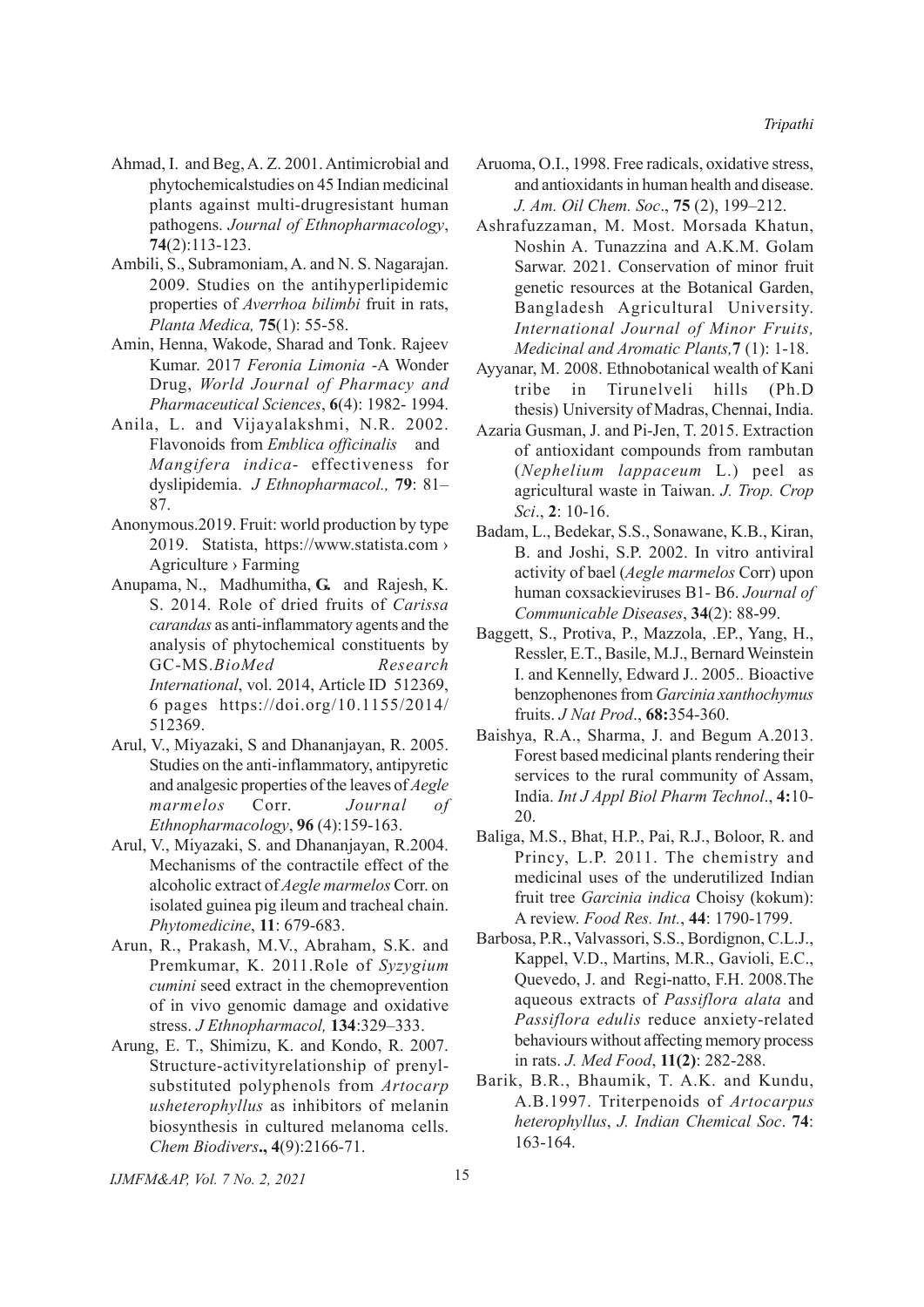- Barthakur, N.N.and Arnold, N.P.1989. Cetrain organic and inorganic constituents in bael (*Aegle marmelos*) fruit. *Tropical Agriculture (Trinidad),* **66**: 65-68.
- Basu, D. and Sen, R. 1974. Alkaloids and coumarins from root-bark of *Aegle marmelos*. *Phytochemistry*, **13:** 2329-2330.
- Benherlal, P.S. and Arumughan ,C. 2007. Chemical composition and in vitro antioxidant studies on *Syzygium cumini* fruit. *J Sci Food Agric.,*  **87**:2560–2569.
- Bhandary, M.J, Chandrashekar, K.R, and Kaveriappa, K.M. 1995. Medical ethnobotany of the Siddis of Uttara Kannada district Karnataka India. *J. Ethnopharmacol.*, **47**:149-158.
- Bhandary, M.J, Chandrashekar, K.R, and Kaveriappa, K.M. 1995. Medical ethnobotany of the Siddis of Uttara Kannada district Karnataka India. *J. Ethnopharmacol.*, **47**:149-158.
- Bhargava, K.K., Dayal, R. and Seshadri, T.R.1974. Chemical components of *Eugenia jambolana* stem bark. *Curr Sci.*, **43**: 645- 646.
- Bhati, P, Shukla, Ajay, Sharma, Maya and Mourya, Pramod. 2014. Hepatoprotective activity of leaves extracts of *Carissa carandas. Indo American Journal of Pharmaceutical Research*, **4**(11): 5185-5192.
- Bhatia A. and Mishra, T. 2010. Hypoglycemic activity of *Ziziphus mauritiana* aqueous ethanol seed extract in alloxan-induced diabetic mice. *Pharmaceutical Biology*, **48 (6)**: 604-610.
- Bhatia, I.S. and Bajaj, K.L. 1975. Chemical constituents of the seeds and bark of *Syzygium cumini*. *Plant Med.,* **28**: 347– 352.
- Bhatia, I.S., Sharma, S.K. and Bajaj, K.L.1974. Esterase and galloyl carboxylase from *Eugenia jambolana* leaves. *Indian J Exp Biol.,* **12**: 550-552.
- Bhattacharya, S., Chaudhuri, S. R., Chattopadhyay, S. and Bandyopadhyay, S. K. 2007. Healing properties of some Indian medicinal plants against indomethacin-induced gastric ulceration of rats, *Journal of Clinical Biochemistry and Nutrition*, **41**(2): 106-114.
- Bisset, NG. 1994. Herbal Drugs and Phytopharmaceuticals. *Boca Raton, FL: CRC Press*.
- Blomhoff, R. 2005. Dietary antioxidants and cardiovascular disease. *Current Opinion in Lipidology*, **16**(1): 47-54.
- Bombardelli, E., Bonati, A., Gabetta, B., Martinelli, E. and Mustich, G.1975. Passiflorine- A new glycoside from *Passiflora edulis*. *Phytochemistry*, **14**: 2661-2665.
- Braga, F.G, Bouzada, M.L.M., Fabri, R.L., Matos, M.O., Moreira, F.O., Scio, E. and Coimbra Elaine S. 2007. Antileishmanial and antifungal activity of plants used in traditional medicine in Brazil. *J Ethnopharmacol.,* **111**:396-402.
- Brahmachari, H.D. and Augusti, K.T. 1961. Hypoglycemic agents from Indian indigenous plants. *J Pharm Pharmacol*., **13**:381-182.
- Chaivisuthangkura, A., Malaikaew, Y., Chaovanalikit, A., Jaratrungtawee, A., Panseeta, P. and Ratananukul, P. 2009. Prenylated xanthone composition of *Garcinia mangostana* (mangosteen) fruit hull. *Chromatographia*, **69**: 315-318.
- Chakthong, S., Weaaryee, P., Puangphet, P., Mahabusarakam, W., Plodpai, P., Voravuthikunchai, S.P. and Kanjana-Opas, A. 2012. Alkaloid and coumarins from the green fruits of *Aegle marmelos. Phytochemistry*, **75:** 108-113.
- Chatterjee, A. and Mitra, S.S.1949. On the constitution of the active principles isolated from the matured bark of *Aegle marmelos* correa. *Journal of the American Chemical Society,* **71**(2): 606-609.
- Chattopadhyay, S.K. and Kumar, S. 2006. Identification and quantification of two biologically active polyisoprenylated benzophenones xanthochymol and isoxantho chymol in *Garcinia* species using liquid chromatography-tandem mass spectrometry. *J. Chromatogr. B*, **844** (1), 67-83.
- Chawdhary, F.A. and Raman, M.A. 1997. Distribution of free sugars and Fatty acids in Jackfruit. *Food chemistry,* **60**(1): 25-28.
- Chhetri, D.R., Parajuli, P. and Subba, G.C. 2005.Antidiabetic plants used by Sikkim and Darjeeling Himalayan tribes, India. *J. Ethnopharmacol.,* **99**:199-202.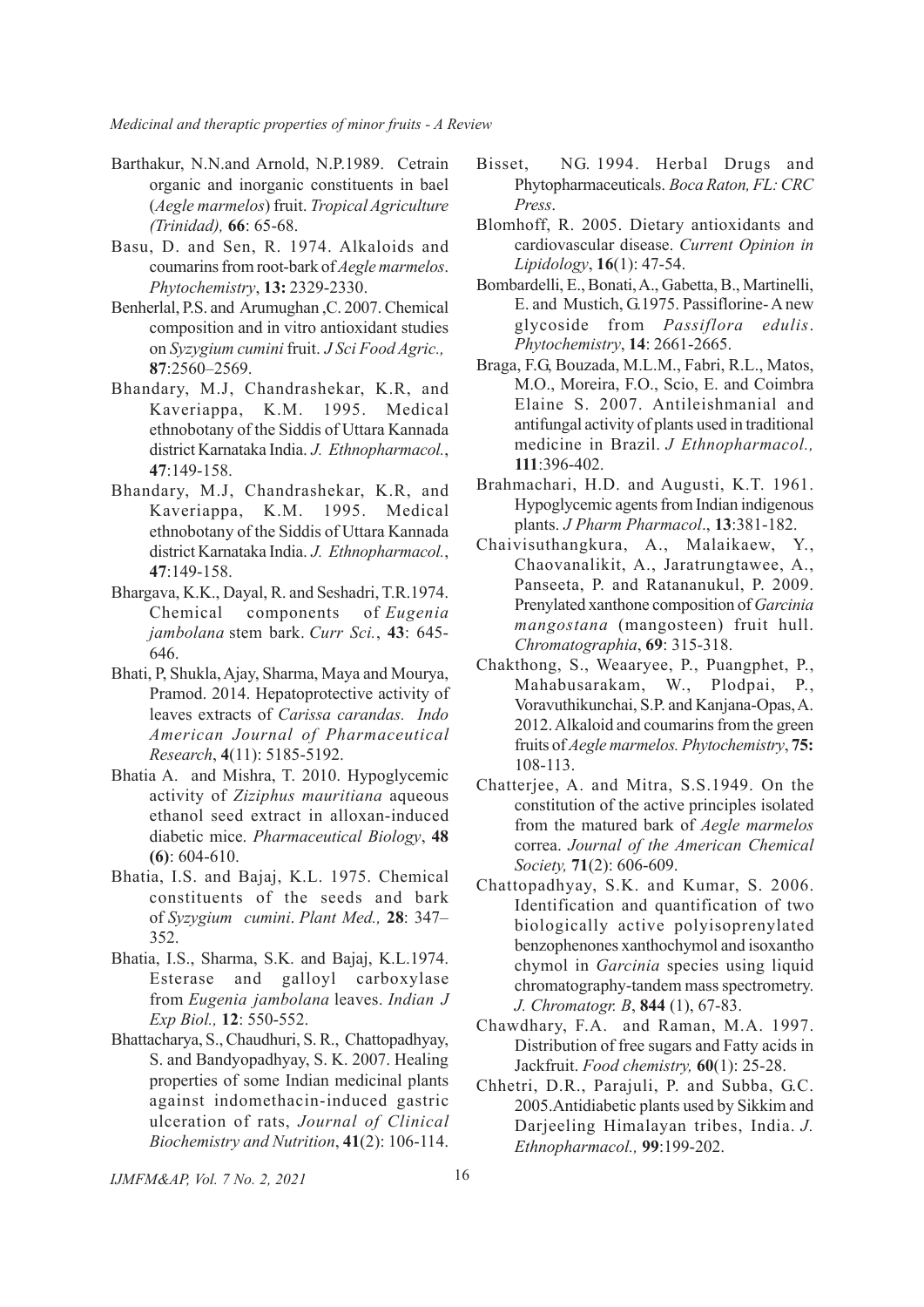- Chopra, R. N., Nayer, S. L. and Chopra I. C.1992. *Glossary of Indian Medicinal Plant*, Council of Scientific and Industrial Research, New Delhi, India.
- Choudhry, B.K., Kar, A. and Bandhopadhyay, N.G. 2003. Comparative evaluation of hypoglycemic activity of some Indian medicinal plants in alloxan diabetic rats. *Journal of Ethnopharmacology*, **84**:105-108.
- Chun-Nan Lin and Chai-Ming Lu.1993. Heterophylol, a phenolic compound with novel skeleton from *Artocarpus heterophyllus*, *Tetrahedron letters***, 34** (17): 8249-8250.
- Citarasu, T., Rajajeyasekar, R., Venkatmalingam K., Dhandapani, P. S and Peter Marian 2003. Effect of wood apple *Aegle marmelosCorrea* (Diacotyledons, Sapindales, Rutaceae) Extract as an antibacterial agent on pathogens infecting prawn (*Penaeus indicus*) larviculture. *Indian Journal of Marine Science,* **32** (2):156-161.
- Cotterill ,P. J. and Scheinmann, F. 1977. Phenolic Compounds from the Heartwood of *Garcinia indica. Phytochemistry*, **16**: 148-149.
- Cox, P. A. 1993. Saving the ethnopharmacological heritage of Samoa," *Journal of Ethnopharmacology*, **38** (2-3):181-188.
- Cui J, Hu W,, Cai, Z, Liu, Y, Li, S, Tao, W. and Xiang, H. 210.New medicinal properties of mangostins: analgesic activity and pharmacological characterization of active ingredients from the fruit hull of *Garcinia mangostana* L*. Pharmacol Biochem Behavior***, 95:**166-172.
- Dalee, A. D., Mukhurah, S., Sali, K., Hayeeyusoh, N., Hajiwangoh, Z. and Salaeh, P. 2015. Antimicrobial substances from endophyticfungi in tamarind (*Tamarindus indica* Linn), malay apple (*Eugenia malaccensis*, Linn), rambutan (*Nephelium lappaceum*), and Indian mulberry (*Morinda citrifolia*, Linn)," in *Proceedings of the International Conference on Research, Implementation and Education of Mathematics and Sciences*., May 17-19 at Faculty of Mathematics and Natural Science, Yogyakarta State University, Yogyakarta, Indonesia , Page B-1-B-16.
- Das, Anuradha. 2021. Ethno-medicines used by Santals & Paharias for treating skin diseases. *International Journal of Minor Fruits, Medicinal and Aromatic Plant,* **7**(1): 89-97**.**
- Das, S., Das, S. and De, B. 2012. *In vitro* inhibition of key enzymes related todiabetes by the aqueous extracts of some fruits of West Bengal, India. *Current Nutrition and Food Science*, **8**(1): 19-24.
- Dayal, R. and Seshadri, T.R.1974. Colourless compounds of the roots of *Artocarpus heterophyllus.* isolation of new compound artoflavone. *Indian J Chem.,* **12:** 895-896.
- de Albuquerque, U.P., Muniz de Medeiros, P, de Almeida, A.L., Monteiro, J.M., Machado de Freitas Lins Neto, E, Gomes de Melo, J., et al. 2007. Medicinal plants of the caatinga (semi-arid) vegetation of NE Brazil: a quantitative approach. *J Ethnopharmacol.,* **114**:325-354.
- Dhawan, K., Dhawan, S.and Sharma, A. 2004. Passiflora: a review update, *J Ethnopharmacol*, **94**: 1-23.
- Dhuley, J. N.2004. Investigation on the gastroprotective and antidiarrhoeal properties of *Aegle marmelos* unripe fruit extract, *Hindustan Antibiot Bull,* **45-46** : 41-46.
- Dhuley, J. N.2004. Investigation on the gastroprotective and antidiarrhoeal properties of *Aegle marmelos* unripe fruit extract, *Hindustan Antibiot Bull.,* **45-46** : 41-46.
- Ding, M., Feng R., Wang, S.Y., Bowman, L., Lu, Y., Qian, Y., Castranova, V., Jiang, B.H. and Shi, X. 2006. Cyanidin-3-glucoside, a natural product derived from blackberry, exhibits chemopreventive and chemotherapeutic activity. *J. Biol. Chem*, **281**: 17359-17368.
- Doka, I.G., Tigani, E.l., Yagi, S. 2014. Amino acid content, fatty acid profile and radical scavenging capacities of *Coccinia grandis* (L.) Voigt. Fruits. *Adv. J. Food Sci. Technol*. **6**(12): 1307-1312.
- Ebbo, A.A., Mammam, M., Suleiman, M.M., Ahmed, A. and Bello, A. 2014. Preliminary phytochemical screening of *Diospyros mespiliformis*. *Anat Physiol.,* **4**: 156. doi:10.4172/2161-0940.1000156.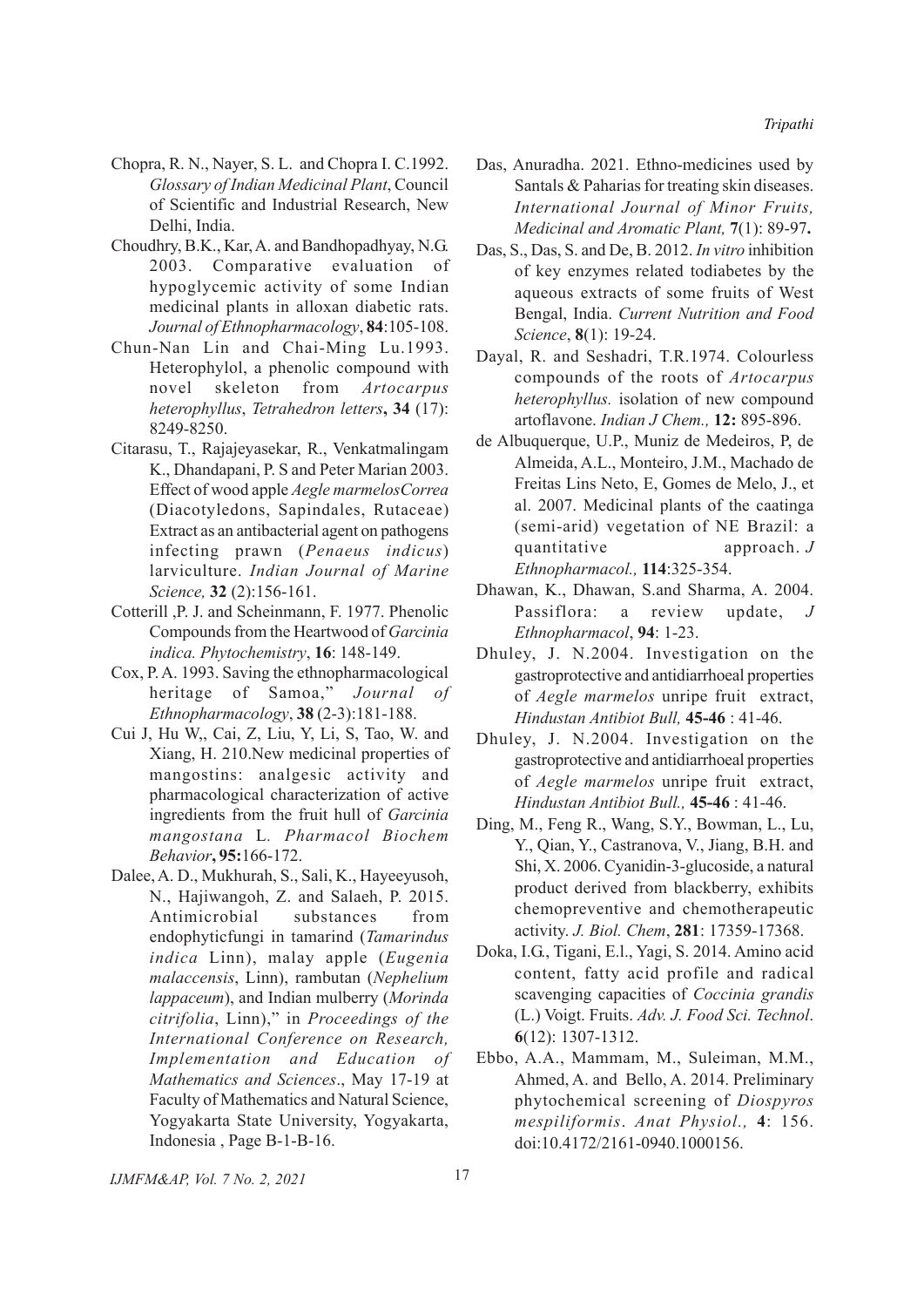- Ediriweera, E. R. H. S. S. and Ratnasooriya, W. D. 2009. A review on herbs used in treatment of diabetes mellitus by Sri Langkan ayurvedic and traditional physicians, *AYU (An International Quarterly Journal of Research in Ayurveda)*, **30** (4):373-391.
- Eggadi V., Gundamedi, S., Sheshagiri, S. B. B., Revoori, S. K., Jupally V. R. and Kulandaivelu, U. 2014. Evaluation of anticancer activity of *Annona muricata* in 1, 2-dimethyl hydrazine induced colon cancer. *World Applied Sciences Journal,* **32** (3): 444-450.
- Farooq, S. 2005. Medicinal plants- Field and laboratory manual. International Book Distributers, Dehradun.
- Fernando, M. R., Wickramasinghe, M., Thabrew, I., Ariyananda, P.L. and Karunanayake, E. H. 1991. Effect of *Artocarpus heterophyllus* and *Asteracanthus longifolia* on glucose tolerancein normal human subjects and in maturity-onset diabeticpatients, *Journal of Ethnopharmacology*, **31** (3): 277-282.
- Fidrianny,I., Sari, P.I. and Wirasutisna, K.R. 2015. Antioxidant activities in various peel extracts of four varieties of rambutan (*Naphalium lappaceum*) using DPPH,FRAP assays. *Int.J. pharmcog. Phytochem.Res*.,**7**:280-280.
- Ghangale G. R., Surve V. S., Anbarasan K. and Gatne M. M. 2008. Evaluation of *Aegle marmelos* (Bael) for anti-inflammatory activity in rats. *The Journal of Bombay Veterinary College,* **16**(1): 15-16.
- Goel, R. K., Maiti, R .N., Manickam, M. and Ray, A. B. 1997. Antiulcer activity of naturally occurring pyrano-coumarin and isocoumarins and their effect on prostanoid synthesis using human colonic mucosa, *Indian J Exp Biol,* **35**: 1080.
- Gorinstein, S., Poovarodom, S., Leontowicz, H., Leontowicz, M., Namiesnik, J., Vearasilp, S., Haruenkit, R., Ruamsuke, P., Katrich, E. And Tashma, Z. 2011. Antioxidant properties and bioactive constituents of some rare exotic Thai fruits and comparison with conventional fruits *In vitro* and *in vivo* studies. *Food Res. Int.*, **44**:2222-32.
- Goyal, M., Sasmal, D. and Nagori, B. P. 2012. Review on ethnomedicinaluses, pharmacological activity and phytochemicalconstituents of *Ziziphus mauritiana* (*Z. jujuba* Lam., non Mill). *Spatula DD*, **2**(2):107-116.
- Goyal, P.K. 2012. Phytochemical and pharmacological properties of the genus *Grewia*: A review. *Int. J. Pharm. Pharm. Sci.,* **4**(4):72–78.
- Grover, J.K, Vats, V, and Rathi, S.S. and Dawar, R. 2001. Traditional Indian anti–diabetic plants attenuate progression of renal damage in streptozotocin induced diabetic mice. *J. Ethnopharmacol*., **76**(3): 233-238.
- Gupta, A. K. and Tandon, N. 2001. Review on Indian Medicinal Plants*,* Indian Council of Medical Research, New Delhi.
- Gupta, A. K. and Tandon, N. 2004. Review on Indian Medicinal Plants*,* (Indian Council of Medical Research, New Delhi, pp. 182-200.
- Gupta, G.S. and Sharma, D.P. 1974. Triterpenoid and other constituents of *Eugenia jambolana* leaves. *Phytochemistry,* **13**: 2013 -2014.
- Gupta, Ritu. 2016. Ethnobotanical studies of Bael (*Aegle marmelos*): A sacred plant of Hindus. *International Journal of Herbal Medicine*, **4**(4): 114-115.
- Hema, C.G and Lalithakumari, K. 1999. Screening of Pharmacological actions of *Aegle marmelos. Indian J. Pharmac.,* **20:**.80-85.
- Hemborn, P. P. 1996. Contact therapy practiced by Mundas Chotanagar (Bihar). *Ethanobotany.* **8:** 36-39.
- Hemshekhar, M., K. Sunitha, M. S. Santhosh , Devaraja, s K. Kemparaju , K Vishwanath , B. S.Niranjana, S. R. and Girish, K. S. 2011. An overview on genus *Garcinia*: phytochemical and therapeutical aspects, *Phytochemistry Reviews,* **10**(3): 325-351.
- Hemshekhar, M., K. Sunitha, M. S. Santhosh, Devaraja, S., Kemparaju, K., Vishwanath, B.S., Niranjana, S.R. and K. S. Girish, K.S.2011. An overview on genus *Garcinia*: phytochemical and therapeutical aspects, *Phytochemistry Reviews,* **10**(3): 325- 351.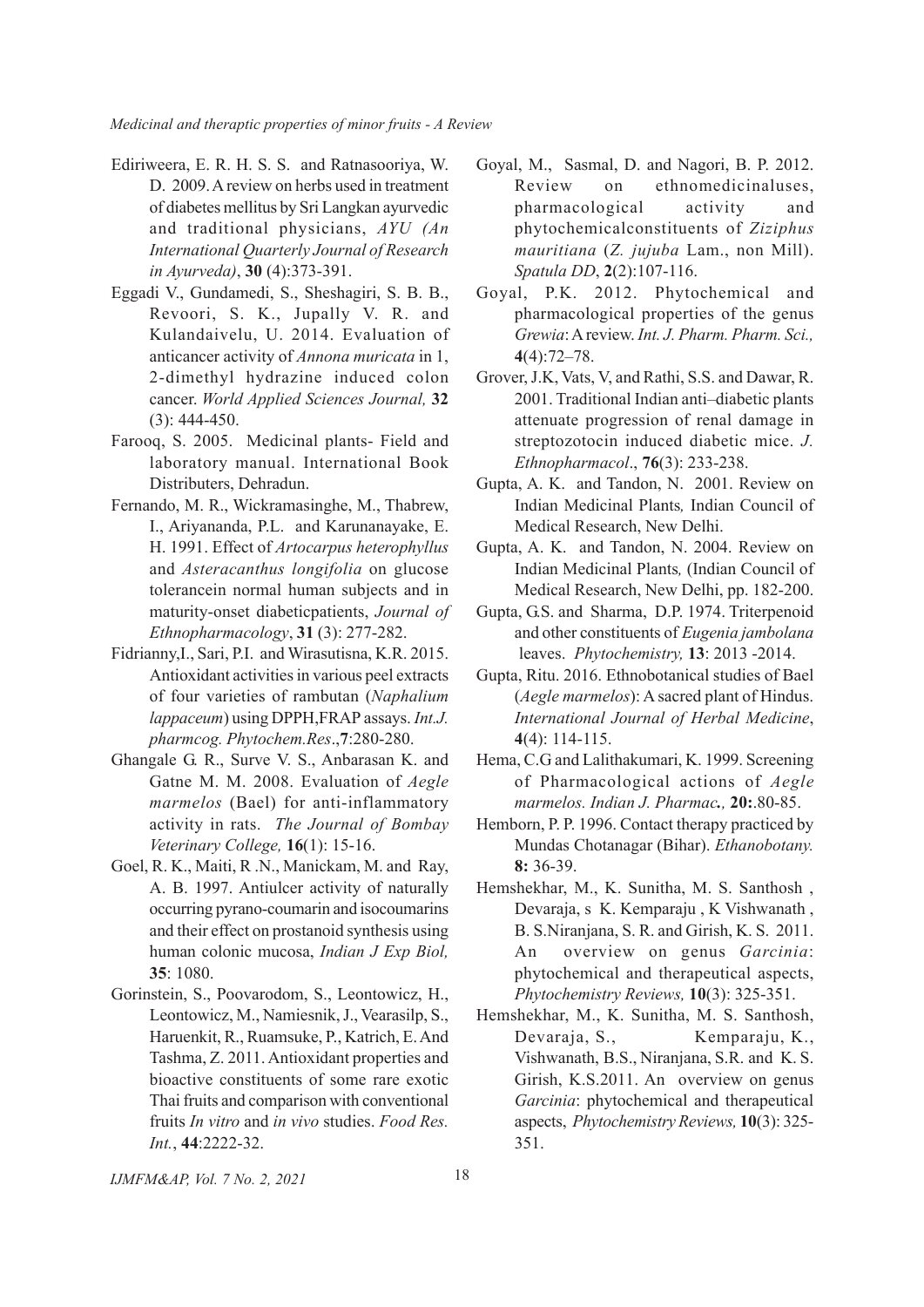- Hock, Eng Khoo, Azrina Azlan, Kin Weng Kong and Amin Ismail. 2016. Phytochemicals and medicinal properties of indigenous tropical fruits with potential for commercial development, *Evidence-Based Complementary and Alternative Medicine*, Article ID 7591951, 20 pages. https://doi.org/ 10.1155/2016/7591951
- Hosamani, K.M., Hiremath, V.B. and Keri, R.S. 2009. Renewable energy sources from *Michelia champaca* and *Garcinia indica* seed oils: A rich source of oil. *Biomass Bioenergy*, **33:** 267-270.
- Ibragic, S. and Sofic, E. 2015. Chemical composition of various *Ephedra* species. *Bosn. J. Basic Med. Sci.,* **15** (3): 21-27.
- Iinuma, M., Ito, T., Miyake, R., Tosa, H., Tanaka, T. and Chelladurai, V. 1998. A xanthone from *Garcinia cambogia*. *Phytochemistry*, **47:** 1169-1170.
- Ilango, K. and Chitra, V. 2010. Wound Healing and Anti-oxidant Activities of the Fruit Pulp of *Limonia Acidissima* Linn (Rutaceae) in Rats. *Tropical Journal of Pharmaceutical Research,* **9**(3): 223-230.
- Jagetia, G.C., Venkatesh, P,, Baliga, M.S. 2005. *Aegle marmelos* (L.) Correa inhibits the proliferation of transplanted Ehrlich ascites carcinoma in mice. *Biol Pharm Bull*., **28**(1):58-64.
- Jagtap, U.B. and Bapat, V.A. **2010.** *Artocarpus*: A review of its traditional uses, phytochemistry and pharmacology. *Journal of Ethnopharmacology,* **129** (2):142-166.
- Jagtap, U.B. and Bapat, V.A. 2013. Green synthesis of silver nano particles using *Artocarpus heterophyllus* Lam. seed extract and its antibacterial activity. *Industrial Crops and Products,* **46**(1): 132-137.
- Jain, A,, Katewa, S.S., Galav, P.K, and Sharma, P. 2005. Medicinal plant diversity of Sitamata wildlife sanctuary Rajasthan India. *J Ethnopharmacol.,* **102:**143-157.
- Jain, M.C., Seshadri, T.R. 1975. Anthocyanins of *Eugenia jambolana* fruits. *Indian J Chem.,* **3:**20-23.
- Jantan, I., Jumuddin, F. A., Saputri, F. C and Rahman, K. 2011. Inhibitory effects of the extracts of *Garcinia* species on human lowdensity lipoprotein peroxidation and platelet aggregation in relation to their total phenolic contents. *Journal of Medicinal Plants Research*, **5**(13): 2699-2709.
- Jantan, I., Rafi, A. A. I. and J. Jalil, 2005. Plateletactivating factor (PAF) receptor-binding antagonist activity of Malaysian medicinal plants, *Phytomedicine*, **12**(1-2): 88-92.
- Jayaprakasha, G.K. and , K.K. 2002. Determination of organic acids in leaves and rinds of *Garcinia indica* (Desr.) by LC. *J. Pharm. Biomed. Anal.*, **28**: 379-384.
- Jeyarani, T. and Yella Reddy, S. **1999**. Heatresistant cocoa butter extenders from mahua (*Madhuca latifolia*) and kokum *(Garcinia indica)* fats*. J. American Oil Chem. Soc*., **76** (12): 1431-1436.
- Joseph, K.S., Laxmi, V., Dandin, S. and Hosakatte, N.M. 2016. Chemistry and biological activity of *Garcinia xanthochymus*: A Review. *JBAPN*. , **6**:173-194.
- Joshi, P. 1986. Fish stupefying plants employed by tribals of southern Rajasthan- a Probe. *Curr. Sci,* **55**: 647-650.
- Kakiuchi, N., Senaratne, L.R.E., Huang, S.L., Yang, X., Hattori, M., Pilapitiya, U. and Namba, T. 1991. Effects of Constituents of Beli (*Aegle marmelos*) on Spontaneous Beating and Calcium-Paradox of Myocardial Cells. *Planta Medica*, **57:** 43-46.
- Kamalakkannan, N, and Prince, S M. P. 2003. Effect of *Aegle marmelos* Correa. (Bael) fruit extract on tissue antioxidants in streptozotocin diabetic rats. *Ind. J. Exp. Biol*., **41:**1285-1288.
- Kapadia, G. J. and G. S. Rao, 2011. Antimicrobial and other biological effects of *Garcinia* plants used in food and herbal medicine, *In: Natural Antimicrobials in Food Safety and Quality*, CABI, New York, USA, pp. 304-327.
- Kaunda, J.S. and Zhang,Y. J. 2017. The genus *Carissa*: an ethnopharma cological, phytochemical and pharmacological review. *Nat Products Bioprospect*, **7**: 181- 199.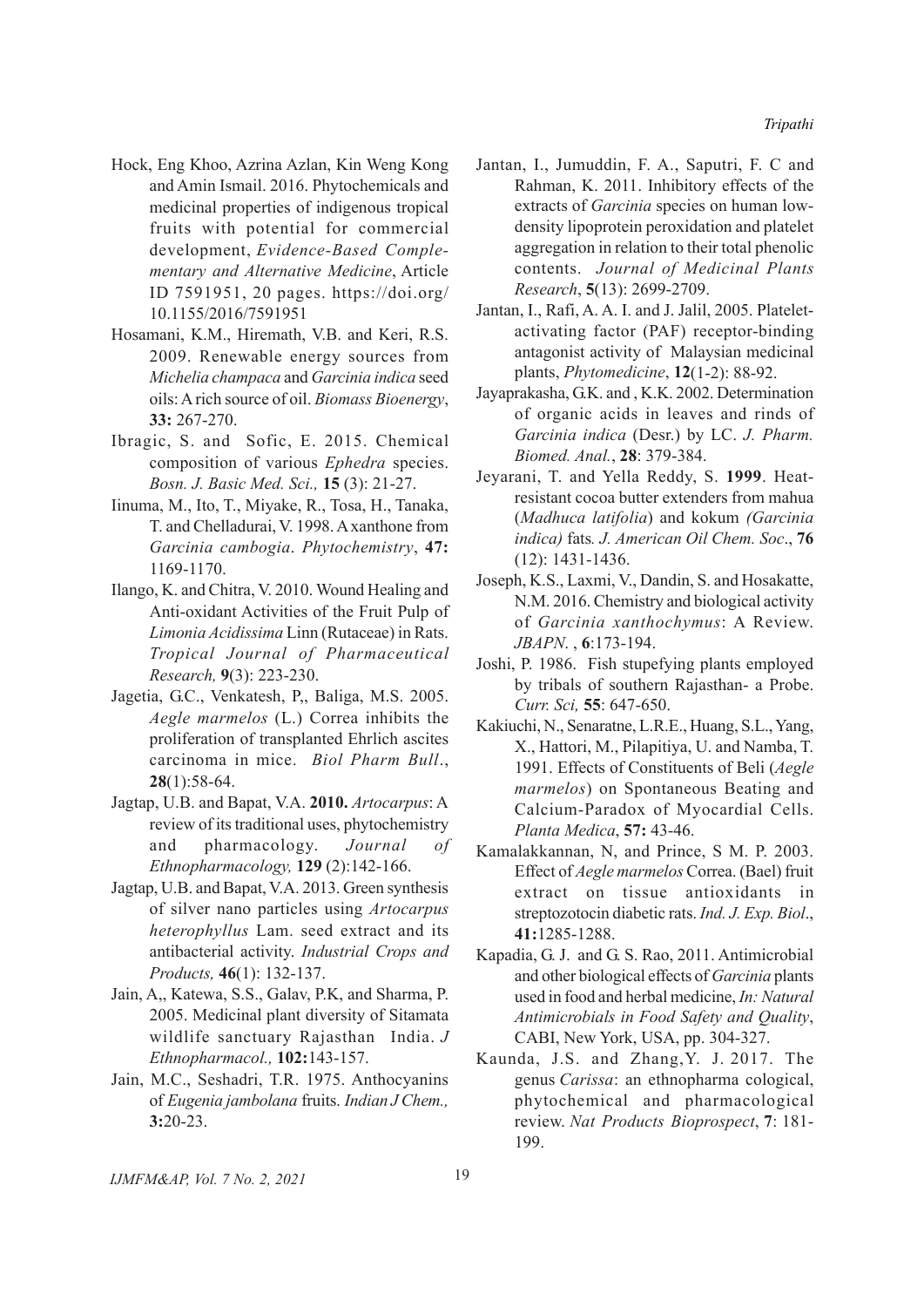- Kaur, R., Chattopadhyay, S.K., Tandon, S. and Sharma, S. 2012. Large scale extraction of thefr uits of *Garcinia indica* for the isolation of new and known polyisoprenylated benzophenone derivatives. *Ind. Crop. Prod*., **37**:420-426.
- Kaur, S., Kaur, P., Walia, A. and Kumar, S. 2009. Antigenotoxic activity of polyphenolic rich extracts from *Aegle marmelos* (L.) Correa in human blood lymphocytes and *E.coli* PQ 37. *Rec. Nat. Prod*., **3**(1): 68-75.
- Kedar, P. and Chakrabarti, C.H. 1983. Effects of Jambolan seed treatment on blood sugar, lipids and urea in streptozotocin induced diabetes in rabbits. *Ind J Physiol Pharmacol*., **27**(2):135-140.
- Khan, K.H. 2009. Roles of *Emblica officinalis* in Medicine - A Review. *Bot. Res. Int.*, **2**(4): 218-228.
- Khan, M.R, Omoloso, A.D. and Kihara, M. 2003. Antibacterial activity of *Artocarpus heterophyllus*. *Fitoterapia,* **74**(5): 501-505.
- Khare, C.P.2007. Indian medicinal plants. New York, NY: Springer.
- Kim G. S., Zeng, L., Alali, F., Rogers, L. L., Wu, F. E., McLaughlin, J. L. and Sastrodihardjo, S*.* 1998. Two new mono-tetrahydrofuran ring acetogenins, annomuricin E and muricapentocin from the leaves of *Annona muricata*. *Journal of Natural Products,* **61**(4): 432-436.
- Kingsley, C. Agu and Okolie, Paulinus N. 2017. Proximate composition, phytochemical analysis, and *in vitro* antioxidant potentials of extracts of *Annona muricata* (Soursop). *Food Sci Nutr*., **5**(5): 1029-1036.
- Kirana, H. and Srinivasan ,B. 2010. Aqueous extract of *Garcinia indica* Choisy restores glutathione in type 2 diabetic rats. *J. Young Pharm.*, **2:** 265-268.
- Kiruthika, S., Sangeetha Lakshmi, P. and Praveena, A. 2019. Screening of novel lead compound from *Carissa carandas* against breast cancer using *in-vitro* and *in-silico* methods. *Int. J. Pharm. Biol. Sci.,* **9:** 1046-1052.
- Kopanski, L. and Schnelle, G.1988. Isolation of bergenin from barks of *Syzygium cumini*. *Plant Med.,* **54**:572.
- Krishnamurthy, N. and Sampathu, S.R. 1988. Antioxidant principles of kokum rind. *J. Food Sci. Tech.,* **25**(1): 44-45.
- Krishnamurthy, N., Lewis, Y.S. and Ravindranath, B. 1982. Chemical constitution of Kokum fruit rind. *J. Food Sci. Tech.,* **19**: 97-100.
- Krishnaveni, M. and Mirunalini, S. 2010.Therapeutic potential of *Phyllanthus emblica* (AMLA): the ayurvedic wonder, *Journal of Basic and Clinical Physiology and Pharmacology*, **21**(1): 93-105.
- Kumar, A. , Ilavarasan, R., Jayachandran, T.,Deecaraman,M., Aravindan, P., Padmanabhan, N. and Krishan, M. R. V. 2008. Anti-diabetic activity of *Syzygium cumini* and its isolated compound against streptozotocin-induced diabetic rats. *Journal of Medicinal Plants Research*, **2**(9):246-249.
- Kumar, A., Singh, A. and Dora, J. 2012a. Essential perspectives for *Emblica offcinalis*. *Int. J. Pharma. Chem. Sci*., **1**(1): 11-18.
- Kumar, G.S., Nayaka, H., Dharmesh, S.M., Salimath, P. V. 2006. Free and bound phenolic antioxidants in amla (*Emblica officinalis*) and turmeric (*Curcuma longam*) *J. Food Compost Anal.,* **19**:446-452.
- Kumar, P.S.N., Gowda, D.G.B,, Mantelingu, K. and Rangappa, K.S. 2013. Development and validation of a reversed-phase HPLC method for the analysis of garcinol and isogarcinol in *Garcinia indica. J Pharm Res,* **7:**103-106.
- Kumar, S., Pallavi Gupta, Virupaksha Gupta, K.L 2013. A critical review on Karamarda (*Carissa carandas.*Linn.). *Int J Pharm Biol,* **4**: 637-642.
- Kumar, S., Sharma, S. and Chattopadhyay, S.K. 2009. High-performance liquid chromategraphy and LC-ESI-MS method for identification and quantification of two isomeric olyisoprenylated benzophenone siso xanthochymol and camboginol in different extracts of *Garcinia* species. *Biomed. Chromatogr*., **23**: 888-907.
- Kuttan, R. and Sabu, M. C.2004. Antidiabetic activity of *Aegle marmelos* and its relationship with its antioxidant properties. *Indian J. Physiol. Pharmacol*., **48** (1):81-88.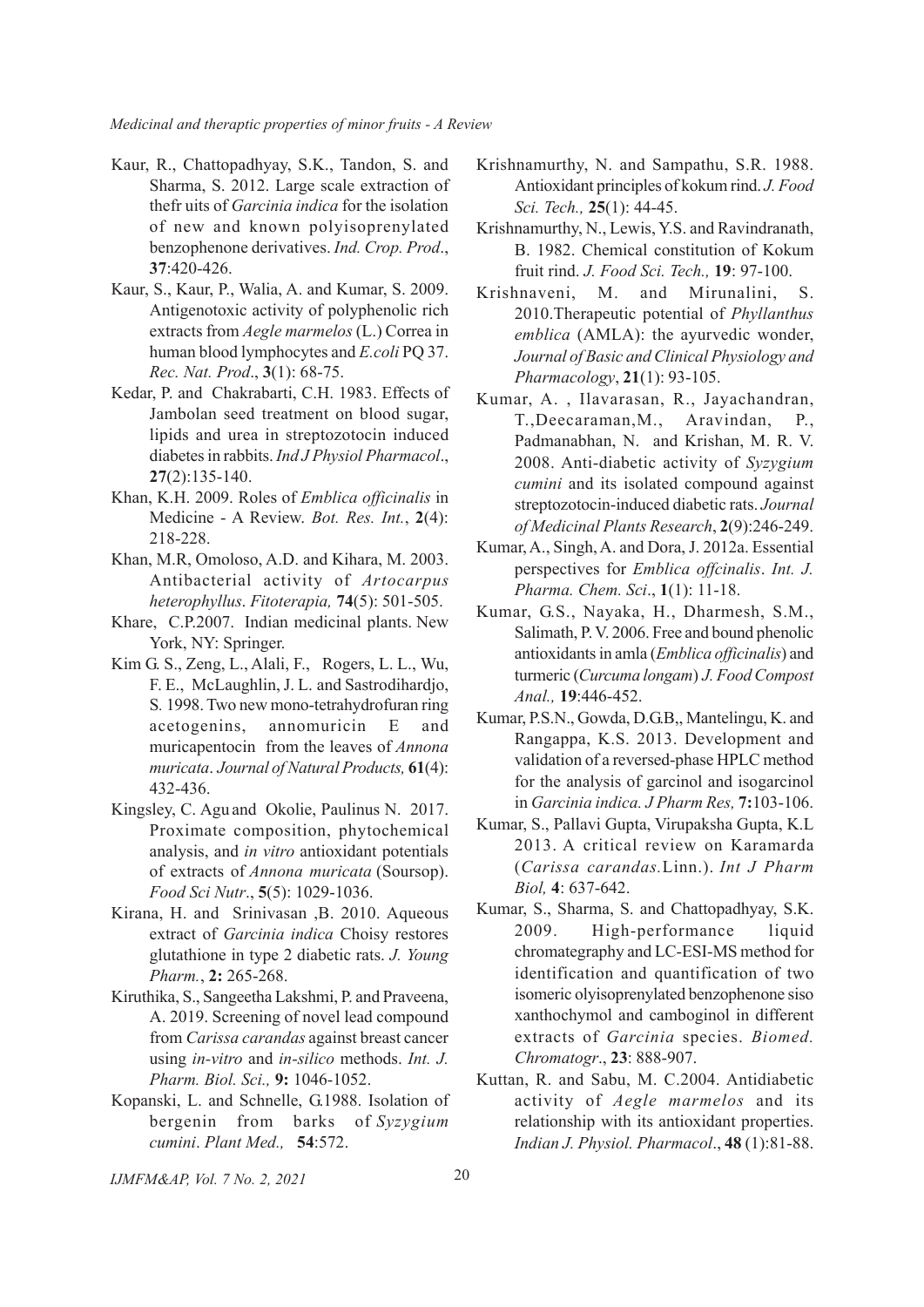- Lago, E.S., Gomes, E., da Silva, R. 2004. Extraction and anthocyanic pigment quantification of the Jamun fruit (*Syzygium cumini* Lam.) [Online] Available from: http/ / www.iqsc.usp. br/outros/eventos/2004/ bmcfb/trabalhos/docs/trab-76.pdf
- Lam, S.K. and Ng, T.B.2009. Passiflin, a novel dimeric antifungal protein from seeds of the passion fruit. *Phytomedicine*, **16** (2-3): 172- 80.
- Letícia Veras Costa-Lotufo, Mahmud Tareq Hassan Khan, Arjumand Ather, Diego Veras Wilke, Paula Christine Jimenez, Cláudia Pessoa, Maria Elisabete Amaral de Moraes and Manoel Odorico de Moraes. 2005. Studies of the anticancer potential of plants used in Bangladeshi folk medicine. *J. Ethnopharmacol*, **99(1)**:21-30
- Letícia Veras Costa-Lotufo, Mahmud Tareq Hassan Khan, Arjumand Ather, Diego Veras Wilke, Paula Christine Jimenez, Cláudia Pessoa, Maria Elisabete Amaral de Moraes and Manoel Odorico de Moraes. 2005. Studies of the anticancer potential of plants used in Bangladeshi folk medicine. *J. Ethnopharmacol.*, **99**(1):21-30
- Leverett, J., Chandra, A., Rana, J., Fast, D. J. , Missler, S. R. and Flower, D. M. 2005. Extracts of durian fruit for use in skin care compositions, US Patent Publication Number US 20070042064 A1,
- Lewis, Y.S., Dwarakanath, C.T., Johar, D.S.1956. Acids and sugars in *Eugenia jambolana*. *J Sci Ind Res.,* **15C**: 280-281.
- Li, L., Adams, L.S., Chen, S., Killian, C., Ahmed, A. and Navindra P. Seeram.2009. *Eugenia jambolana* Lam. berry extract inhibits growth and induces apoptosis of human breast cancer but not non-tumorigenic breast cells. *J Agric Food Chem.* **57**:826-831.
- Liang, W.J., Ma, Q.Y., Jiang, H.Z. ,Zhou, J. , Pang, J. and Zhao, Y.X. 2012. A new hederagenin glycoside from *Nephelium lappaceum*. *Chem. Nat. Compd*., **47:** 935-939.
- Lim, T.K. 2013. *Nephelium lappaceum. In:* Edible Medicinal and Non-Medicinal Plants, Vol. 6: Fruits, Lim, T.K. (Ed.). Springer, Amsterdam, Netherlands, ISBN: 978-94-007-5627-4, pp: 62-71.
- Lim, T. K. 2012. Edible Medicinal and Non-Medicinal Plants, Vol. 1, Springer, Dordrecht, The Netherlands.
- Lin, Y.F., Zhuan, Y. and Zhao, Y.H.2003. Chinese Dai Medicine Colorful Illustrations. Yunnan National Publishing House, Kunming: China.
- Liu, X. , Cui, C., Zhao, M., Wang ,J., Luo , W., Yang, B. and Jiang, Y. 2008. Identification of phenolics in the fruit of emblica (*Phyllanthus emblica* L.) and their antioxidant activities. *Food Chemistry*, **109** (4): 909-915.
- Mahendran, P. and Devi, C.S. 2001. Effect of *Garcinia cambogia* extract on lipids and lipoprotein composition in dexamethasone administered rats*. Indian J Physiol Pharmacol*., **45**(3):345-350.
- Maheshwari, V. L., Joshi, P. V. and Patil, R. H. 2009. *In vitro* anti diarrhoeal activity and toxicity profile of *Aegle marmelos* Correa ex. Roxb. dried fruit pulp. *Natural Product Radiance*, **8**(5): 498-502.
- Mahmoud, I.I., Marzouk, M.S., Moharram, F.A., El-Gindi, M.R,, Hassan. A.M..2001. Acylated flavonol glycosides from *Eugenia jambolana* leaves. *Phytochemistry*, **58:**1239- 1244.
- Maity, P., Hansda, D., Bandyopadhyay, U. and Mishra, D.K. 2009. Biological activities of crude extracts and chemical constituents of bael, *Aegle marmelos* (L.) Corr. *Indian Journal of Experimental Biology*, **47**(11): 849-861.
- Majeed, M., Rosen, R., McCarty, M., Conte, A., Patil, D, and Butrym, E. 1994. Citrin; A revolutionary, herbal approach to weight management. New editions publishing. Burlingame, California.
- Manandhar, M.D., Shoeb, A., Kapil, R.S. and Popli, S.P.1978. New alkaloids from *Aegle marmelos*. *Phytochemistry*, **17:** 1814-1815.
- Marwat, S. K., Khan, M. A. , Ahmad, M., Zafar, M., Fazal-ur-Rehman and Sultana, S. 2009. Fruit plant species mentioned in the Holy Qura'n and Ahadith and their ethnomedicinal importance. *American-Eurasian Journal of Agricultural Environmental Sciences*, **5**(2): 284-295.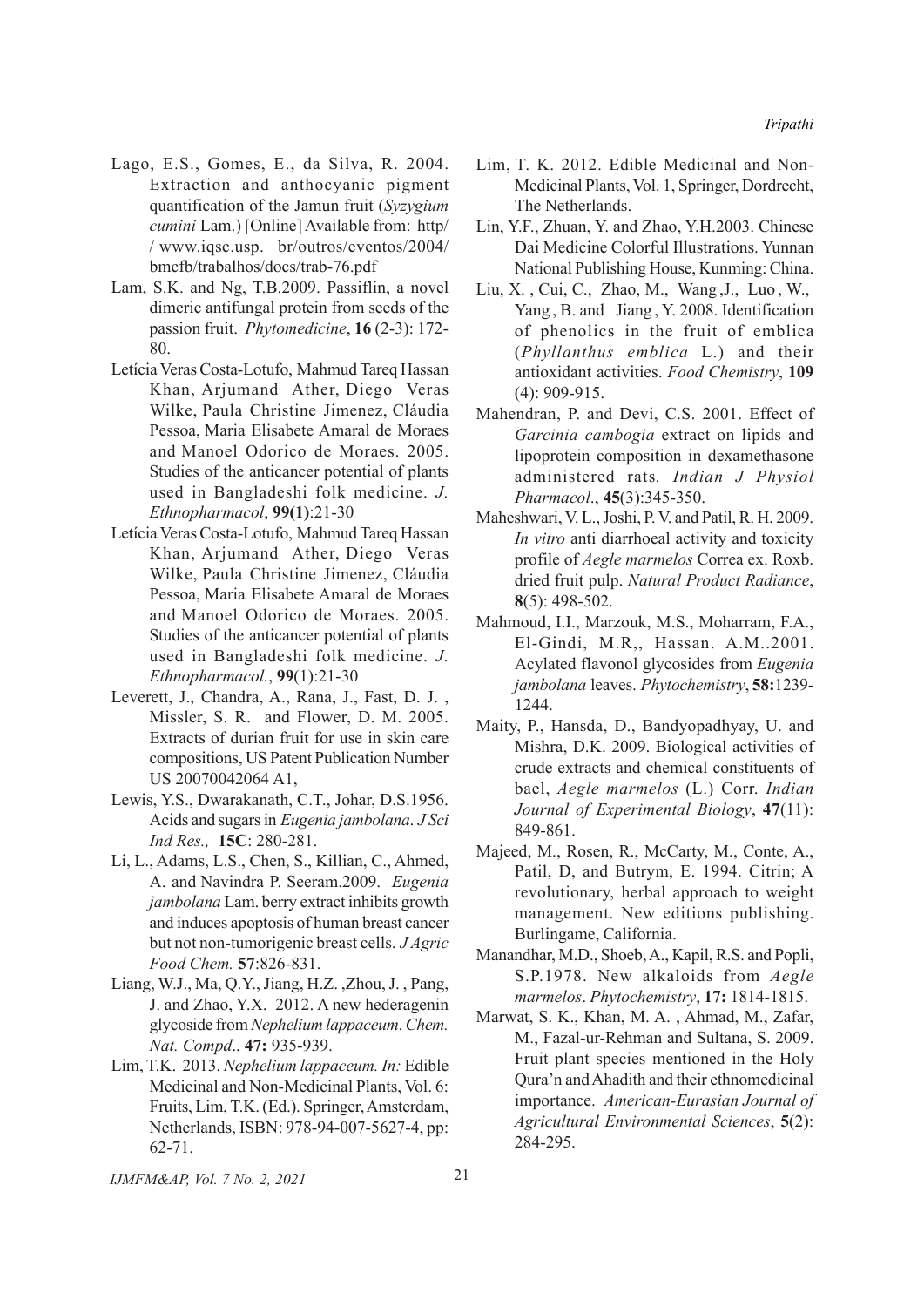- Marzine, P. S., and Gilbart, R. 2005.The effect of an aqueous extract of *A. marmelos* fruits on serum and tissue lipids in experimental diabetes. *J. Sci. Food Agriculture*, **85(4)**:569- 573.
- Masullo, M., Bassarello, C,, Suzuki, H., Pizza, C. and Piacente, S. 2008. Polyisoprenylated benzophenones and an unusual polyisoprenylated tetracyclic xanthone from the fruits of *Garcinia cambogia*. *J. Agric. Food Chem*., **56:**5205-5210.
- Masullo, M., Bassarello, C., Bifulco, G. and Piacente, S. 2010. Polyisoprenylated benzophenone derivatives from the fruits of *Garcinia cambogia* and their absolute configuration by quantum chemical circular dichroism calculations. *Tetrahedron*., **66**: 139-145.
- Merai, A.H. and Jadhav, A.G.2014. Anti-ulcer activity of *Carissa carandas* using root extract in albino rats. *World J. Pharm Pharm Sci*., **3:** 1314-1326.
- Mishra, A., Bapat, M.M., Tilak, J.C. and Devasagayam, T.P.A. 2006. Antioxidant activity of *Garcinia indica* (kokum) and its syrup. *Curr. Sci*., **91:** 90-93.
- Mishra, Bhuwan Bhushan, Navneet Kishore, Tiwari, Vinod K. and Tripathi , Vyasji .2009.A novel antifungal anthraquinone from seeds of *Aegle marmelos* Correa (family Rutaceae). *Fitoterapia* ,**81(2)**:104-107
- Mishra, C. K., Pattnaik, A.K., Asha Rani, Sasmal, D. and Nema, Rajesh Kumar .2009. Antifungal and antibacterial activity of *Carissa carandas* Linn. *Int J Plant Sci*., **4:** 564-568.
- Mishra, C.K. and Sasmal, D. 2015 *In-vivo* evaluation of anti-diarrhoeal activity of ethanolic fruit and root extracts of *Carissa carandas*. Linn. (Apocynaceae). *Int. J. Drug Dev. Res*.,**7:** 216-221.
- Mishra, T., Khullar, M.and Bhatia, A. 2011. Anticancer potential of aqueous ethanol seed extract of *Ziziphus mauritiana* against cancer cell lines and Ehrlich ascites carcinoma, *Evidence-Based Complementary and Alternative Medicine*, Article ID 765029.pp11 .
- Miyasaka, L.S., Atallah, A.N. and Soares, B.G.O.2007. Passiflora for anxiety disorder (Review): Cochrane *Database of Systematic Reviews*, 24(1): CD004518.
- Mohamad, S., Zin, N. M., H. A. Wahab, H.A., Pazilah, I., Sulaiman, S. F, Zahariluddin, A. S. M. and Noor, S. S. M. 2011. Antituberculosis potential of some ethnobotanically selected Malaysian plants. *J. Ethnopharmacology*, **133**(3):1021-1026.
- Mohamed, S., Hassan, Z. and Hamid, N. A. 1994. Antimicrobial activity of some tropical fruit wastes (guava, star fruit, banana, papaya, passion fruit, langsat, duku, rambutan and rambai), *Pertanika Journal of Tropical Agricultural Science*, **17**(3): 219-227.
- Mohanty,S. and Cock, I. E. 2010. Bioactivity of *Syzygium jambos* methanolic extracts: antibacterial activity and toxicity. *Pharmacognosy Research,* **2** (1):4-9.
- Montanher, A.B., Zucolotto, S.M., Schenkel, E.P. and Frode, T.S. 2007. Evidence of antiinflammatory effects of *Passiflora edulis* in an inflammation model. *Journal of Ethnopharmacology*, **109:** 281-288.
- Morton*,* J. 1987. Fruits of warm climates, Florida Flair Books, Miami, Fla, USA.
- Muhtadi M, Haryoto H, Tanti AzizahSujono, Andi Suhendi. 2016. Antidiabetic and antihypercholesterolemic activities of rambutan (*Nephelium lappaceum* L.) and durian (*Duriozibet hinus* Murr.) Fruit Peel Extracts. *Journal of Applied Pharmaceutical Science*, **6**(4):190-194.
- Murmu, Prabir, Kumar, Sanjeet, Patra, Jayanta Kumar, Singh, Nihar Ranjan and Rath, Sakti Kanta. 2016. Ethnobotanical, nutritional, phytochemical and antimicrobial studies of *Garcinia xanthochymus* fruit extracts. *British Biotechnology Journal,***13**(2): 1-11.
- Murugan, S., Devi, P. U., Parameswari, N. K. and Mani, K. R. 2011. Antimicrobial activity of *Syzygium jambos* against selected human pathogens. *International Journal of Pharmacy and Pharmaceutical Sciences*, **3**(2):44-47.
- NagaRaju, G.J., Sarit, P., Ramana Murty, G.A., Ravi Kumar, M., Reddy, B.S., Charles, M.J., Lakshminarayana, S., Reddy, T. S., Reddy, S.B. and Vijayan, V *.* 2006. Estimation of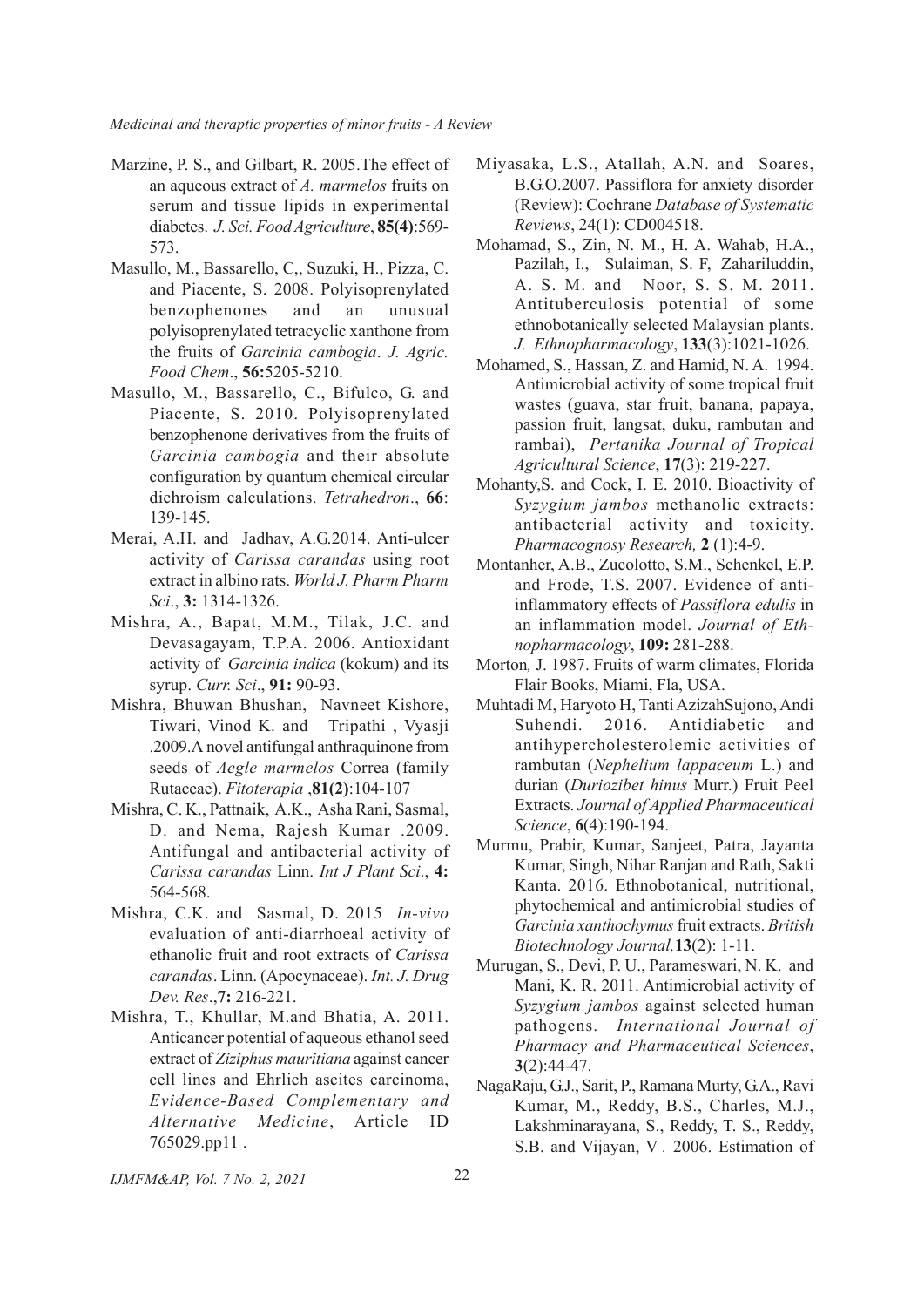trace elements in some anti-diabetic medicinal plants using PIXE technique. *Appl Radiat Isot.,* **64**: 893- 900.

- Nair, R.A.G. and Subramanian, S.S. 1962. Chemical examination of the flowers of *Eugenia jambolana*., *J. Sci Ind Res.,* **21B**:457-458.
- Nandkarni, A. K.1976. Indian Materia Medica. Vol.-I, (3rd ed.). Popular Prakashan, Bombay, pp.45-49.
- Natarajan, B, and Paulsen, B.S. 2000. An ethnopharmacological study from Thane district Maharashtra India traditional knowledge compared with modern biological science. *Pharm Biol.,* **38** : 139-151.
- Nethaji, R, Thooyavan, G., MullaiNilla, K., Ashok, K. 2015. Phytochemical profiling, antioxidant and antimicrobial activity of methanol extract in rambutan fruit (N*ephelium lappacium*) epicarp against the human pathogens. *Int. J. Curr. Innov. Res.,* **1(9):** 201-206.
- Nimbalkar, R. S. K. and Rajurkar, S. K. 2009. Antioxidant activities of *Zizyphu smauritiana* Lam. (Rhamnaceae). *Biological Forum*, **1**(2):98-101.
- Nurulhuda, M. H., Azlan, A., Ismail, A., Amom, Z. and Shakirin, F. H. 2013. Sibu olive inhibits artherosclerosis by cholesterol lowering effect in cholesterol fed-rabbit. *In*: *Proceeding of the 4th International Conference on Biomedical Engineering*, Ho Chi Minh City, Vietnam. pp. 141-144,
- Nurulhuda, M. H., Azlan, A., Ismail, A., Amom, Z. and Shakirin, F. H. 2012. Cholesterollowering and atherosclerosis inhibitory effect of Sibu olive in cholesterol fed-rabbit, *Asian Journal of Biochemistry*, **7**(2):80-89.
- Ong, P.K.C., T.E. Acree and E.H. Lavin, 1998. Characterization of volatiles in rambutan fruit (*Nephelium lappaceum* L.). *J. Agric. Food Chem.,* **46**: 611-615.
- Ovalle-Magallanes, B., Eugenio-Perez, D., Pedraza-Chaverri, J. 2017. Review: medicinal properties of mangosteen (*Garcinia mangostana* L.): a comprehensive update. *Food. Chem Toxicol.*, **109:**102-122.
- Padhye, S., Ahmad ,A., Oswal, N. and Sarkar, F.H. 2009. Emerging role of garcinol, the antioxidant chalcone from *Garcinia indica* Choisy and its synthetic analogs. *J. Hem. Onc.*, **2**: 1-13.
- Palakawong C., Sophanodora, P., Pisuchpen, S. and Phongpaichit, S. 2010. Antioxidant and antimicrobial activities of crude extracts from mangosteen (*Garcinia mangostana* L.) parts and some essential oils. *Int Food Res J.*, **17**:583-589.
- Palanisamy, U.D., Ling, L.T., Manaharan, T. and Appleton, D. 2011. Rapid isolation of geraniin from *Nephelium lappaceum* rind waste and its anti-hyperglycemic activity. *Food Chem*., **127**: 21-27.
- Panda, S., and Kar, A. 2006. Evaluation of the antithyroid, antioxidative and antihyperglycemic activity of scopoletin from *Aegle marmelos* leaves in hyperthyroid rats, *Phytother Res.* **20**(12):1103-1105.
- Pandey, R., Chandra, P., Kumar, B., Srivastva, M., Aravind, A.A., Shameer, P.S. and Ramesh kumar, K.B. 2015. Simultaneous determination of multi-class bioactive constituents for quality assessment of *Garcinia* species using UHPLC-QqQ LIT-MS/MS. *Ind. Crops Prod.*, **77**:861-872.
- Pandya, D.D.J. 2012. Pharmacognostic and phytochemical study of aerial parts of *Carissa carandas*. *Int J Biol Pharm Res*, **3**: 75-81.
- Parthasarathy, U. and Nandakishore, O.P. 2016. *Garcinia* bark exudates- an important phytochemical source. *Curr. Sci*., **110**:1617- 1619.
- Parthasarathy, U., Nandakishore, O.P., Kumar, S.R., Babu, N.K,, Zachariah, T.J. and Parthasarathy, V.A. 2012. Chromatographic fingerprinting and estimation of organic acids in selected *Garcinia* species. *Int. J. Innovative Horticulture,* **1**:68-73.
- Parvin, M.N. 2018. Phytochemical screening, antinociceptive, anthelmintic and cytotoxicity studies of the leaves of *Carissa carandas* Linn. (Family: Apocynaceae). *Int J Sci Reports*, **4**: 119.
- Pasha, C., Sayeed, S., Ali, M.S. and Khan, M.Z. 2009. Anti *Salmonella* activity of selected medicinal plants. *Turkish J. Biol.,* **33:** 59-64.
- Patel, P.K., Sahu, J., Sahu, L., Prajapati, N.K, Dubey, B.K. 2012. *Aegle marmelos*: A Review on its Medicinal Properties. *International Journal of Pharmacy and Phytopharmacology Research,* **1** (5):332- 341.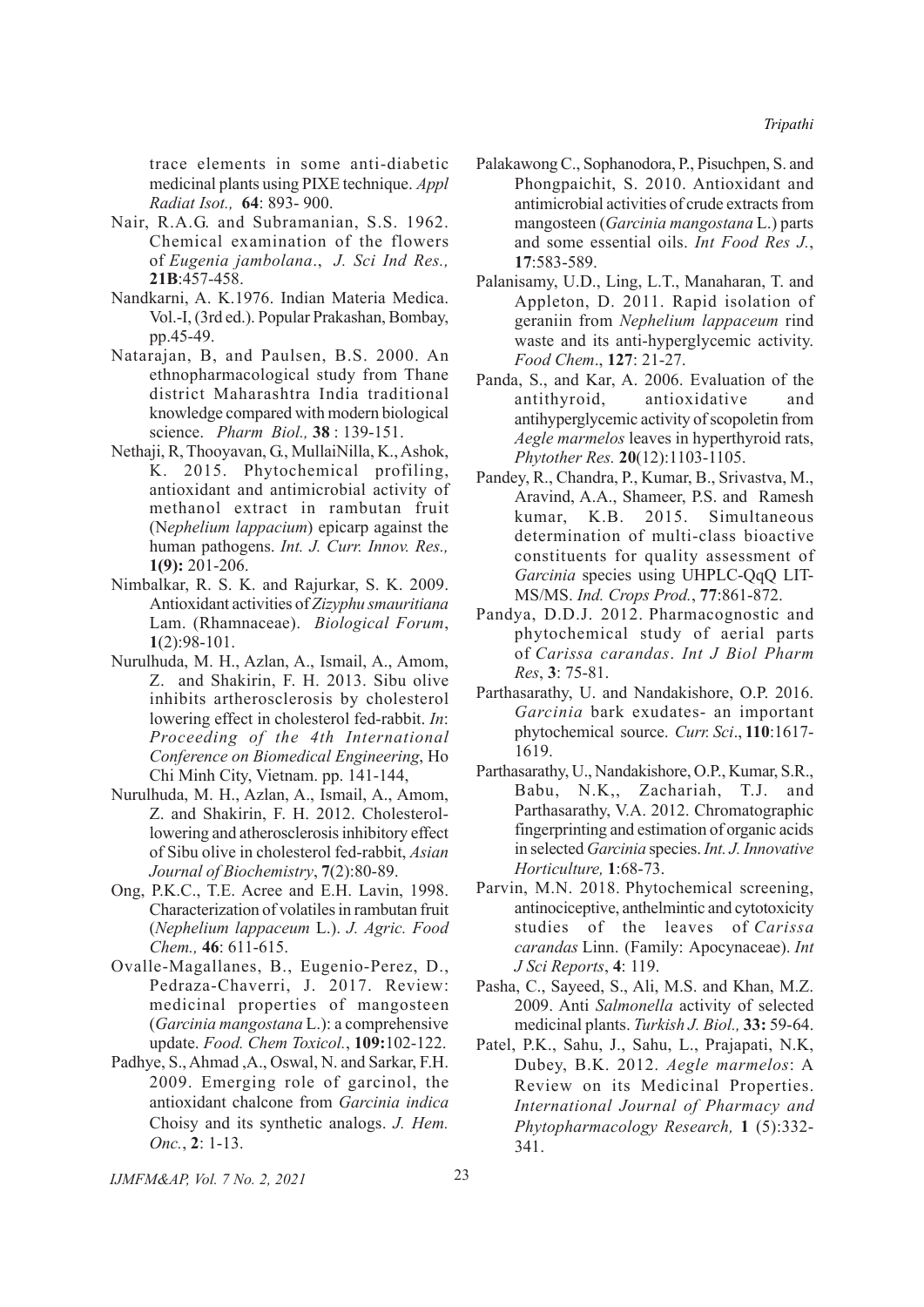- Patil R. H., Chaudhary B. and Settipalli, S. 2009. Antifungal and Antiaflatoxigenic activity of *Aegle marmelos* Linn. *Pharmacognosy Journol*, **1**(4): 298-301.
- Patil, S.P, Kalkar, S.A. and Kulkarni, A.S, 2012. Phytochemical screening, antibacterial and antioxidant activity of *Limonia acidissima* (L). *Bionano Frontier*, **5** (2-II): 131-132.
- Patil, R.P., Pai, Sandeep R., Pawar, Nilesh V., Shimpale, Vinod B., Patil, Rakesh M. and Mansingraj S Nimbalkar, 2012. Chemical characterization, mineral analysis, and antioxidant potential of two underutilized berries (*Carissa carandus* and *Eleagnus conferta*) from the Western Ghats of India. *Crit Rev Food Sci Nutr*; **52**: 312-320.
- Perry, L.M.1980. Medicinal plants of East and Southeast Asia: Attributed properties and uses. The MIT Press, Cambridge, London.
- Peter, K.C., Ong, Terry, Acree, E., Edward, H Lavin.1998. Characterization of volatiles in Rrambutan fruit (*Nephelium lappaceum*L.). *J. Agric. Food Chem.*, **46**(2):611-615.
- Pitre, S. and Srivastava, S.K. 1987. Pharmacological, microbiological and phytochemical studies on the root of *Aegle marmelos. Fitoterapia*, **58:**194-197.
- Pramanik, T., Sur, T.K., Pandit, S. and Bhattacharyya, D. 2002. Effect of *Aegle marmelos* leaf on rat sperm motility: An *in vitro* study. *Indian Journal of Pharmacology*, **34**:276-277.
- Pratima, Vijavyargia and Rekha Vihavyergia. 2014. A Review on *Limonia acidissima* L.: Multipotential medicinal plant. *Int. J. Pharm. Sci. Rev. Res*., **28**(1): 191-195.
- Prince, P.S., Menon, V.P. and Pari, L.1998. Hypoglycemic activity of *Syzigium cumini* seeds: effect on lipid peroxidation in alloxan diabetic rats. *J Ethnopharmacol*., **61**(1):1-7.
- Puricelli, L., Aicab, I.D., Sartorb, L., Garbisab, S. and Caniato, R. 2003. Preliminary evaluation of inhibition of matrix-metalloprotease MMP-2 and MMP-9 by *Passiflora edulis* and *P foetida* aqueous extracts, Fitoterapia, **74**: 302–304.
- Purohit, S.S. and Vyas, S.P. 2004. In: *Aegle marmelos* Correa ex Roxb,(Bael), Medicinal plant cultivation- A scientific approach, Agrobios, Jodhpur, 2004. pp.498-504.
- Ragasa, C.Y., de Luna, R.D., Cruz, W.C. and Rideout, J.A. 2005. Monoterpene lactones from the seeds of *Nephelium lappaceum*. *J. Nat. Prod.,* **68:** 1394-1396.
- Rahman, A.M., Nahar,N., Mian and Mosihuzzaman, M. 1999. Variation of carbohydrate composition of two forms of fruit from jack tree (*Artocarpus heterophyllus* L) with maturity and climatic conditions. *Food Chem.,* **65:** 91-97.
- Ramnik Singh and Rao, H.2008. Hepatoprotective effect of the pulp/seed of *Aegle Marmelos* correa ex Roxb against carbon tetrachloride induced liver damage in rats. *International Journal of Green Pharmacy*, **2(4)**: 232.
- Rana, B. K., Singh, U. P. and Taneja, V. 1997. Anti-fungal activity and kinectics of inhibition by essential oil isolated from leaves of *Aegle marmelos*, *J Ethanopharmacol.,* **57**:29-34.
- Rao, A.R., Venkataraman, K. and Yemul, S.S. 1973. The structure of bronianone. *Tetrahedron Lett.*, **14** (50):4981-4982.
- Ratnam, K. V. and Raju, R.R.V.1998. *In vitro* antimicrobial screening of the fruit extracts of two *Syzygium* species (Myrtaceae), *Advances in Biological Research***, 2**(1-2):17- 20.
- Ratnam, K. V. and Raju, R.R.V.2008. *In vitro* antimicrobial screening of the fruit extracts of two *Syzygium* species (Myrtaceae), *Advances in Biological Research*, **2(1-2)**:17– 20.
- Ratsimamanga, U.1998. Native plants for our global village. *TWAS Newslett.* **10**:13-15.
- Ravi, K., Rajasekaran, S. and Subramanian, S. 2004. Antihyperlipidemic effect of *Eugenia jambolana* seed kernel on streptozotoc– induced diabetes in rats. *Food Chem Toxicol*., **43(9**):1433-1439.
- Ravi, K., Ramachandran, B. and Subramanian, S.2004. Protective effect of *Eugenia jambolana* seed kernel on tissue antioxidants in streptozotocin–induced diabetic rats. *Biol Pharm Bull*. **27**(8):1212-1227.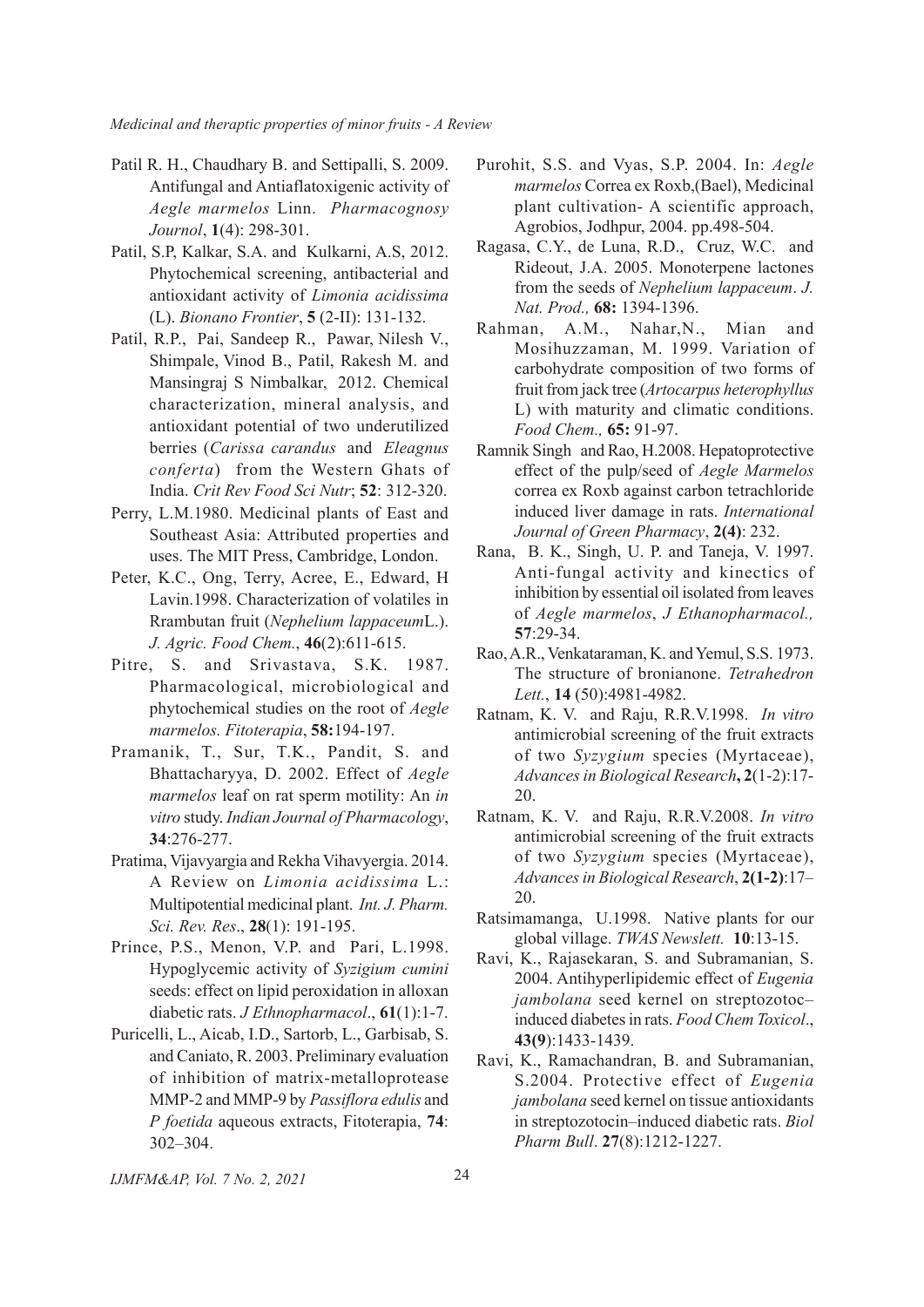- Reginatto, F.H., De-Paris, F., Petry, R.D., Quevedo, J., Ortega, G.G., Gosmann, G. and Schenkel, E.P.2006. Evaluation of anxiolytic activity of spray dried powders of two South Brazilian *Passiflora* species. *Phytother Res.*, **20**(5): 348-351.
- Remya, M.,. Sharma, R. C., Shoaib, H., Asad, U. J. R and Singh. S. 2009. *In vitro* effect of *Aegle marmelos* on human sperm motility. *Journal of Medicinal Plants Research,* **3**(12): 1137-1139.
- Reynertson, K. A. 2007. Phytochemical analysis of bioactive constituents from edible myrtaceae fruits*.* M.S. thesis, The City University of New York, New York, NY, USA.
- Rowe-Dutton, P.1985. *Artocarpus heterophyllus*jackfruit. In: The propagation of tropical fruit trees (Garner RJ and Chaudhri SA, eds.). FAO, Rome (Italy); Commonwealth Bureau of Horticulture and Plantation Crops, Maidstone, 269-290.
- Ruiz-Montanez, G., Burgos-Hernandez, A., Calder´on-Santoyo, M. López-Saiz , C. M., Velázquez-Contreras , C. A., Navarro-Ocaña , A. and Ragazzo-Sánchez , J A*.* 2014. Screening antimutagenic and antiproliferative properties of extracts isolated from Jackfruit pulp (*Artocarpus heterophyllus* Lam). *Food Chemistry*, **175**: 409-416.
- Sabu, M.C. and Khuttan, R. 2002. Anti-diabetic activity of medicinal plants and its relationship with their antioxidant property. *J Ethnopharmacol.,* **81**:155-160.
- Sato, M., Fujiwara. S., Tsuchiya, H., Fujii, T., Iinuma, M., Tosa, H. and Ohkawa, Y. 1996. Flavones with antibacterial activity against cariogenic bacteria. *Journal of Ethnopharmacology ,***54**(2): 171-176.
- Seigler, D.S., Pauli, G.F., Nahrstedt, A. and Leen, R.2002. Cyano-genic allosides and glucosides from *Passiflora edulis* and *Carica papaya. Phytochemistry*, **60** : 873-882.
- Semwal, R.B., Semwal, D.K, Vermaak, I. and Viljoen, A. 2015. A comprehensive scientific overview of *Garcinia cambogia. Fitoterapia,* 102:134-148.
- Sengupta, P. and Das, P. B.1965. Terpenoids and related compunds part IV triterpenoids the stem-bark of *Eugenia jambolana* Lam. *Indian Chem Soc.,* **42**:255- 258.
- Senthil Kumar, A., Venkatesalu, V. , Kannathasan, K. and Chandrasekaran, M. 2010. Chemical constituents and antibacterial activity of the leaf essential oil of *Feronia limonia*. *Indian J Microbiol*., **50**(1):S70-S73 .
- Shankarnanth, V., Balakrishnan, N., Suresh, D., Sureshpandian, G., Edwin, E. and Sheeja E. 2007. Analgesic activity of methanol; extract of *Aegle marmelos* leaves. *Fitoterapia,* **78**(3): 258-259.
- Sharma, A , Tiwari, R.K., Kaushik, Atul, Tyagi, L.K. Kruna Shankar, Tarun Virmani , Suman Yadav and Nayyar Parvez. 2007. Standardisation of *Carissa carandas* Linn: A drug used in Indian system of medicine as per W.H.O. Guidelines. *Cont J Pharm Sci*.; **1**: 9- 14.
- Sharma, B.R., Rattan, R.K. and Sharma, P. 1980. Constituents of *Aegle marmelos*. *Indian Journal of Chemistry*, **19**: 162.
- Sharma, H.K., Chhangte, L. and Dolui, A.K. 2001 Traditional medicinal plants in Mizoram India. *Fitoterapia,* **72**:146-161.
- Sharma, P.C., Bhatia, V., Bansal, N. and Sharma, A. 2007. A review on bael tree. *Natural Product Radiance,* **6**(2):171-178.
- Sharma, S.B., Nasir, A., Prabhu, K.M, Murthy, P. S. and Dev. G. 2003. Hypoglycaemic and hypolipidemic effect of ethanolic extract of seeds *of Eugenia jambolana* in alloxan– induced diabetic rabbits. *J Ethnopharmacol*., **85** (2-3):201-206.
- Sharma, W. and Trivedi, P. C. 1995. Nematocidal and nematostostatic response of aqueous extract of certain plants of semi-arid niche. *Current Nematology*, **6:** 45–53.
- Shoeb, A., Randhir, S.K. and Popli, S.1973. Coumarins and alkaloids of *Aegle marmelos.* Phytochemistry, **12**: 2071- 2072.
- Singanan, V., Singanan, M and Begum, H. 2007. The hepatoprotective effect of bael leaves (*Aegle marmelos*) in alcohol induced liver injury in albino rats. *International Journal of Science & Technology,***2**(2) : 83-92.
- Singh, Z. and Malik, A.U. 2000. The Bael. West Australian Nut and Tree Crops Association Yearbook, **24**: 12-17.
- Sridhar, S.B., Sheetal, U.D, Pai, M.R. and Shastri, M.S. 2005. Preclinical evaluation of the antidiabetic effect of *Eugenia jambolana* seed powder in streptozotocin– diabetic rats. *Braz J Med Biol Res*., **38**(3):463-468.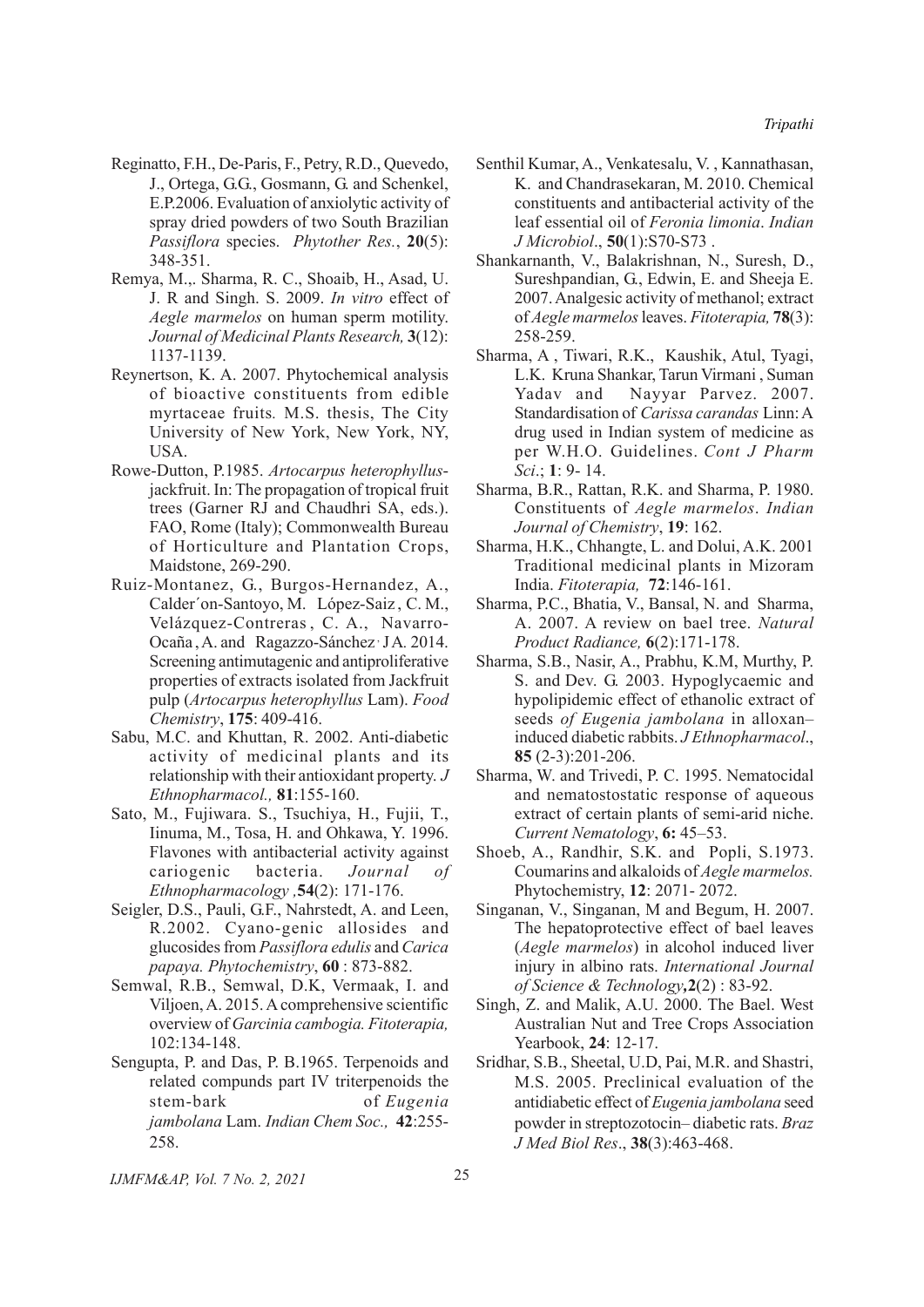- Srivastava, H.C. 1953. Paper chromatography of fruit juices. *J Sci Ind Res.*, **12B**:363-365.
- Subramaniya, B. R., Malliga, R. M., Malathi,G.K., Anbarasu, K. and. Devaraj, S.N. 2009. Effect of aqueous extract of *Aegle marmelos* fruit on Adherence and  $\beta$ -Lactam resistance of *Enteropathogenic Escherichia coli* by down regulating outer membrane protein C. *American Journal of Infectious Disease,* **5** (2):161-169.
- Suganthi, A. and Marry Josephine R. 2016. *Nephelium Lappaceum* (L.): An overview. *Pharm Sci & Re*s, **1**(5): 36-39.
- Suksamram, S., Komutiban, O., Ratananukul, P., Chimnoi, N, Lartpornmatulee, N., Suksamram A. 2006. Cytotoxic prenylated xanthones from the young fruit of *Garcinia mangostana*. *Chem Pharm Bull.,* **54**: 301-5.
- Sumantran, V.N., Kulkarni, A., Chandwaskar, R., Harsulkar, A., Patwardhan, B., Chopra, A.and Wagh, U.V. 2008. Chondroprotective potential of fruit extracts of *Phyllanthus emblica* in osteoarthritis. *Evid. Based Complement Alternat. Med*., **5**(3):329-335.
- Sumbul, S. and Ahmed, S.I. 2012. Antihyperlipidemic activity of *Carissa carandas* (Auct.) leaves extract in egg yolk induced hyperlipidemic rats. *J Basic Appl Sci.,* **8:** 124- 134.
- Sundaram, E., Raddy, N., Uma Maheswara, P. and Singh, K.P. 2009. Effect of alcoholic extracts of indian medicinal plants on the altered enzymatic activities of diabetic rats. *Indian Journal of Pharmaceutical Sciences*, **71**(5):594-598.
- Sur, T.K, Pandit, S. and Pramanik, T. 1999. Antispermatogenic activity of leaves of *Aegle marmelos* Corr. in albino rats: A preliminary report. *Biomedicine*, **19**:199-202.
- Swami, S.B, Thako, N.J. and Patil, S.C. 2014. Kokum (*Garcinia indica*) and its many functional components as related to the human health: A review. *J. Food Res. Tech*., **2**:130-142.
- Tajudin, T.J., Mat, S. A. , N. , Siti-Aishah, A. B., Yusran, A. A. M. , Alwi, A. and Ali, A. M. 2021. Cytotoxicity, antiproliferative effects, and apoptosis induction of methanolic extract of *Cynometra cauliflora* Linn. whole fruit on

human promyelocytic leukemia HL-60 cells, *Evidence-Based Complementary and Alternative Medicine*, : ID 127373 : 6 pages.

- Tamilselvi, A., Joseph, G.S. and Jayaprakasha, G.K. 2003. Inhibition of growth and aflatoxin production in *Aspergillus flavus* by *Garcinia indica* extract and its antioxidant activity. *Food Microbiol*., **20**:455-460.
- Tamimy. 2006. Antioxidant activity of ethanol extract of rambutan (*Nephellium lappaceum* L.) Fruit Peel against DPPH free radical suppression by spectrophotometer (In Bahasa Indonesia). Yogyakarta.
- Tan, B.K.H.,.Fu, P, Chow, P.W and Hsu, A. 1996. Effects of *A. Bilimbi* on blood sugar and food intake in streptozotocin induced diabetic rats. *Phytomedicine*, **3:**271-272.
- Taylor, R. S. L. , Manandhar, N. P., Hudson, J. B. and Towers, G. H. N. 1996. Antiviral activities of Nepalese medicinal plants. *Journal of Ethnopharmacology*, **52** (3): 157-163.
- Taylor, R. S. L. Manandhar, N.P. and Towers, G. H. N.1995. Screening of selected medicinal plants of Nepal for antimicrobial activities. *Journal of Ethnopharmacology*, **46** (3):153- 159.
- The wealth of India: 2001. A dictionary of Indian raw materials & industrial products. Published by National Institute of Science Communication and Information Resource (NISCAIR) 14 S V Marg, New Delhi-110 067
- Thitilertdecha, N., Teerawutgulrag, A., Kilburn, J.D. and Rakariyatham, N. 2010. Identification of major phenolic compounds from *Nephelium lappaceum* L. and their antioxidant activities. *Molecules*, **15:**1453- 1465.
- Thomas, Asha and Ponnammal, N. R. 2005, Preliminary studies on phytochemical and antibacterial activity of *Limonia acidissima* L. plant parts. *Ancient Science of Life,* **XXV** (2):57-61.
- Timbola, A.K., Szpoganicz, B, , Branco, A., Monache, F.D. and Pizzolatti, M.G. 2002. A new flavonoid from leaves of *Eugenia jambolana*. *Fitoterapia,* **73:**174-76.
- Timbola, A.K., Szpoganicz, B, , Branco, A., Monache, F.D. and Pizzolatti, M.G. 2002. A new flavonoid from leaves of *Eugenia jambolana*. *Fitoterapia,* **73:**174-176.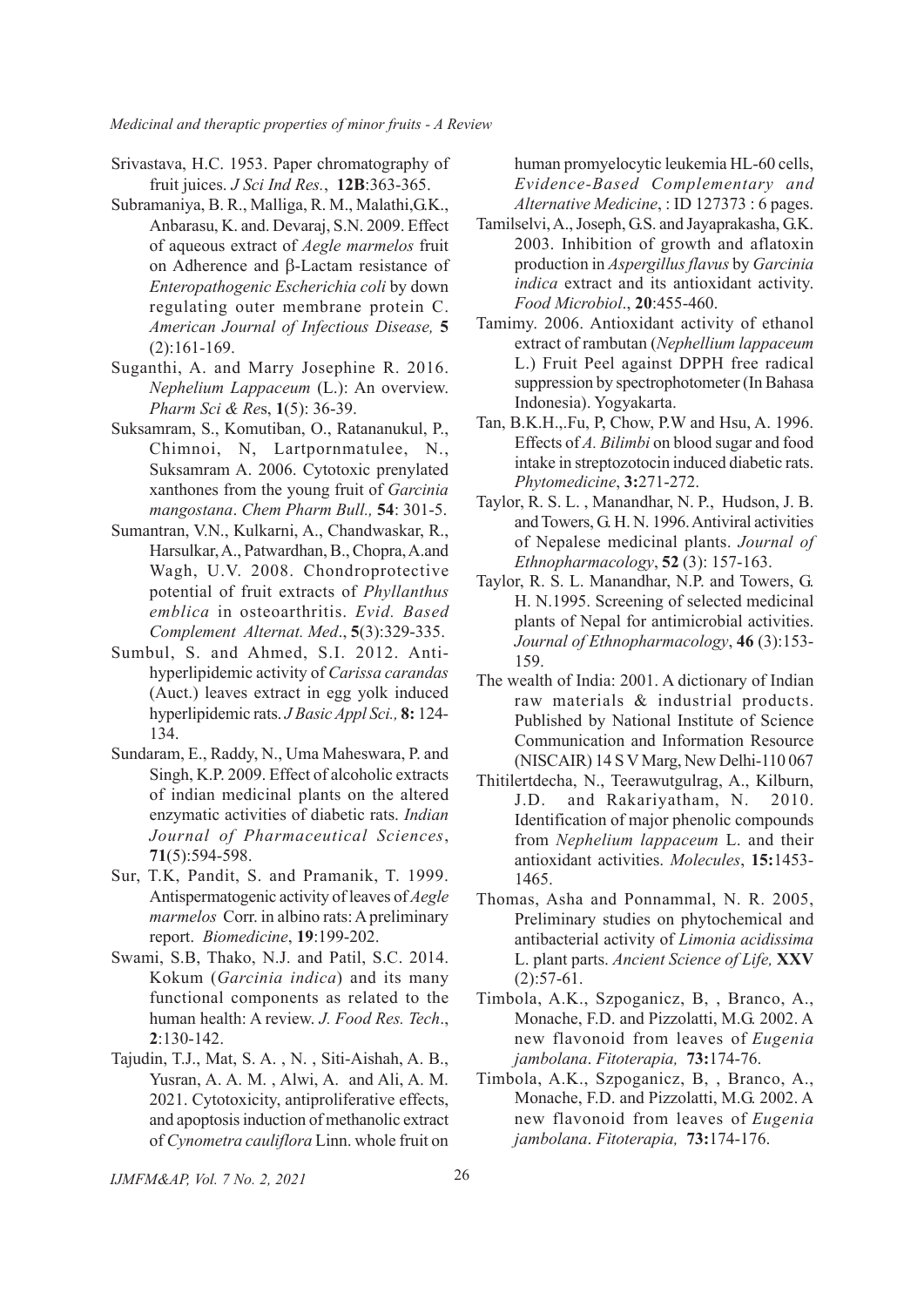- Torres, M. P., Rachagani S., Purohit V., Pandey , Poomy, Joshi , Suhasini, Moore , Erik D., Johansson , Sonny L., Singh, Pankaj K., Ganti , Apar K. and Batra Surinder K. 2012. Graviola: a novel promising natural-derived drug that inhibits tumorigenicity and metastasis of pancreatic cancer cells *in vitro* and *in vivo* through altering cell metabolism. *Cancer Letters,* **323**(1):29-40.
- Trindade, M.B, Lopes, J.L, Soares-Costa, A., Monteiro-Moreira, A.C, Moreira, R.A., Oliva, M.L.V. and Beltramini, L.M. 2006. Structural characterization of novel chitinbinding lectins from the genus *Artocarpus* and their antifungal activity. *Biochimica et Biophysica Acta (BBA)-Proteins and Proteomics,* **1764** (1): 146-152.
- Tripathi, P.C. 2018. Minor fruits for Nutritional security. *In* Zero Hunger India. *Ed.* Dr. K. V. Peter, Brillion Publishing , New Delhi pp706.
- Trivedi, P. C. 2004. Ethanomedicinal plants. Pointer publisher. Jaipur: (Raj.).
- Udayan, P.S., Satheesh, G., Tushar, K.V.and Balachandran, I. 2006.Medicinal plants used by the Malayali tribe of Shevaroy hills Yercaud Salem district Tamil Nadu. *Zoos Print J.,* **21**:2223-2224.
- Uduwela, H., Uduwelage, Dona Harshani, Kaushalya Deraniyagala, Srianthie A. and Thiripuranathar, Gobika. 2019. Antioxidant and anti-inflammatory potential of the aqueous extract of the peel of a sri lankan variety of N*ephelium lappaceum* Linn.*World Journal of Pharmaceutical Research*, **8**(2): 154-166.
- Uma D Palanisamy, Lai Teng Ling, Thamilvaani, Manaharan, David Appleton. 2011. Rapid isolation of geraniin from *Nephelium lappaceum* rind waste using the gilson GX 281 Preparative HPLC purification system. *Journal of Food Chemistry*, **127:**21-27.
- Upadhya, S., Shanbhag, K. K., Suneetha, G., Naidu, B. M. and Upadhya, S. 2004. A study of hypoglycemic and antioxidant activity of *Aegle marmelos* in alloxan induced diabetic rats. *Ind. J. Physiol. Pharmacol.*, **48**:476-480.
- Vaidya Gogte, V. M. 2000. Ayurvedic Pharmacology and therapeutic use of medicinal plants, . Swami Prakashananda

Ayurvedic Research center, Mumbai, pp. 656- 657.

- Vaishnava, M.M. and Gupta, K.R.1990. Isorhamnetin 3-O-rutinoside from *Syzygium cumini* Lam. *J. Indian Chem. Soc.*, **67:**785- 786.
- Vaishnava, M.M., Tripathy, A.K. and Gupta, K.R. 1992. Flavonoid glycosides from roots of *Eugenia jambolana*. *Fitoterapia.*, **63**:259- 260.
- Vakharia, B., Adhvaryu, M. and Reddy, N. 2014. Evaluation of adaptogenic potential of *Curcuma longa* and *Zizyphus mauritiana* against acute noise stress induced changes in guinea pigs. *The Journal of Alternative and Complementary Medicine*, **20**(5): A37-A37.
- Varalakshmi, K.N., Sangeetha, C.G., Shabeena, A.N., Sunitha, S.R. and Vapika, J. 2010. Antimicrobial and cytotoxic effects of *Garcinia indica* fruit rind extract. *Am. Euras. J. Agric. Environ. Sci.,* **7**: 652-656.
- Veerappan, A., Miyazaki, S., Kadarkaraisamy, M., Ranganathan, D. 2007.Acute and subacute toxicity studies of *Aegle marmelos* Corr., an Indian medicinal plant. *Phytomedicine,* **14** (2- 3):.209-215.
- Venkataraman, K. 1973. Pigments of *Garcinia* species. *Indian National Science Academy*, New Delhi. **39**(A) 6: 365-381.
- Venkateswarlu, G.1952. On the nature of the colouring matter of the jambul fruit (*Eugenia jambolana*). *J. Indian Chem Soc.,* **29:** 434– 437.
- Vikrant, V., Grover, J.K., Tandon, N., Rathi, S. S., Gupta, N*.* 2001.Treatment with extracts of *Momordica charantia* and *Eugenia jambolana* prevents hyperglycemia and hyperinsulinemia in fructose fed rats. *J Ethnopharmacol*. **76**:139-143.
- Wahab, N. H. A.,Wahid, M.E.A.,Taib, M.,Zain,W.Z.W.M. and Anwar, S. A. 2009. Phytochemical screening and antimicrobial efficacy of extracts from *Averrhoa bilimbi* (Oxalidaceace) fruits against human pathogenic bacteria. *Pharmacognosy Journal*, **1**(1):64-66.
- Wang M-H, Zhang, K-J, Gu, Q-L, Bi, X-Land Wang, J-X. 2017. Pharmacology of mangostins and their derivatives: A